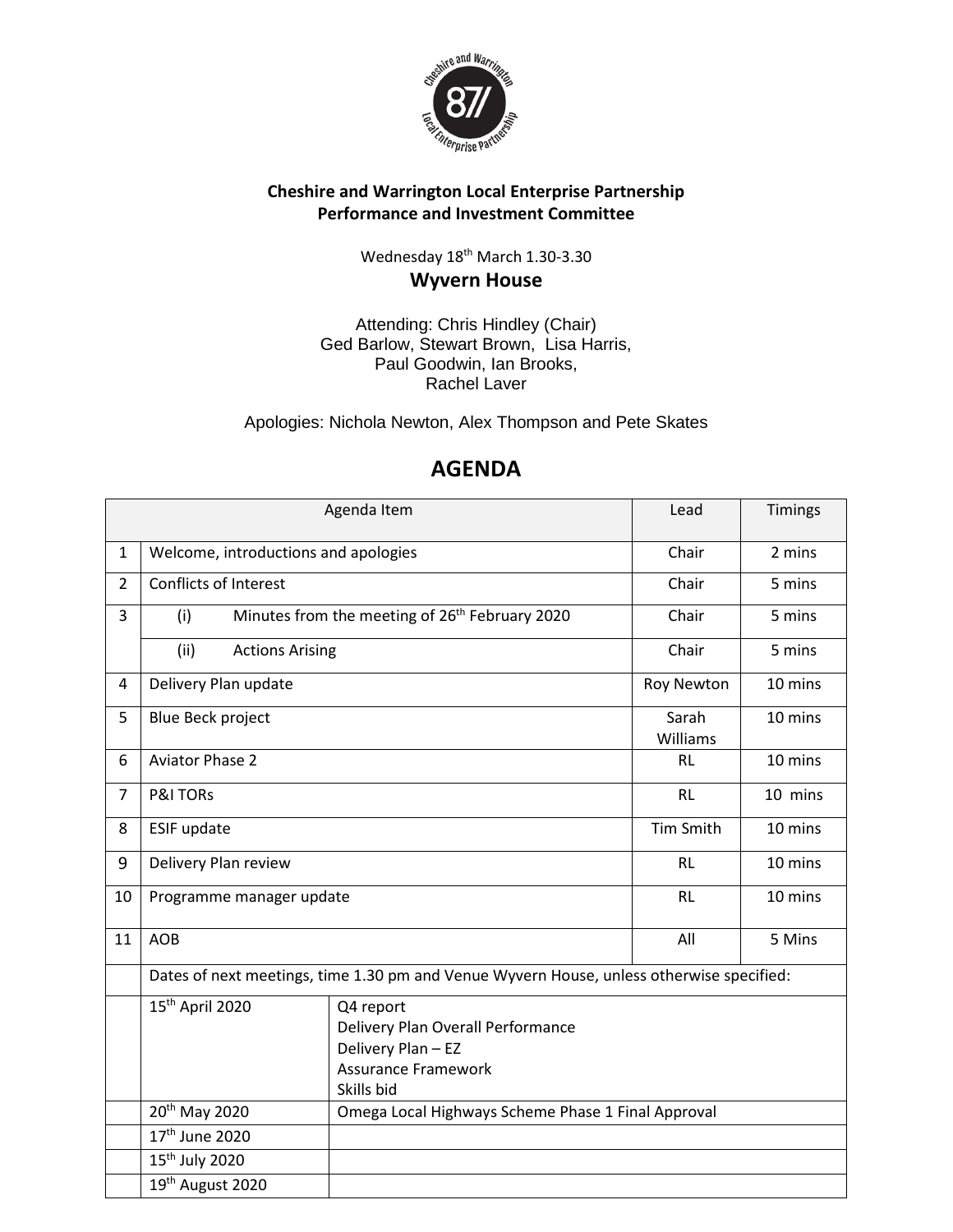| 16 <sup>th</sup> September 2020 |  |
|---------------------------------|--|
| 21 <sup>st</sup> October 2020   |  |
| 18 <sup>th</sup> November 2020  |  |
| 16 <sup>th</sup> December 2020  |  |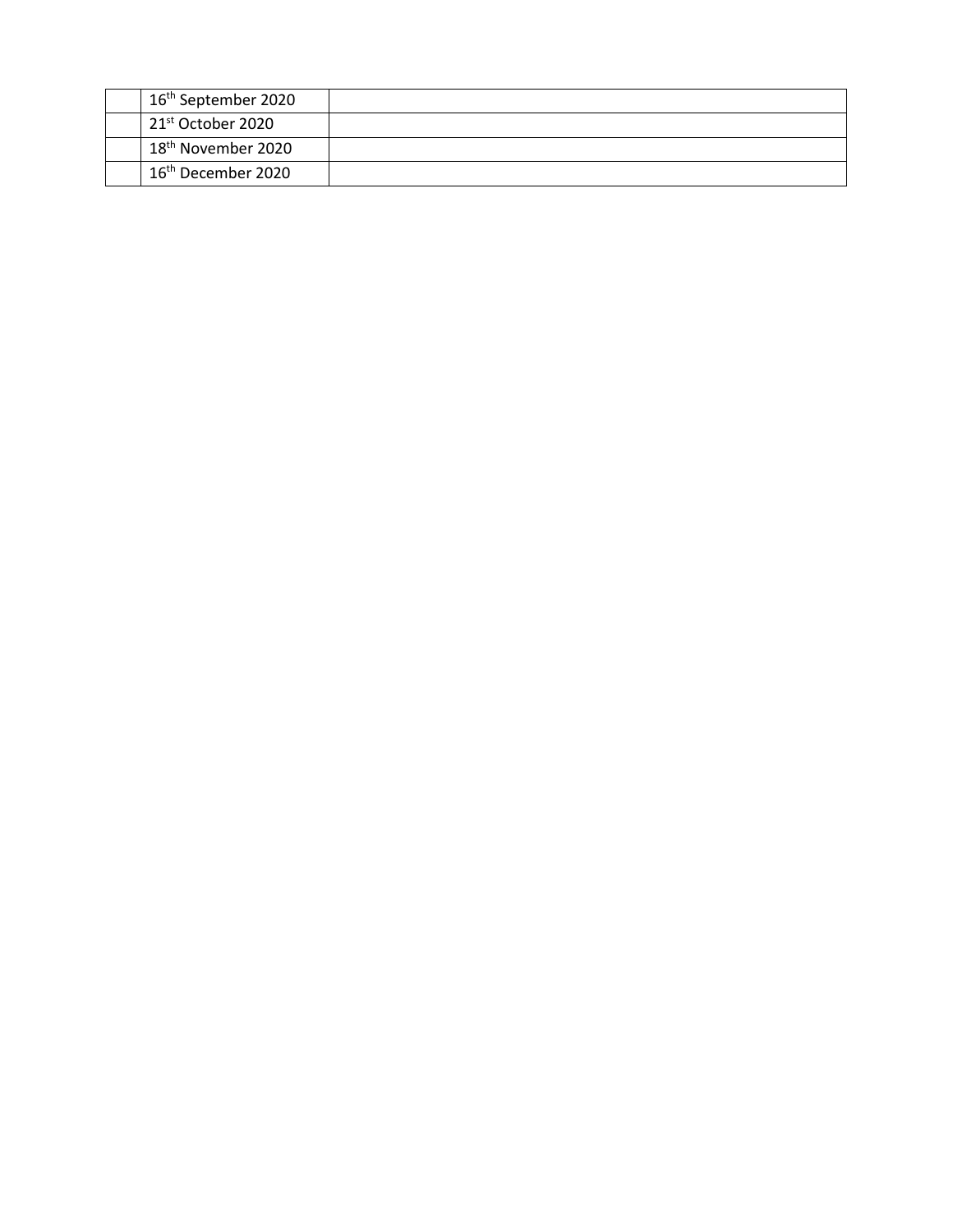

#### **Minutes of the Cheshire and Warrington Local Enterprise Partnership Performance and Investment Committee Meeting held on 26th February 2020 at 1.30**

| In attendance:    | Chris Hindley (Chairman), Ged Barlow, Stewart Brown, Paul Goodwin,<br>Peter Skates, Rachel Laver.                                  |                                                                                        |
|-------------------|------------------------------------------------------------------------------------------------------------------------------------|----------------------------------------------------------------------------------------|
| <b>Apologies:</b> | Nichola Newton, Lisa Harris, Ian Brooks, Alex Thompson,                                                                            |                                                                                        |
| Presentations on  | Delivery Plan actions; Strategy<br>Skills applications<br>WBC sustainable travel schemes<br><b>CWAC Sustainable travel schemes</b> | by Andy Hulme<br>by Pat Jackson, LEP<br>by John Nichol, WBC<br>by Kristy Littler, CWAC |

| <b>Item</b><br>No. | Item                                                                                                   | To be<br>Actioned<br>by | By When |
|--------------------|--------------------------------------------------------------------------------------------------------|-------------------------|---------|
| 1.                 | Welcome, Introductions and Apologies                                                                   |                         |         |
|                    | Apologies from IB, NN, LH and AT.                                                                      |                         |         |
| $\overline{2}$     | <b>Conflicts of Interest</b><br>CH asked for any conflicts to be declared.                             |                         |         |
|                    | PG attending in S151 capacity rather than to represent CEC but mentioned<br>conflict on Alderley Park. |                         |         |
|                    | PS declared interest in Alderley Park                                                                  |                         |         |
|                    | SB declared interest in Sustainable travel schemes                                                     |                         |         |
| $\overline{3}$     | Minutes from the last meeting:                                                                         |                         |         |
|                    | Ran through the actions:                                                                               |                         |         |
|                    | RL to raise the need for CWAC representative again and ask for a deputy to<br>be named.                | <b>RL</b>               | Mar     |
| 4                  | <b>Delivery Plan update: Strategy</b>                                                                  |                         |         |
|                    | AH gave an update on the progress against the actions:                                                 |                         |         |
|                    | SEP Refreshed summer 18.                                                                               |                         |         |
|                    | Housing-trying to get the market to better meet the needs of talent that<br>we're trying to attract.   |                         |         |
|                    | Quality of play strategy - new focus, work being procured.                                             |                         |         |
|                    | LIS- Delivery plan actions will be agreed and developed after the LIS is<br>approved.                  |                         |         |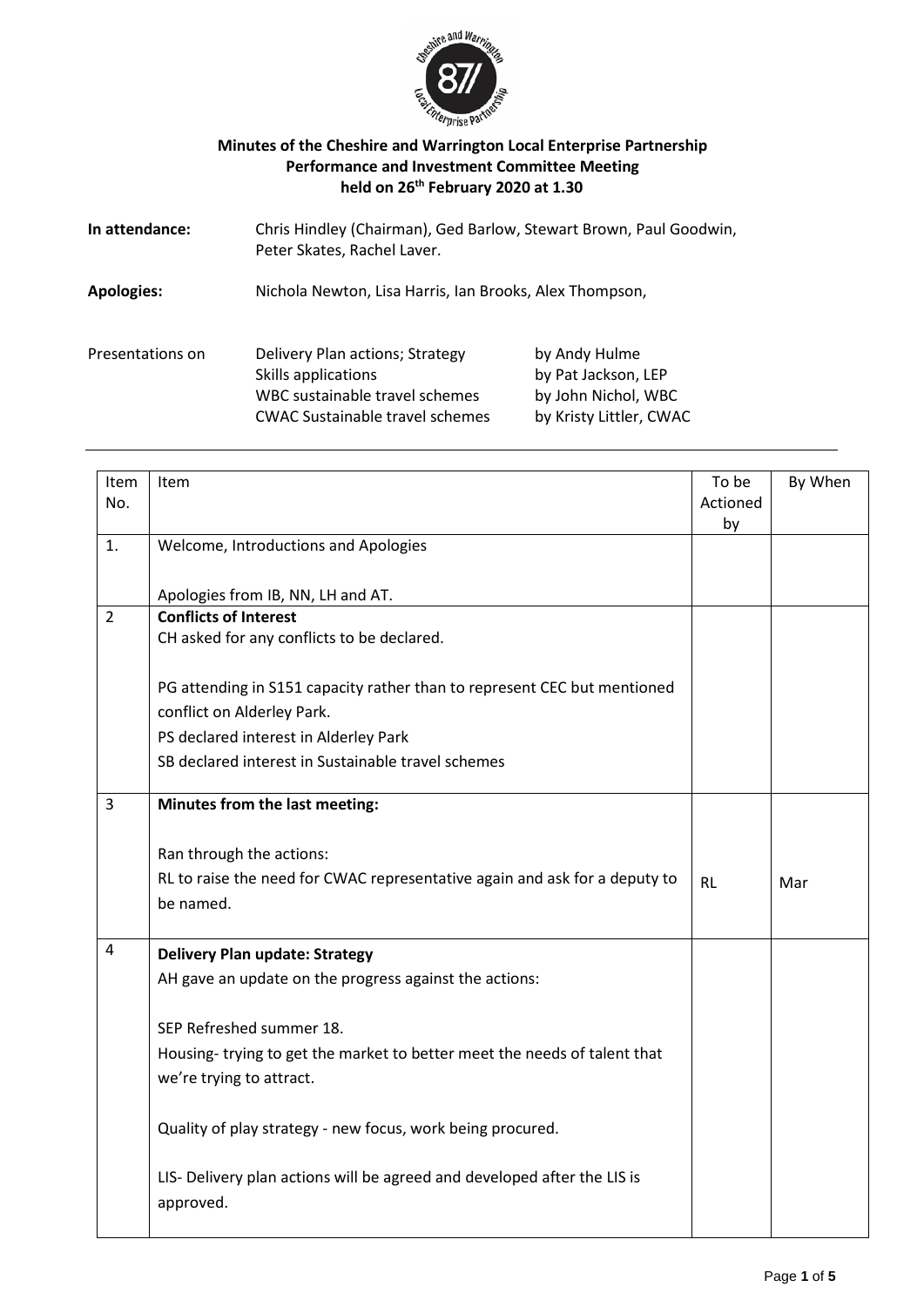|   | Strategy committee keen to have a 12-month rolling calendar of actions to<br>monitor progress of work program. Quite a lot of the actions are not under<br>the LEP control.                                                                                                                                                                                                                 |           |         |
|---|---------------------------------------------------------------------------------------------------------------------------------------------------------------------------------------------------------------------------------------------------------------------------------------------------------------------------------------------------------------------------------------------|-----------|---------|
|   | Hopeful that the LIS will be one of three of the next batch to be approved,<br>which will hopefully be by the end of March.                                                                                                                                                                                                                                                                 |           |         |
|   | RL to arrange a presentation of the LIS to P&I when it's approved.                                                                                                                                                                                                                                                                                                                          | <b>RL</b> | May     |
|   | Press release to be prepared ready for when LIS is approved. AH confirmed<br>there will be PR but possibly tagged on to something else if need be to raise<br>the profile.                                                                                                                                                                                                                  | <b>CW</b> | Apr/May |
|   | Share embargoed PR with the local authorities so they are prepared with a<br>statement.                                                                                                                                                                                                                                                                                                     | <b>CW</b> | Mar     |
| 5 | <b>Skills Projects</b>                                                                                                                                                                                                                                                                                                                                                                      |           |         |
|   | UOC - PJ Presented the update on the project. Stated that it is a more<br>sophisticated project than the other skills bids. It's a different audience as<br>the project could go into schools and colleges but also business parks.                                                                                                                                                         |           |         |
|   | There is an element of service, but bid is aimed at developing skills.                                                                                                                                                                                                                                                                                                                      |           |         |
|   | PJ confirmed the project isn't taking business away from other private<br>companies providing printing services. The University is looking at live<br>streaming into schools to reduce the need for travel.                                                                                                                                                                                 |           |         |
|   | Committee agreed to ratify the approval of the project subject to the<br>following conditions in addition to those detailed in the January paper:                                                                                                                                                                                                                                           |           |         |
|   | UOC to monitor the usage split between colleges and businesses.<br>UOC must underwrite the cost of the project and ringfence any income<br>generated from the project for further investment in the project.                                                                                                                                                                                |           |         |
|   | RL to issue offer letter.                                                                                                                                                                                                                                                                                                                                                                   | <b>RL</b> | Mar     |
|   | All the skills projects now have a sponsor from the employment and skills<br>committee and all the project leads have now met twice to maximise the<br>benefits of the schemes                                                                                                                                                                                                              |           |         |
|   | <b>IOTA</b>                                                                                                                                                                                                                                                                                                                                                                                 |           |         |
|   | As requested Carpe Diem will ask to review the output figures and have<br>stated that the figures are based on experience and are confident that the<br>figures are reasonable. PJ believes that people will travel because of the<br>links with companies such as Lego. Recognition that the project will need<br>close monitoring and managing. PJ confirmed but she didn't think the kit |           |         |
|   | list needed reviewing as the company are experienced in what they're<br>doing.                                                                                                                                                                                                                                                                                                              |           |         |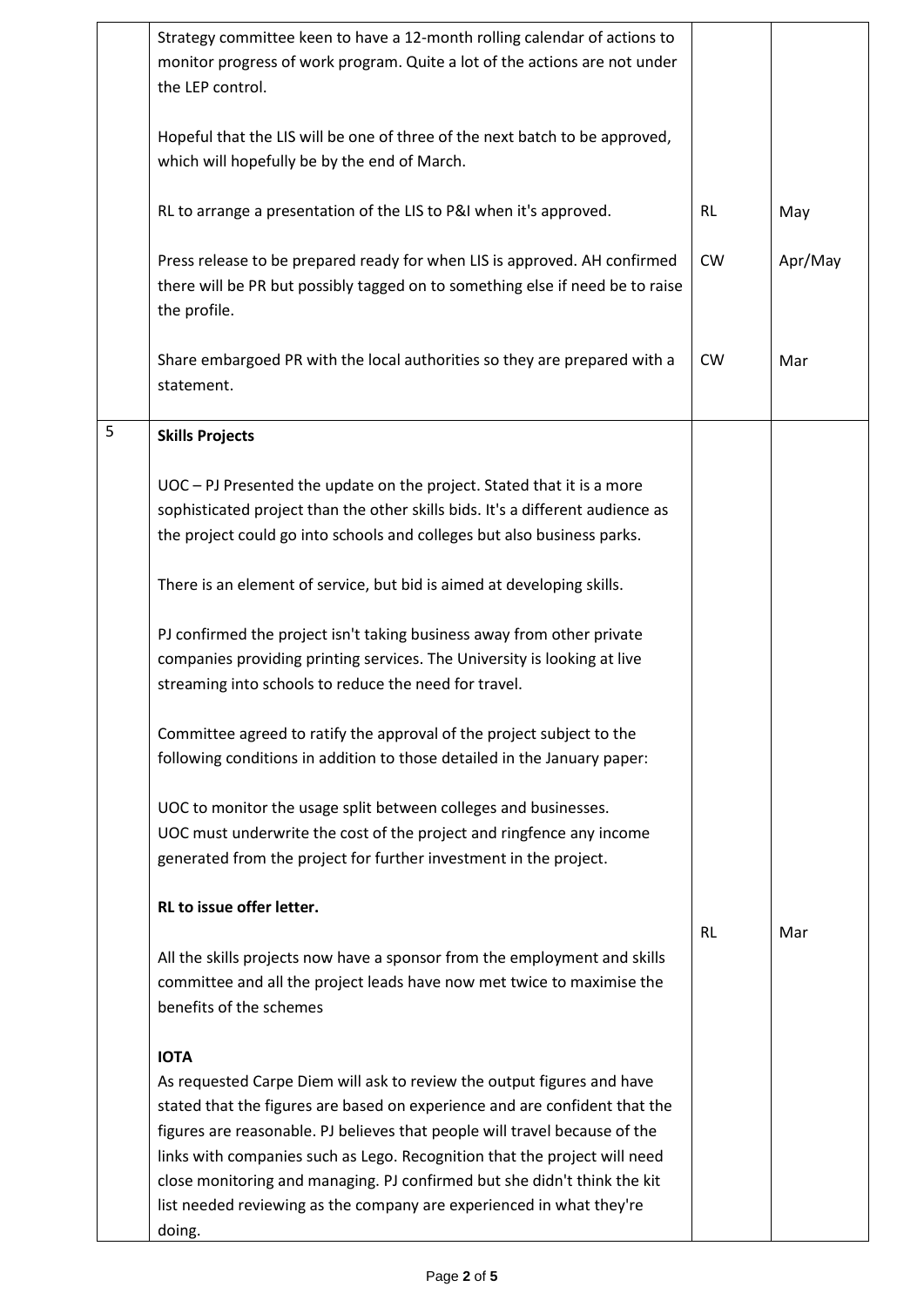|   | Carpe Diem want to make this project a showcase.                                                                                                                                                                                                                                                                                                                                                                                                                                                                                                                                                                                                                                                                                        |    |     |
|---|-----------------------------------------------------------------------------------------------------------------------------------------------------------------------------------------------------------------------------------------------------------------------------------------------------------------------------------------------------------------------------------------------------------------------------------------------------------------------------------------------------------------------------------------------------------------------------------------------------------------------------------------------------------------------------------------------------------------------------------------|----|-----|
|   | Committee agreed to ratify the approval subject to the kit list being<br>checked for appropriateness and the insurance is provided for the kit to<br>travel between sites and with the conditions detailed in the January paper.                                                                                                                                                                                                                                                                                                                                                                                                                                                                                                        |    |     |
|   | <b>Blue Beck</b>                                                                                                                                                                                                                                                                                                                                                                                                                                                                                                                                                                                                                                                                                                                        |    |     |
|   | PS declared an interest as the project is in Macclesfield.<br>The original bid was from a company called Digital Hive but there was<br>concern that it was in newco. Blue Beck then became the applicant. Blue<br>Beck have a strong reputation and are keen to promote gaming.                                                                                                                                                                                                                                                                                                                                                                                                                                                         |    |     |
|   | The decision was deferred until a 5 case review had been carried out on the<br>project.                                                                                                                                                                                                                                                                                                                                                                                                                                                                                                                                                                                                                                                 | PJ | Mar |
|   | RL reported that there was still £360k left unallocated in the Skills fund but<br>it is understood that bids are being developed.                                                                                                                                                                                                                                                                                                                                                                                                                                                                                                                                                                                                       |    |     |
|   | LEP need to look at the quality threshold and how this can be articulated.<br>Any funding left unallocated should be subject to an open and transparent<br>process.                                                                                                                                                                                                                                                                                                                                                                                                                                                                                                                                                                     | PJ | Mar |
| 6 | <b>Sustainable Transport Projects</b><br>WBC - Chester Road<br>JN gave a presentation on the Chester Rd scheme. The budget has gone up<br>so it's an enhanced scheme due to improvements at the junction and a<br>better crossing.<br>The scheme links well with the Centre Park Link scheme which is currently<br>on site and going well. The hope is that this project will be delivered jointly<br>with the construction of Centre Park Link to minimise the traffic disruption.<br>All the land is owned by the council so there are no issues there and<br>clearance work has already been undertaken.<br>The committee approved the project with the conditions are set out in the<br>paper.<br><b>Trans Pennine trail scheme</b> |    |     |
|   | Part of a much wider route, the section proposed links to employment sites<br>and is currently underused due to the condition of the surface.                                                                                                                                                                                                                                                                                                                                                                                                                                                                                                                                                                                           |    |     |
|   | The surface will be tarmacked and a 1.4-metre-high fence will be installed<br>to stop anyone falling into the canal along the stretch. The committee<br>approved the project, but with the conditions as set out in the report and<br>the additional condition that signage should be improved to maximise<br>usability.                                                                                                                                                                                                                                                                                                                                                                                                                |    |     |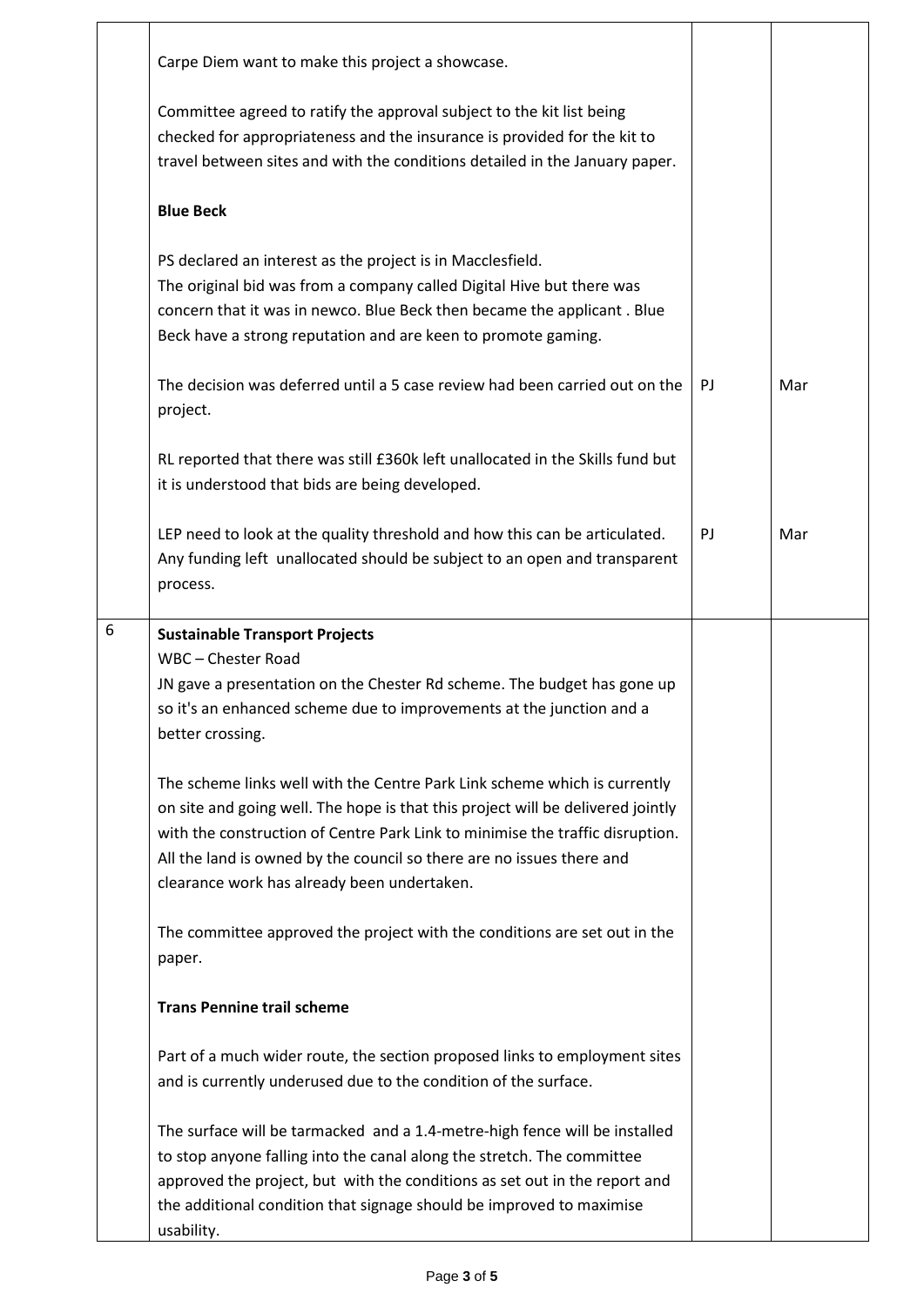|                | <b>Chester to Ellesmere Port canal towpath</b>                                                                                                                                                                                                                   |           |     |
|----------------|------------------------------------------------------------------------------------------------------------------------------------------------------------------------------------------------------------------------------------------------------------------|-----------|-----|
|                | KL described the scheme and the links with other sustainable transport<br>schemes, employment sites and residential areas. Surface to be used was<br>queried, KL to feedback to the committee.                                                                   |           |     |
|                | KL confirmed that CWAC will underwrite the costs and the section 106<br>monies have already been received.                                                                                                                                                       |           |     |
|                | Committee agreed to approve the project subject to the condition set out<br>in the agreement on the surface being usable by cyclists.                                                                                                                            |           |     |
|                | A5117<br>KL gave an overview of the scheme; Internal process have been approved<br>and it will be built under permitted development. Excellent links to other<br>schemes.                                                                                        |           |     |
|                | Committee approved the scheme subject to the surface being suitable for<br>cyclists and the conditions set out in the accompanying paper.                                                                                                                        |           |     |
|                | RL to issue offer letters for all four schemes.                                                                                                                                                                                                                  | <b>RL</b> | Mar |
| $\overline{7}$ | Alderley Park Blocks 22-24 and Car park                                                                                                                                                                                                                          |           |     |
|                | RL ran through the paper. Glasshouse which completed in February has<br>already made a good impression.                                                                                                                                                          |           |     |
|                | Bruntwood looking at shuttle service to the site which in turn may help<br>support the Macclesfield Housing Market.                                                                                                                                              |           |     |
|                | Committee agreed to endorse the approval subject to economic output<br>data being provided.                                                                                                                                                                      |           |     |
| 8              | <b>Delivery Plan review</b>                                                                                                                                                                                                                                      |           |     |
|                | RL ran through the delivery plan by exception.                                                                                                                                                                                                                   |           |     |
|                | Website developer now appointed and new site will go live in June.                                                                                                                                                                                               |           |     |
|                | Growth Hub team further bolstered by three extra members of staff.<br>Metrics being reviewed and will concentrate on key account management<br>and intensive support moving forward.                                                                             |           |     |
| 9              | <b>Programme Manager Update</b>                                                                                                                                                                                                                                  |           |     |
|                | Again, report gone through by exception. Concern about progress with<br>CHSRH. PS provided update regarding developer agreement. Hoardings<br>now gone up around the site which is to be demolished. Good progress<br>continues to be made with the Market Hall. |           |     |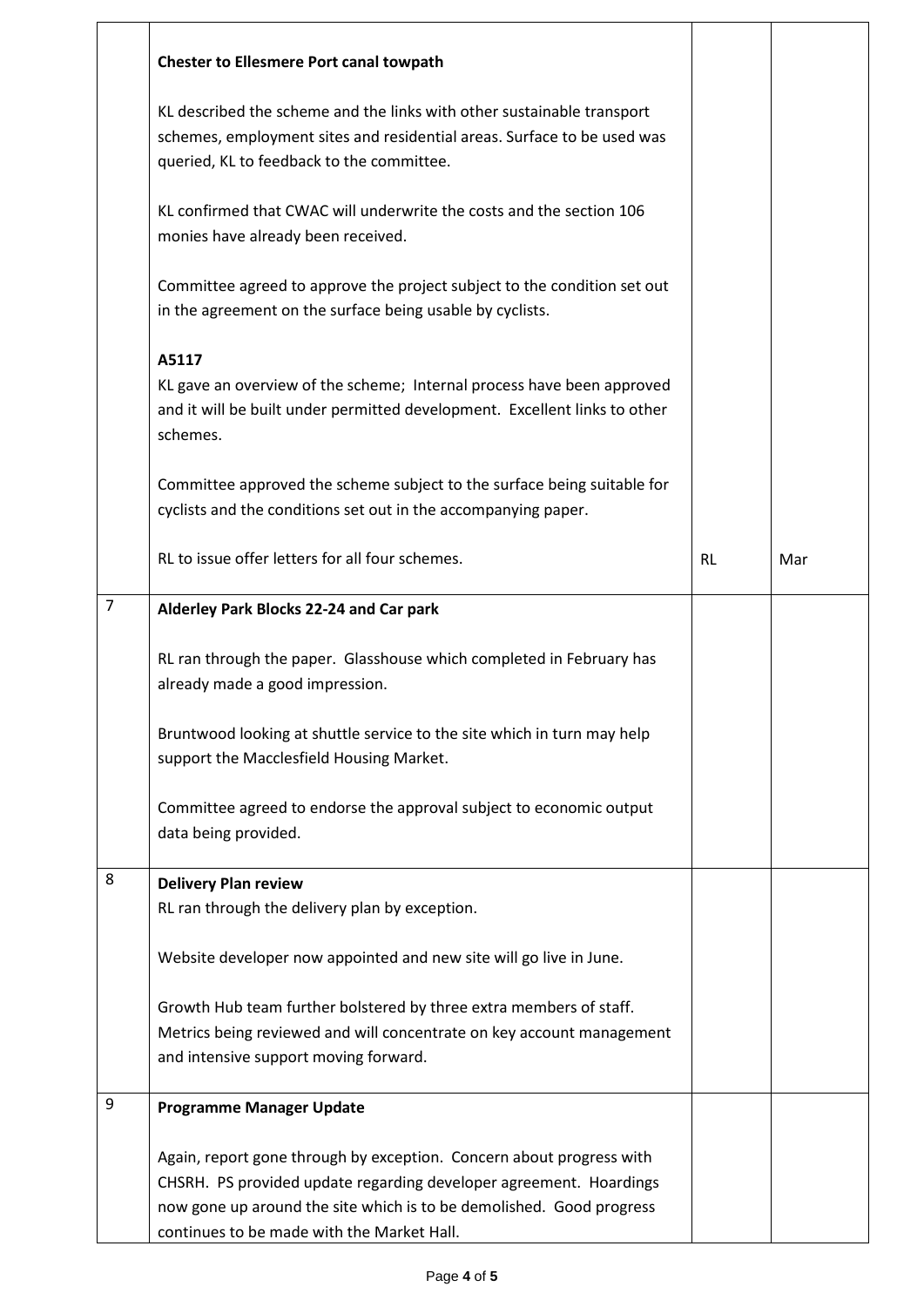|   | Looking at raising new life science fund to coincide with end of investment<br>period of existing life science fund.                                                                                                                                                                                                                 |           |       |
|---|--------------------------------------------------------------------------------------------------------------------------------------------------------------------------------------------------------------------------------------------------------------------------------------------------------------------------------------|-----------|-------|
|   | Ellesmere Port OPE estate has slipped £800k but committed to spending<br>£870k this year.                                                                                                                                                                                                                                            |           |       |
|   | Good progress is being made with the Energy Fund projects and in securing<br>funding required for schemes. Blue Orchid already has 6 businesses<br>booked in for surveys.                                                                                                                                                            |           |       |
|   | Skills fund - need to ensure remaining £360k is allocated following a<br>transparent and open process in the next few months.<br>RL to follow up                                                                                                                                                                                     | <b>RL</b> | Mar   |
|   | Committee members discussed the need to ensure that all members of all<br>committees and the board understood the Local Assurance Framework and<br>it was included as part of the induction process and a refresh was given for<br>members that required it.<br>PG again reminded the committee that P&I was the only committee that |           |       |
|   | had S151 representation                                                                                                                                                                                                                                                                                                              |           |       |
|   | IB to arrange training of board and committee members.                                                                                                                                                                                                                                                                               | <b>IB</b> | April |
|   | Ran through risks. Everyone ok with them.                                                                                                                                                                                                                                                                                            |           |       |
| 9 | $AOB - n/a$                                                                                                                                                                                                                                                                                                                          |           |       |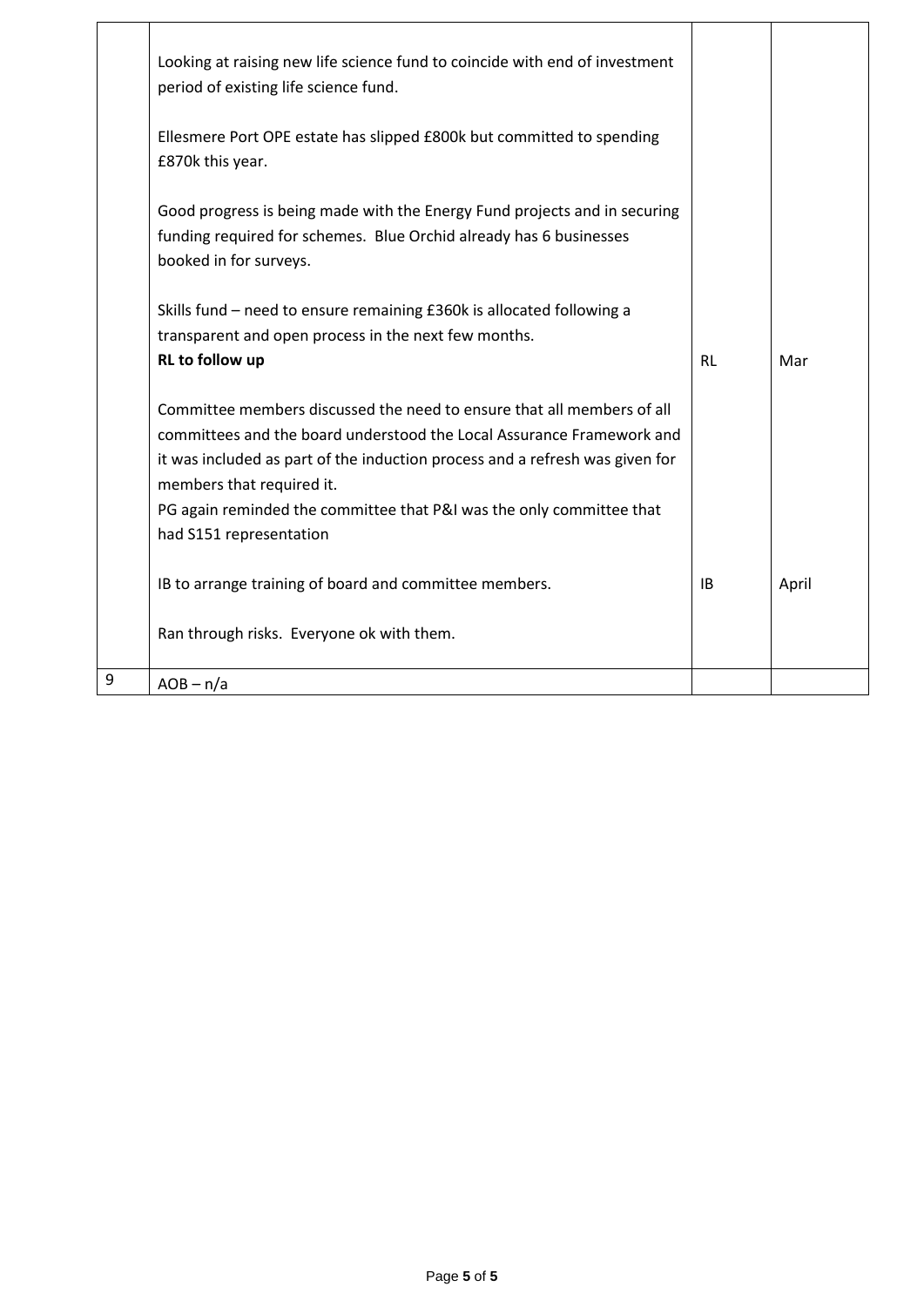

# **Cheshire & Warrington Local Enterprise Partnership Performance and Investment Committee**

**Title: LGF Skills Fund Investment – Blue Beck Project Prepared by Sarah Williams and Pat Jackson Date: 9th March 2020**

## **1. Executive Summary**

The purpose of this paper is to seek ratification for the Blue Beck Growth Fund Skills investment that was reviewed by the Performance and Investments Committee meeting on 26 February 2020. At the meeting the Performance and Investments Committee deferred ratification of the investment until a five-case business model review had been completed, in order to comply with the Assurance Framework.

This paper presents the information previously presented in a different format in the format of the five-case business model review. An independent economist had already reviewed the outputs and given a Benefits Cost Realisation (BCR) figure, also included below. The equipment list has been sent to the LEP's IT consultant to review for appropriateness, we expect the results of this to be available in time for the Performance and Investments Committee on 18 March 2020.

There have been 15 Local Growth Fund Skills applications received in total. If the project included in this report is approved along with 13 projects already approved, there will be £385k left to allocate.

The Employers' Skills and Education Board are currently finalising proposals for the investment of the remaining budget – building on the good practice and opportunities for innovation already identified by the earlier investments.

The additional investments would include a focus on digitalisation in the construction industry and further digital and advanced manufacturing equipment and associated training to be made more accessible to local communities in libraries, community centres and 'pop-up cafés'. This could include investment in live streaming facilities that would significantly extend the reach of our investments. We would expect these investments to be agreed over the next few months to ensure spend within the timescale of the existing LGF programme.

## **2. Background**

The LEP has £5 million from Local Growth Fund round 3 of capital funding available to help deliver the skills and education priorities identified in Cheshire and Warrington's Strategic Economic Plan and the Skills and Education Plan.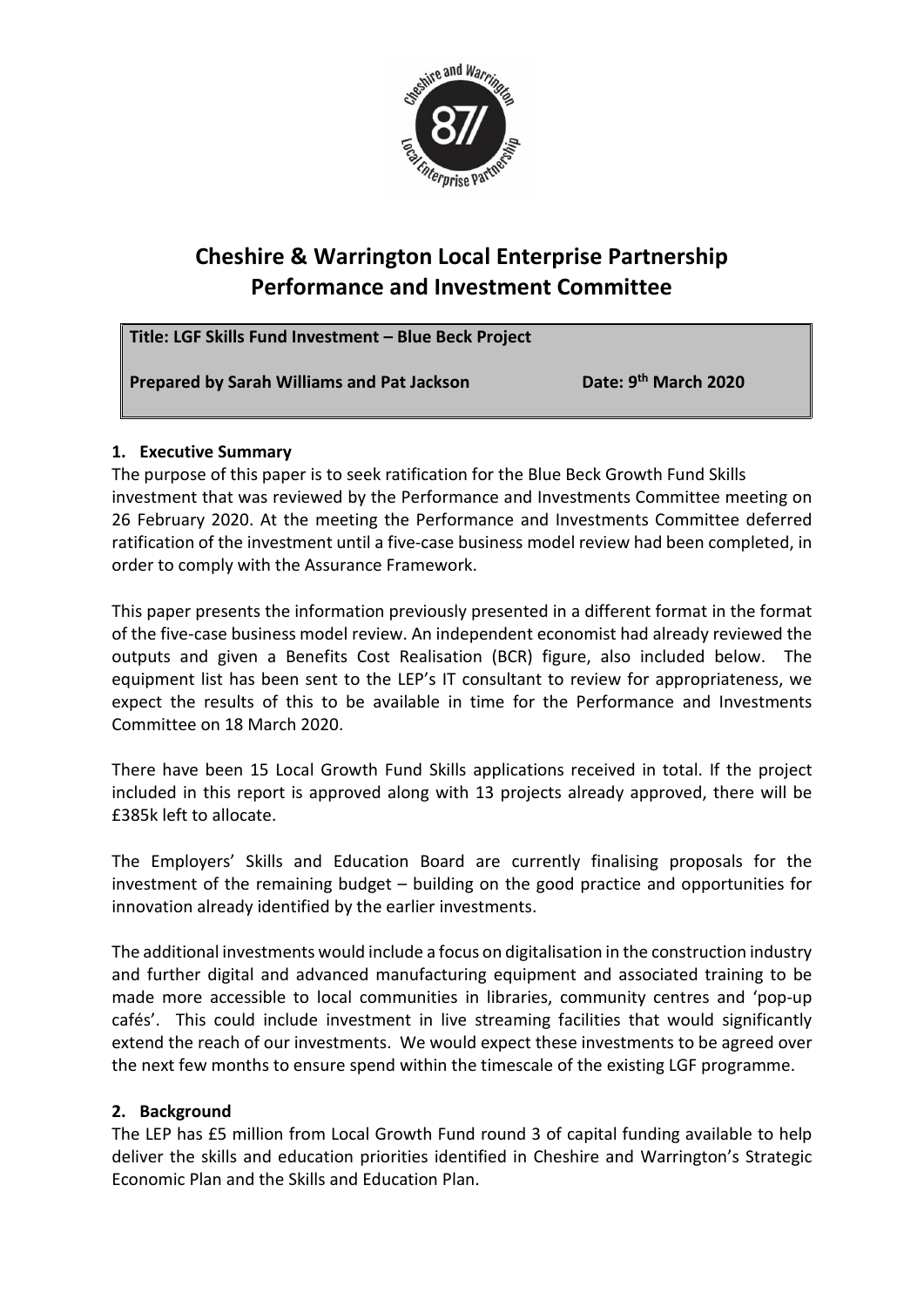Following advice from the Employers' Skills and Education (ESE) Board, the LEP issued three invitations to bid for the funds last summer:

- A maximum of five investments of up to £20,000
- A maximum of two investments of up to £250,000
- A maximum of five investments between £500,000 and £1,000,000

To date thirteen projects have been approved and ratified and are in the process of being established, mainly through the purchase of equipment and the refurbishment of space. We expect the majority of the expenditure associated with these investments to be completed within the next 6 months.

The ratified projects have been through a five-case approval process as set out in the Local Assurance Framework. Each project has been considered individually, rather than collectively for approval however, the Employers' Skills and Education Board has maintained a strategic overview of the investments to ensure that we invest in the most appropriate equipment that will encourage innovation in the delivery of the curriculum and as wide an access as possible to all our residents and local businesses.

Two planning and synergies meetings have taken place in January and February involving all the projects that have been approved by the Employers' Skills and Education Board. This is ensuring the projects work together to achieve the maximum impact. In addition, each Member of the Employers' Skills and Education Board has decided to 'sponsor' one of the investment projects to ensure we maximise our investment and share good practice where appropriate.

## **3. Blue Beck – Games\_Hubb**

The project investment will create a leading gaming hub to engage and grow the independent gaming community through fully resourced development, experience and events facility with on-site access to industry expertise.

The gaming hub, based in Macclesfield with accessible transport links, will enable independent (indie) gamers to be able to publish their work on international platforms including, but not limited to, mobile platforms, Playstation, Xbox, Nintendo and upcoming VR/AR platforms such as Oculus. This hub will include a range of high-powered gaming devices, tools and equipment for developing, demonstrating and hosting gaming projects and events across the region.

The gaming hub will also be used to support schools and colleges in the Cheshire and Warrington area for work experience placements and experience days to gain insight into games development, games industry as a whole and learn about new technologies. In addition, the gaming hub will be working with the eSports community to drive national and international growth of competitive eGaming through events, competitions and workshops. Some of the equipment will be mobile so that it can be used in local schools, colleges and libraries.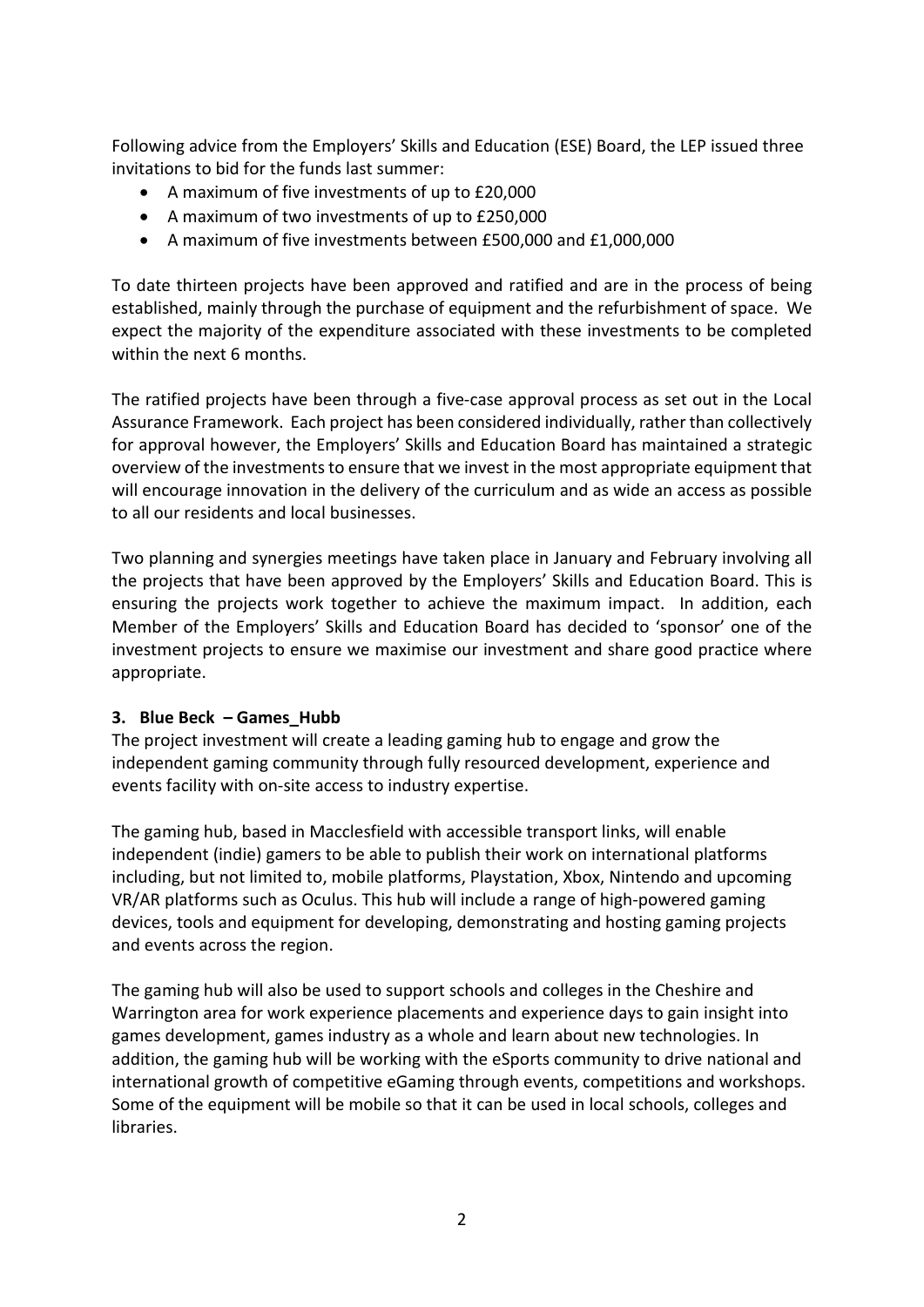In the skills paper presented to the Performance and Investments Committee meeting on 26 February 2020 paper it was explained that investment was first considered by Employers' Skills Board on 16 October 2019 where a number of concerns were raised. The investment proposal was originally submitted by the Digital Hive in Macclesfield. The Employers' Skills Board Members supported the idea of the project but expressed concern about the fact that the Digital Hive had been operating for a very short period of time. In the subsequent discussion with the applicant and their sponsor (Blue Beck), it was been agreed that Blue Beck will be the accountable body and applicant for the Local Growth Fund investment.

There have also been a number of other changes to the bid in response to concerns raised by Employers' Skills and Education Board Members:

- A revised equipment list needed to deliver the project has been submitted.
- A clearer project description has been provided that includes the use of the hub by schools and colleges for experience days, to learn about the new technologies and use of the hub to provide work experience opportunities, the description is included in table 2 of the attached Annex.
- A commitment to engage with 26 schools and colleges in the first 2 years and a further 50 in years  $3 - 5$ .
- A commitment to engage with 176 indie developers
- Confirmation of use of the equipment at careers fairs and exhibitions.
- Confirmation of collaboration with Priestley College in the curriculum design of their T-levels.
- An increase in the number of businesses being supported from 50 to 74.
- The promotion of eSports and links with the British eSports Association with links to schools and youth groups.
- A commitment to facilitate ease of access to the equipment by as many people as possible.

Blue Beck have also confirmed the following:

- All capital spend will be completed by March 2021
- Outcomes and matched funding have been revised to span 5 years
- A commitment to work with the Pledge and / or Accelerate Programmes

All these changes were approved by the Employers' Skills and Education Board on 15 January 2020. The revised bid **(Annex B)**, business case **(Annex C)** are attached. The project's fivecase business model review is set out below:

## **3.1. Strategic Case**

The business case states that the global gaming market is worth £120bn in 2019 and predicted to grow to £150bn by 2020 at a 9% Compound Annual Growth Rate (CAGR). With a healthy 10% CAGR and a record-breaking revenue at £5.7bn. The UK games industry is one of the most cutting-edge and fastest growing in the World. Investment in the UK's mobile gaming market has been focussed on London and its surrounding areas, leaving northern development in this sector underfunded. The project investment, along with support from gaming industry expert Blue Beck who have 15 years minimum experience in the industry, will provide the necessary infrastructure and opportunities to establish Cheshire and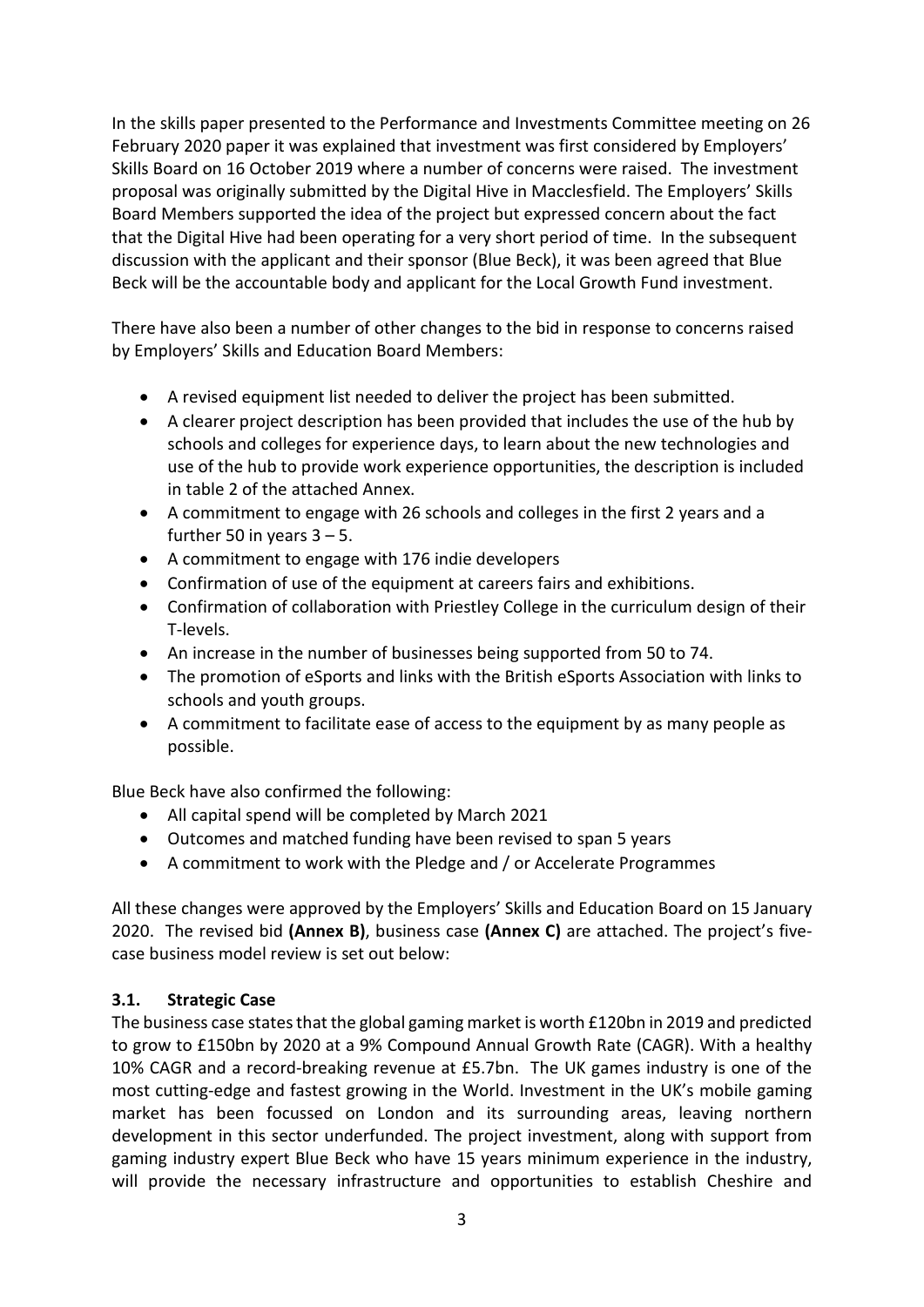Warrington as a leading gaming hub, which will nurture and retain local talent and help drive business growth and expertise in the local region.

Based on previous experience of Blue Beck working with the local community, consultation with the British eSports Association and local schools and colleges through careers fairs and the Pledge and planned future working alongside the Pledge, the project intends to provide 1,200 learners from 76 schools with access to gaming development opportunities and work placements over the next five years. This will engage more young people to increase their awareness an interest in new technologies and develop their skills, increasing the number of people with digital and STEM related skills and address the gap in the market. The project will also work with 74 businesses and support 176 independent games developersto publish their games and in turn grow their teams.

The project has an extremely good fit with the SEP and the Skills and Education plan and supports the work of the Cheshire and Warrington Digital and Skills partnership and the Cheshire and Warrington Pledge Partnership.

## **3.2. Economic Case**

The business plan states that the project will run for five years and the outputs are based on this, ensuring value for money.

Working with other initiatives such as the Pledge and Accelerate Cheshire and Warrington will further increase the impact of the project and maximise the opportunities that can be gained from it.

An independent economist has reviewed the outputs data and provided the following commentary and BCR calculation:

- We must allow for a discount factor to reflect timing, risk and additionality and we suggest 60% co-efficient to allow for the five year timeframe.
- The applicant states that GVA per head is £91,800 = £165,000 per annum (discounted) and if we allow for 5 year persistence (based on the application) this will produce GVA of £829,000.
- This produces a **BCR of 1: 7.7** based on the LEP investment and excluding any benefits from the skills outputs.

The BCR shows high value for money with 64% of total costs of the project being provided by private match. The table below details all the outputs that the project expects to generate. At least 3 new graduate job roles in the business are being created as a result of the project. In addition to engaging and upskilling learners from school and local businesses, the business case states that approximately one new job role per a month would be created indirectly, it is not clear how this has been calculated and has therefore not been included in the BCR analysis. This information has been requested and the response will follow. The outputs related to eSports competitions and coaching events are not included in the outputs table.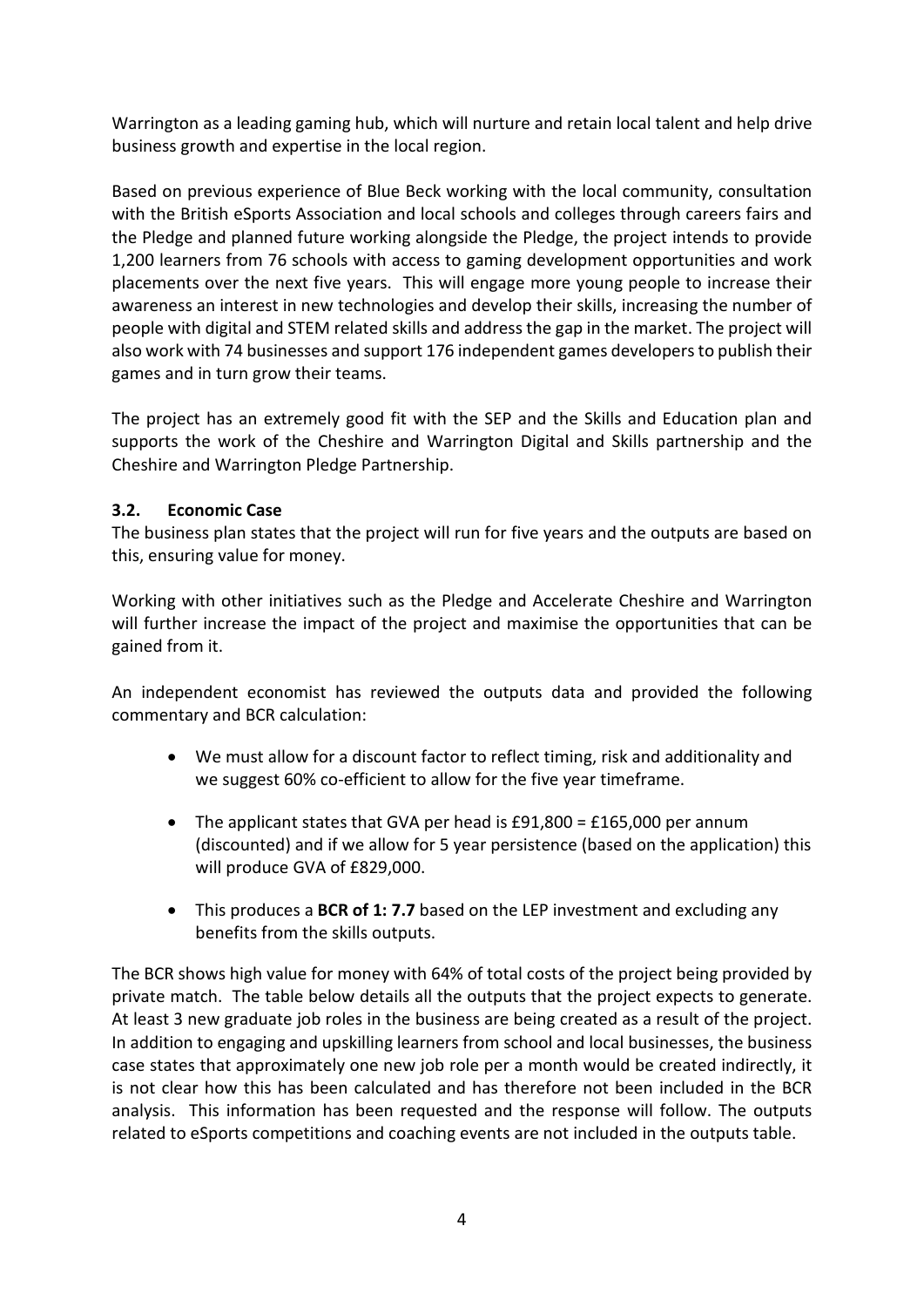The outputs for the project are:

| Outputs:                                             |          |
|------------------------------------------------------|----------|
| Private Match                                        | £193,418 |
| Jobs connected to the intervention (FTE) to run the  | 3        |
| service                                              |          |
| Number of learners (students / work placements)      | 1,230    |
| benefitting                                          |          |
| No of schools and colleges engaged                   | 76       |
| Indie developers engaged in support to develop their | 176      |
| products.                                            |          |
| New learning space created $m2$                      | 126      |
| Businesses Supported/benefitting                     | 74       |
| Jobs connected to the intervention (FTE)             | 3        |

Consultation has been carried out with British eSports Association and local schools and colleges through careers fairs and the Pledge. The business case states that public consultation has taken place, detail has been requested and the response will follow.

#### **3.3. Financial Case**

The LGF grant will be used to fund 100% of the capital costs of the scheme.

The revenue costs of £193,418, incorporated as private matched funding for the project, include software subscriptions, rental of a dedicated leased line, staffing costs (developer support, industry expertise consultancy) and marketing costs. The business case states that legacy benefits will be establishing Cheshire and Warrington as the place to be for gaming.

The proposed funding profile is set out below:

| <b>Funder</b>               | Amount (£) |
|-----------------------------|------------|
| <b>Private Sector Match</b> | 193,418    |
| LGF                         | 108,901    |
| Total                       | 302,319    |

Blue Beck are committed to running the project for at least five years and are underwriting the associated costs. The service will need to generate revenue to ensure viability and Blue Beck have multiple routes to secure revenue for providing the service. Financial contingency has been built into the project, information has been requested related to the % of financial contingency and examples of the routes, the response will follow.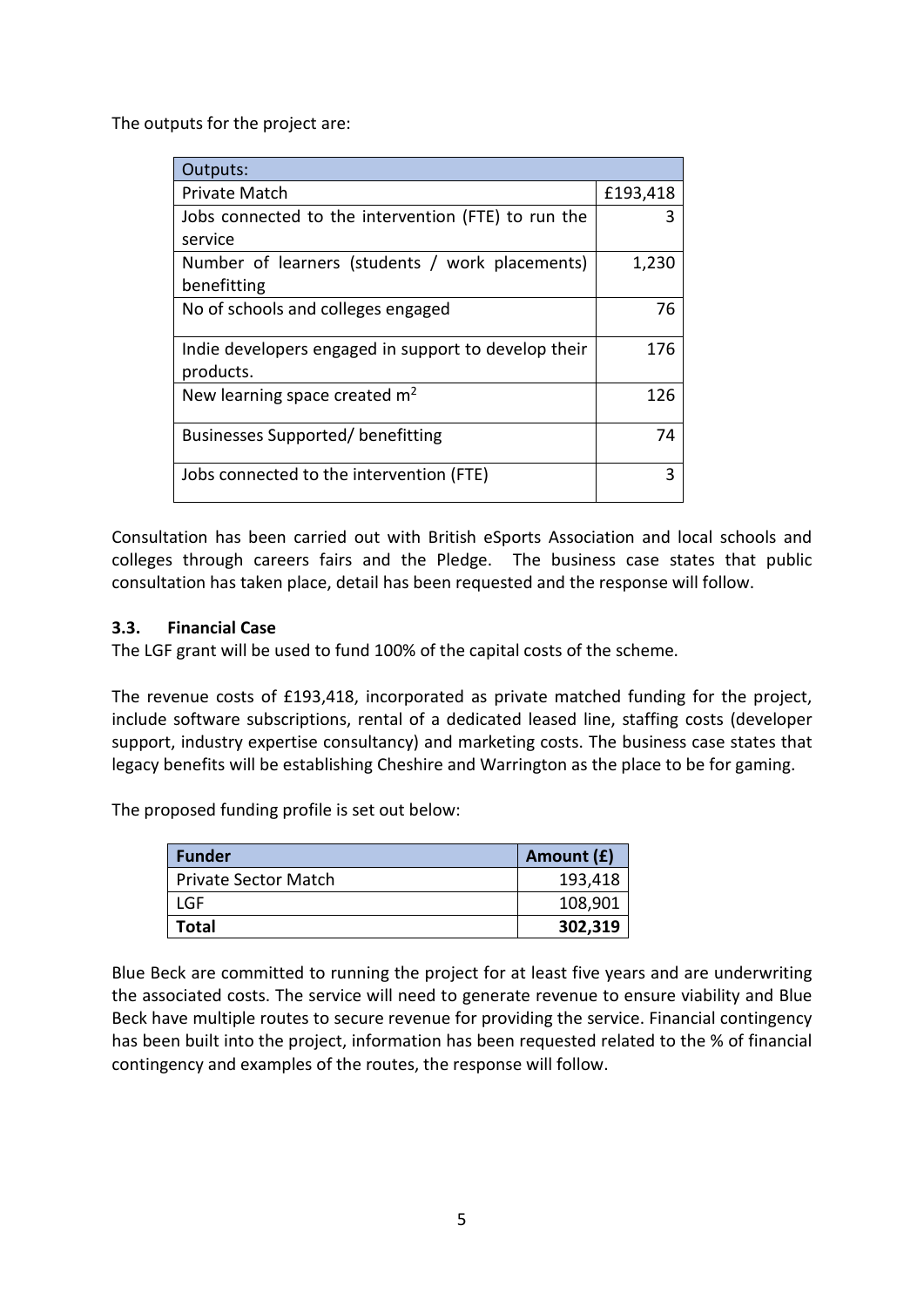#### **3.4. Management Case (delivery)**

Project management details have been provided and there is one central contact for project management, providing weekly status reports to the management team and monthly production of financial reports. Regular progress reports will be provided, in line with LEP guidelines. In addition there will be interim evaluations after one year and an end of project evaluation will be provided. Information has been requested on previous experience of managing other grant programmes and the response will follow.

A prime route to market for schools, colleges and business will be through the Pledge Partnership. Details of who will be responsible for marketing the project has been requested and the response will follow.

Consultation has been carried out with British eSports Association and local schools and colleges through careers fairs and the Pledge. The business case states that public consultation has taken place but does not provide any detail.

A project plan has been provided which shows all the equipment will be in-situ within 1 month of the project starting. The project plan provides a start date for the pilot but has not indicated a date for the service being fully up and running, the date for this has been requested and the response will follow.

| <b>Milestone</b>                       | <b>Start</b>  | <b>Finish</b> |
|----------------------------------------|---------------|---------------|
| Obtain up to date quotes, evaluate and | March 2020    | March 2020    |
| purchase once funds confirmed          |               |               |
| Setup and fit out                      | March 2020    | April 2020    |
| Start recruitment process              | April 2020    | May 2020      |
| Initial testing of systems             | May 2020      | May 2020      |
| Service up and running                 | This date has |               |
|                                        | lbeen         |               |
|                                        | requested and |               |
|                                        | the response  |               |
|                                        | will follow.  |               |

The key milestones are listed below:

#### **3.5. Commercial Case**

The LGF will be used to buy equipment which will be done following Blue Beck's own procurement rules, with 3 quotes being provided. Details of Blue Beck's procurement rules have been requested, along with information on aspects of spend that will be via a tender and the response will follow.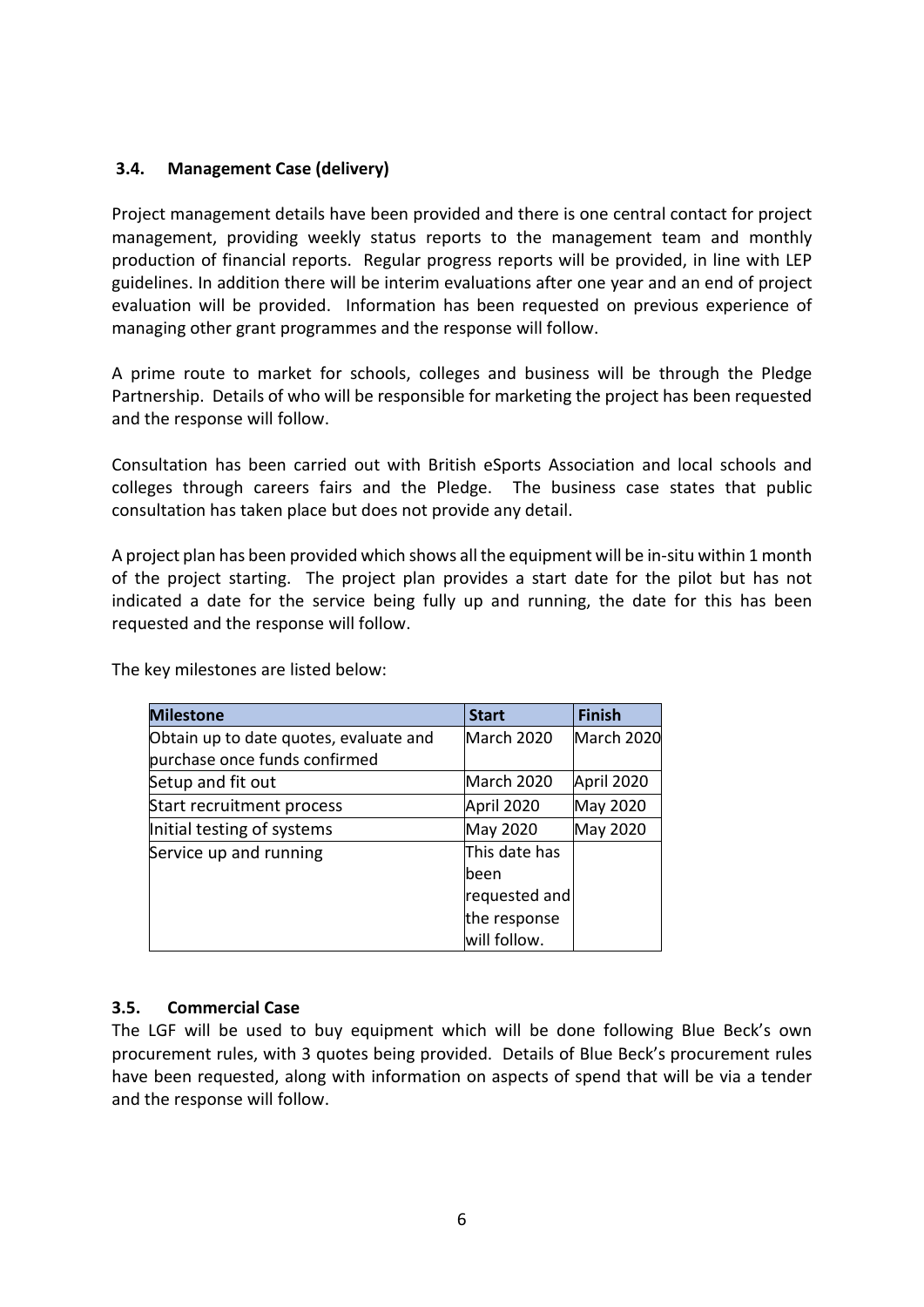## **3.6. Conclusion and Recommendation:**

The project's key aims to nurture and retain local talent, upskill learners from schools, colleges and local business and help drive business growth and expertise in the local region have a good strategic fit. The Games Hubb needs to generate revenue in order to be viable. There is a risk that the income projections aren't accurate, and the games hub becomes unviable during the proposed duration of the project.

It is recommended that the project is ratified subject to the following conditions:

- Blue Beck confirms that grant is state-aid compliant.
- Clarification on how the estimated job roles created per month figure has been calculated.
- The outputs related to eSports competitions and coaching events should also be added to the outputs table.
- Blue Beck commit to doing a mid-term and end of term evaluation of the project. The reports should be shared with the LEP and the findings disseminated as appropriate e.g. to the VIOT.
- Provision of a detailed project plan by the end of March 2020.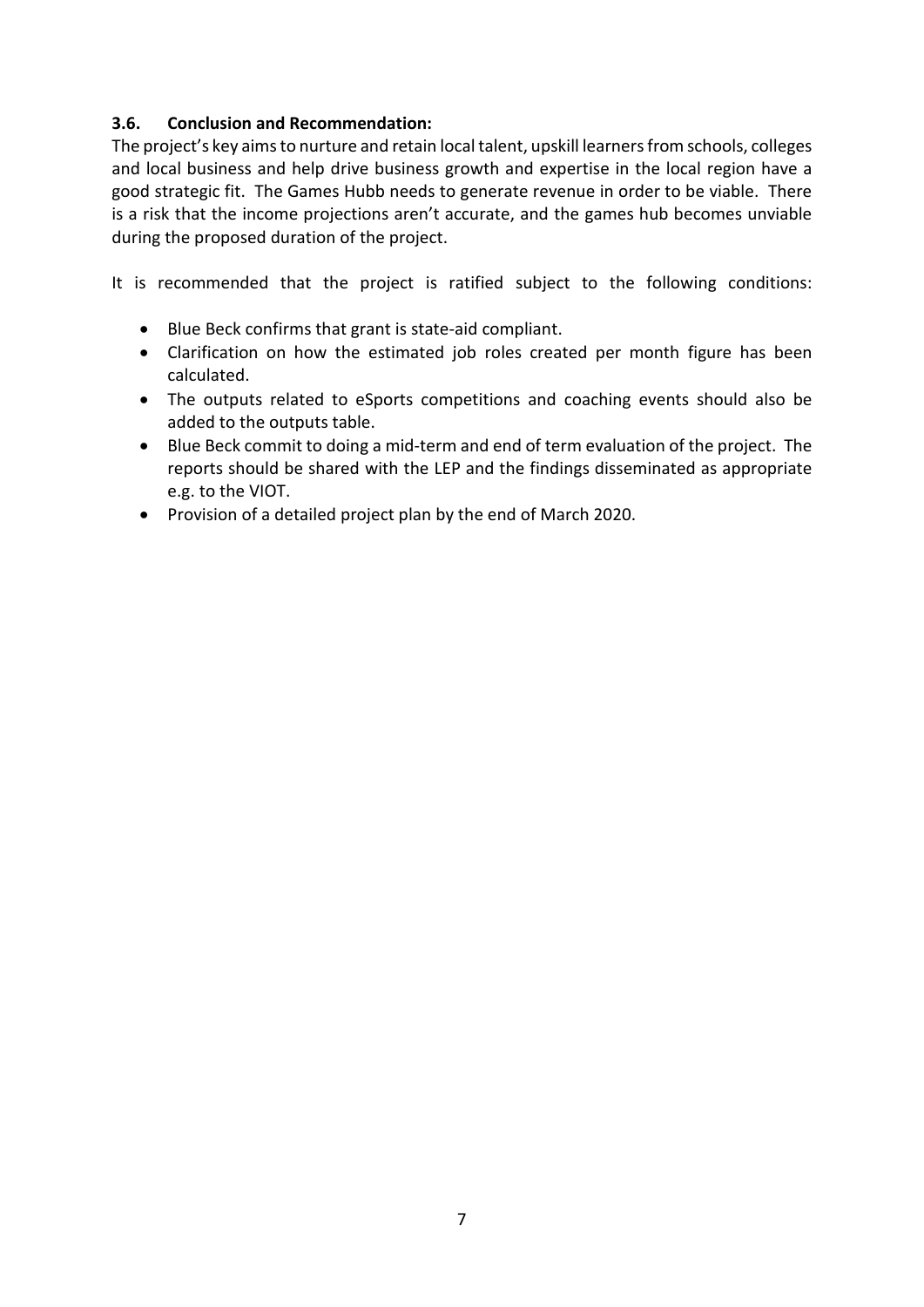

# **Cheshire & Warrington Local Enterprise Partnership Performance and Investment Committee**

| Title: Aviator Phase 2    | Agenda item: X                    |
|---------------------------|-----------------------------------|
| Prepared by: Rachel Laver | Date of Meeting: 26 February 2020 |

## **1. Executive Summary**

Redsun Projects Limited has submitted a business case seeking a total of £1.024m investment from the Cheshire Science Corridor Enterprise Zone to develop Phase 2 of the Aviator scheme at Hooton Park, which will comprise a 7,784 sqm (83,787 sq ft) industrial unit. The project would generate c.£143,500 per annum in retained business rates, generating up to £2.87m in retained business rates over the remaining lifetime of the EZ. On this basis the investment would pay back in 7.1 years (excluding any interest payments on borrowing). The applicant is seeking grant funding for the project on the basis of a gap in the overall financial viability of the scheme.

The EZ Board approved the investment at its January 2020 meeting subject to the conditions set out in the recommendations below. The LEP Board will be considering the EZ Borrowing Facility at it 26 February meeting.

## **2. Recommendations /Actions / Decisions required**

It is recommended that the investment in the Aviator Phase 2 scheme is approved subject to the following conditions:

- a) No legal agreement is entered into until the LEP has the funds in place via the EZ borrowing facility
- b) Confirmation of Redsun's financial standing and ability to fund the scheme
- c) Confirmation that the appointment of a contractor complies with public procurement rules where applicable
- d) An updated State Aid opinion.

## **3. Background**

Hooton Park was a vacant derelict site situated on North Road, adjacent to the Vauxhall car plant in Ellesmere Port, which had been in public ownership for over thirty years. Hooton Park was designated as a site within the Cheshire Science Corridor Enterprise Zone in April 2016. The 9.18ha (22.68 acres) site comprises two plots that can accommodate up to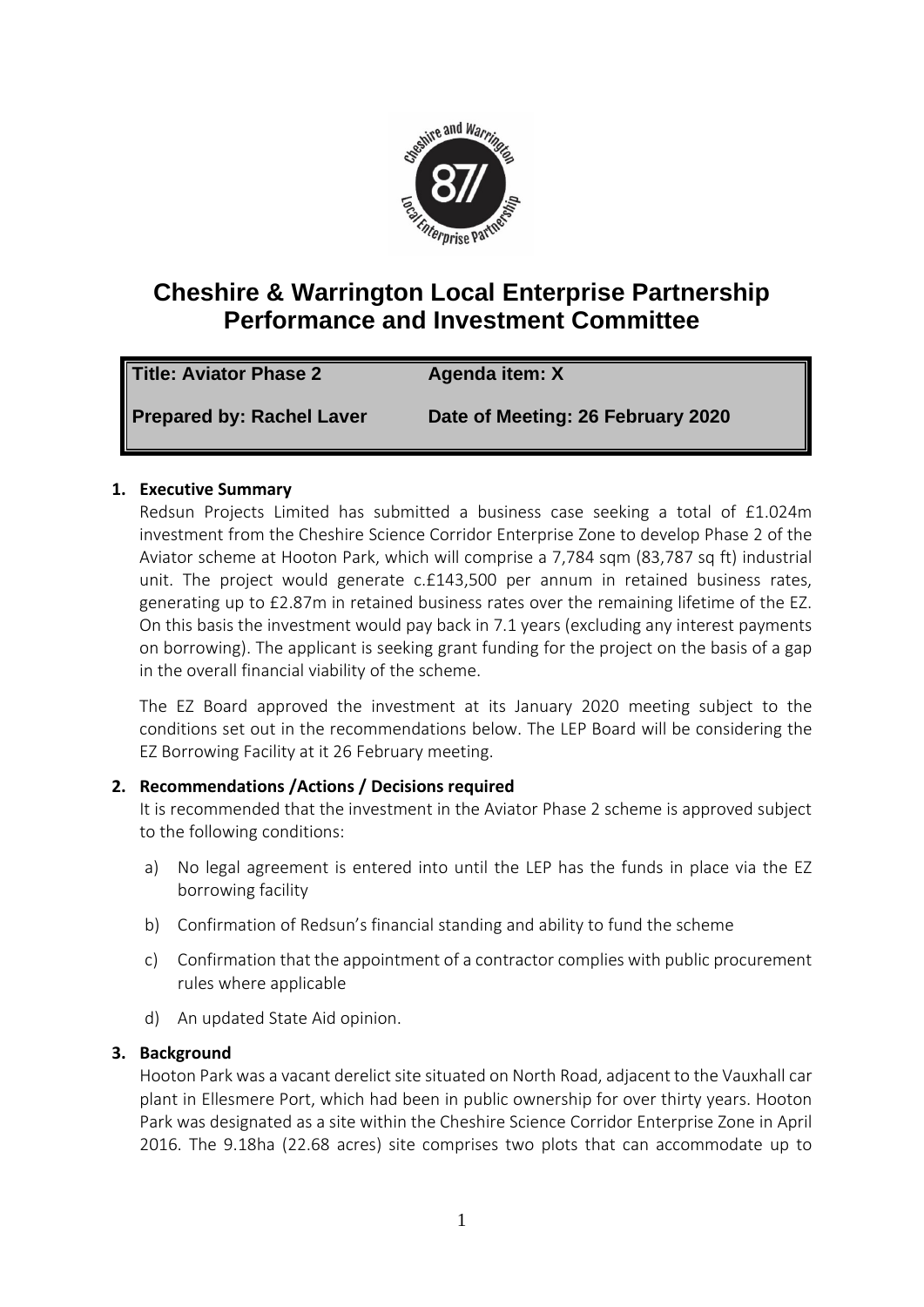39,500 sqm (425,000 sq ft) of commercial floorspace. The site is eligible for Enhanced Capital Allowances and has had a Local Development Order in place since December 2015.

Redsun Projects Limited, exchanged a conditional contract with Homes England in December 2017 to acquire and develop the Hooton Park site and has delivered a Phase 1 scheme, which comprises an 11,600 sqm (125,000 sq ft) industrial unit, which received £1.7m of investment from the LEP. The Phase 1 scheme is due to complete in March 2020.

## 4. Scheme Proposal

Redsun Projects Limited is seeking a total of £1.024m investment to deliver a £7.47 million project to develop a speculative 7,784 sqm (83,787 sq ft) industrial unit at Hooton Business Park in Ellesmere Port. The development of this unit would form the second phase of the Aviator scheme following the delivery of a 11,600 sq m (125,044 sq ft) logistics unit on the adjacent plot, which received a £1.7m investment from the EZ.

Ellesmere Port has many factors that are attractive to key employers such as good transport connections and a large and skilled labour pool. However, the area has a shortage of high-quality industrial stock of sufficient scale to attract major employers to the area. Speculative development in Ellesmere Port is unviable due to increasing construction costs and prevailing industrial rents and yields, which have largely remained static since 2008 and the reluctance of commercial lenders to provide finance in non-prime markets. Investment from the LEP will enable Redsun to develop the scheme on a speculative basis, enabling Ellesmere Port to secure occupier enquires.

#### **5. Timescales**

Construction of the Phase 2 scheme will commence in April 2020 with an estimated construction period of 9 months, due to complete in January 2021.

| <b>Project Item</b>      | <b>Total</b> |
|--------------------------|--------------|
| Costs                    |              |
| Land                     | 535,000      |
| Construction             | 4,724,720    |
| Professional Fees        | 231,610      |
| Other Fees/Costs         | 1,443,831    |
| <b>Finance Costs</b>     | 369,318      |
| <b>Total Costs</b>       | 7,304,479    |
| Revenue                  |              |
| Net Development<br>Value | 6,280,324    |
| Surplus/Gap              |              |
| Gap                      | $-1,024,156$ |

#### **6. Financial Summary**

There is an identified viability gap in the project of £1.02m as evidenced by Redsun's appraisal. Cushman & Wakefield have reviewed Redsun's development appraisal and are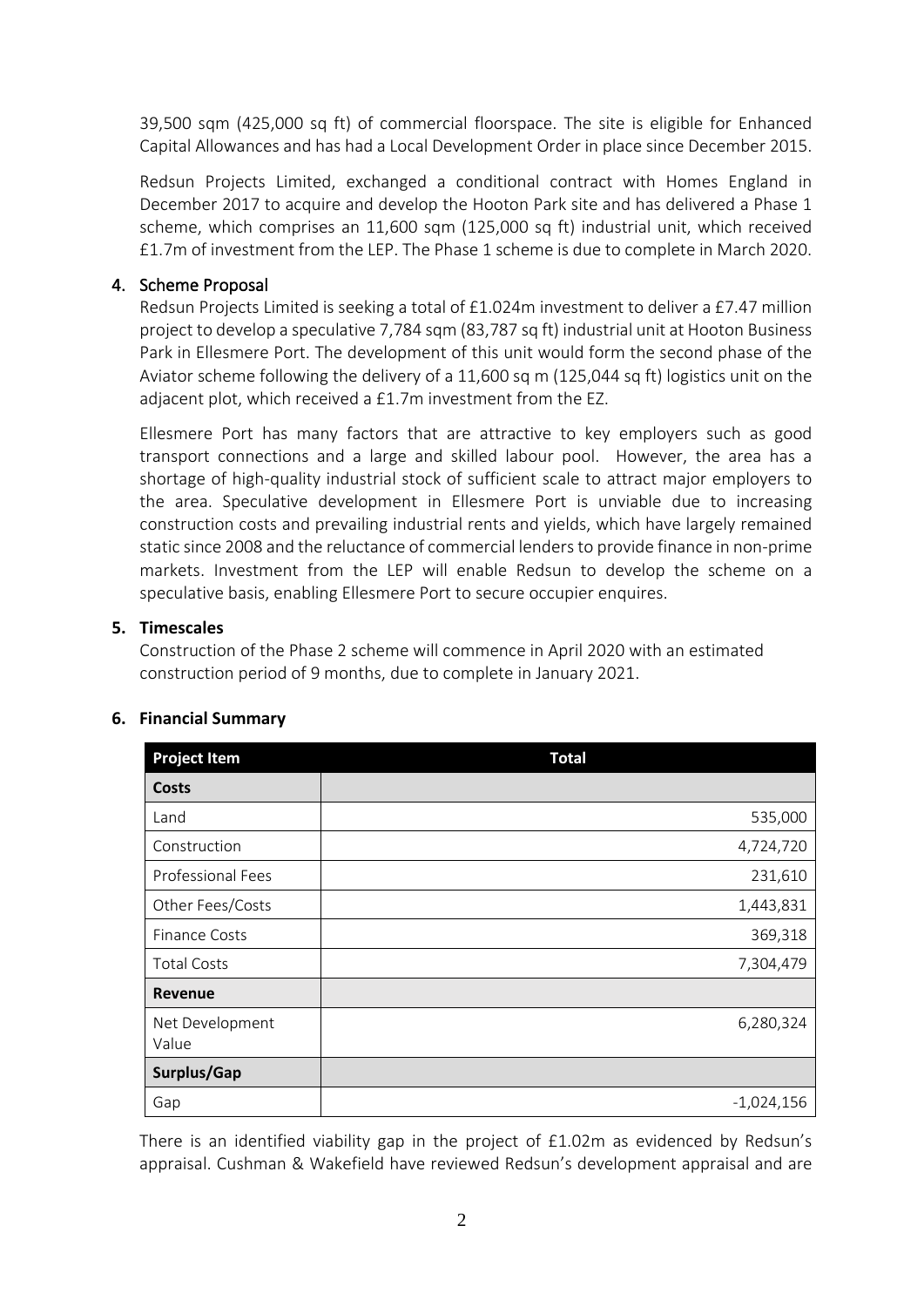satisfied that the cost and value assumptions are reasonable for a scheme of this nature. The project would generate c.£143,500 per annum in retained business rates, generating up to £2.87m in retained business rates over the remaining lifetime of the EZ. On this basis the investment would pay back in 7.1 years (excluding any interest payments on borrowing). The applicant is seeking grant funding for the project on the basis of a gap in the overall financial viability of the scheme.

## **7. Value for Money**

The applicant was initially seeking a £1.54m investment from the EZ. However, following negotiation around value for money compared to the previous phase (£1.7m ask for a £10.8m project to deliver a 125,000 sq ft unit) and the length the estimated payback period, the request for EZ investment has been reduced to £1.024 million. This has been achieved through the reassessment of achievable values and the stripping out of previously incurred or 'sunk' costs.

The project would deliver a number of reasonable and quantitative project outputs including floorspace, jobs and GVA. The project represents good value for money on a cost per job basis relative to the EZ ask. The project can also demonstrate delivery of wider benefits in the form of opportunities for employment, construction supply chain, enhanced market profile and confidence thus strengthening the local market.

## **8. Benefits**

| <b>Benefit</b>                           | Quantum |
|------------------------------------------|---------|
| New commercial floorspace (sq ft)        | 83,787  |
| Brownfield land reclaimed (ha)           | 2.1     |
| Number of new businesses attracted to EZ |         |
| Number gross new permanent jobs          | 126-235 |
| Number net new permanent jobs            | 62-217  |
| Number of temporary construction jobs    | 47      |
| Gross Value Added (£)                    | 1.84m   |
| Annual retained business rates           | 143,500 |
| Total retained business rates (£)        | 2.87m   |
| Private sector investment leveraged (£)  | 10.8m   |

#### **9. Risks**

| <b>Risk</b> |                                                                  | Impact                                                                                                                                                                             | Likelihood | <b>Mitigation</b>                                                                                                                                                                                                                                                                     |
|-------------|------------------------------------------------------------------|------------------------------------------------------------------------------------------------------------------------------------------------------------------------------------|------------|---------------------------------------------------------------------------------------------------------------------------------------------------------------------------------------------------------------------------------------------------------------------------------------|
| 1.          | Estimated level<br>of retained<br>business rates<br>not achieved | Would impact on the<br>ability of the LEP to<br>repay funding.                                                                                                                     | Low        | Cushman & Wakefield have assessed<br>the estimates provided by the<br>developer as reasonable and<br>benchmarked them against available<br>VOA data on comparable properties<br>in Ellesmere Port.                                                                                    |
| 2.          | Developers do<br>not deliver<br>projects on time<br>or on budget | Delays in completion of<br>schemes would impact<br>on level of retained<br>business rates, whilst<br>budget overruns would<br>further increase the<br>viability gap on<br>schemes. | Moderate   | Redsun Developments are an<br>experienced regional industrial<br>developer with a strong track record<br>of delivery of this type of scheme<br>across Merseyside and Cheshire.<br>Longstop project start and<br>completion dates within the legal<br>agreement as well as capping the |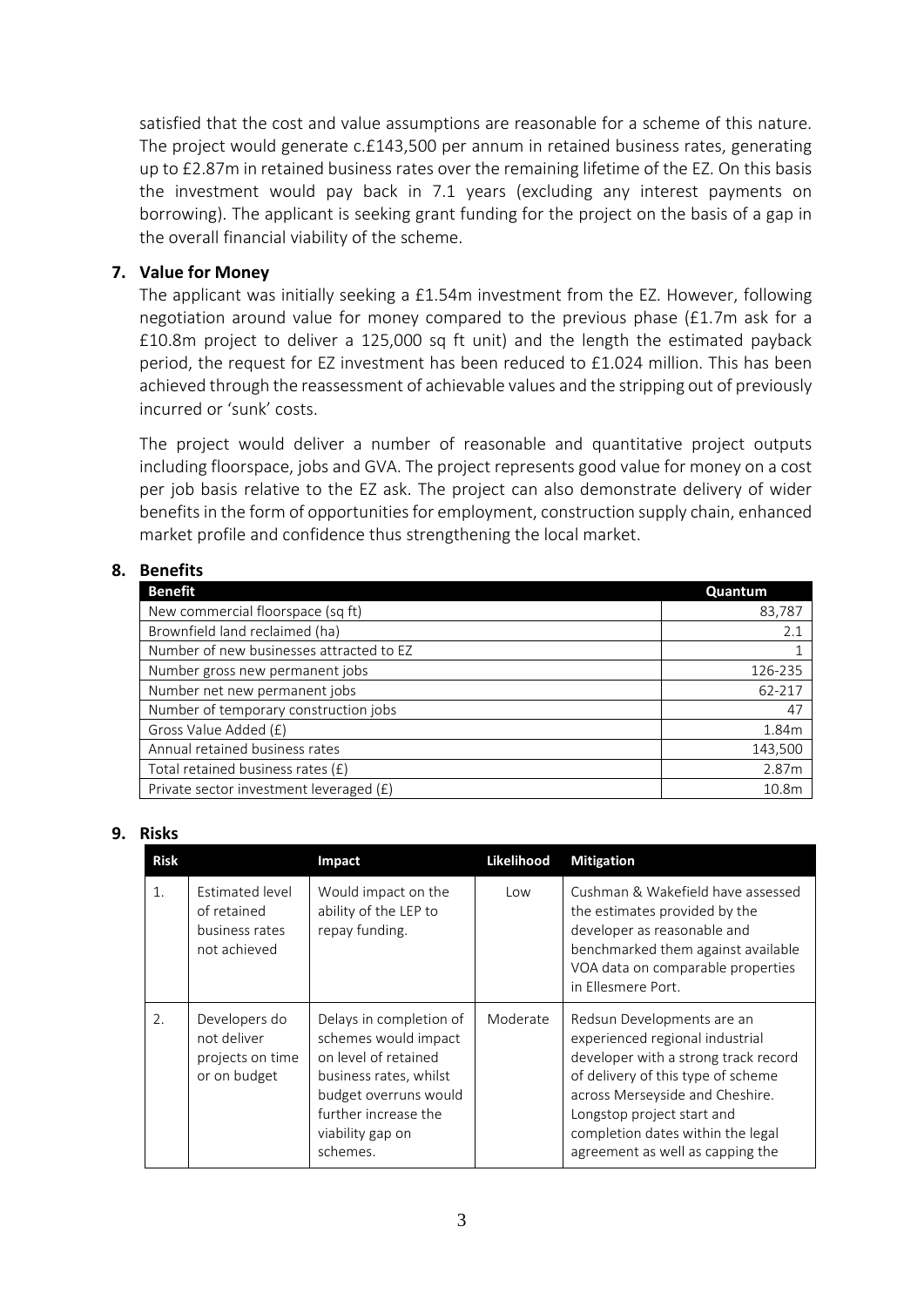|                  |                                                                                                                        |                                                                                                               |          | level of EZ investment regardless of<br>cost overruns.                                                                                                                                                          |
|------------------|------------------------------------------------------------------------------------------------------------------------|---------------------------------------------------------------------------------------------------------------|----------|-----------------------------------------------------------------------------------------------------------------------------------------------------------------------------------------------------------------|
| 3.               | Schemes do not<br>achieve<br>practical<br>completion,<br>which does not<br>trigger the<br>payment of<br>business rates | Would impact on the<br>ability of the LEP to<br>repay funding.                                                | Low      | Track record of the developer and a<br>longstop completion date set within<br>the legal agreement, with clawback<br>penalties for under-performance.                                                            |
| $\overline{4}$ . | Developers<br>deploy rate<br>mitigation<br>schemes to<br>avoid empty<br>rates                                          | Could reduce empty<br>rates payable to 25%,<br>would impact on the<br>ability of the LEP to<br>repay funding. | Low      | A 'no rate mitigation' clause built into<br>the EZ investment legal agreement.                                                                                                                                  |
| 5.               | Schemes do not<br>attract<br>occupiers                                                                                 | Limited impact as<br>developers still have to<br>pay empty rates                                              | Moderate | Applicant has evidenced market<br>demand through a market report<br>provided by Knight Frank.                                                                                                                   |
| 6.               | Investments are<br>not deemed to<br>be State Aid<br>compliant                                                          | Limited impact as the<br>risk on State Aid sits<br>with the developer                                         | $\log$   | Provision of a State Aid opinion as<br>part of the legal agreement and by<br>the LEP's legal advisers. Clawback<br>provisions in the EZ investment legal<br>agreement are triggered by any State<br>Aid breach. |

#### **10. Independent Appraisal**

Cushman & Wakefield have undertaken an independent technical appraisal of the proposed investment which notes that:

- a) The project demonstrates good strategic fit with overarching Cheshire Science Corridor Development and Investment Strategy; the site-specific Development Plan for Hooton Park; the Ellesmere Port site specific Development Plan and a number of wider local and national strategies.
- b) There is a clear 'demand' for the project as evidenced within the Knight Frank Marketing Report which demonstrates good take-up of similar scale units across the sub-region alongside a shortage in available high quality supply
- c) The 'need' and rationale for public sector intervention is based on a demonstrated lack of financial viability and an unwillingness of investors to fund speculative development despite an occupier preference for built space.
- d) The project would deliver a number of reasonable and quantitative project outputs including floorspace, jobs and GVA are identified and the impact of additionality considered. The project can demonstrate good value for money on a cost per job basis relative to the EZ ask and also wider benefits in the form of opportunities for employment, construction supply chain, enhanced market profile and confidence thus strengthening the local market.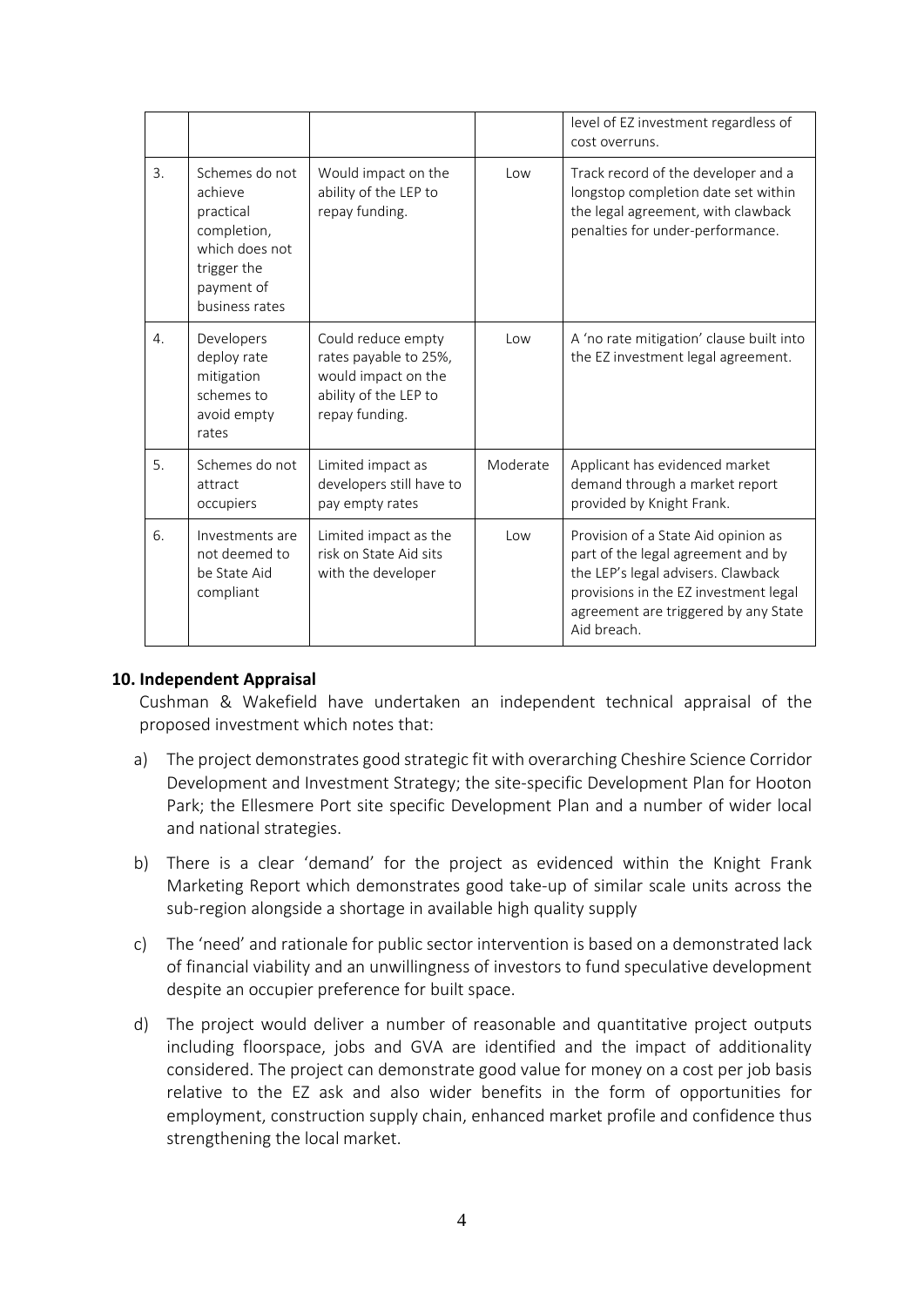- e) The applicant estimates that the project would generate £138,156 per annum in retained business rates. Cushman & Wakefield consider this to be an underestimate against their own estimate of £143,500 per annum to reflect office component and impacts of 'rounding' on RV. This equates to a payback period of 7.1 years (based on full occupancy) or £2.7m over the remaining lifetime of the EZ.
- f) The project is considered to be deliverable. Redsun Projects Limited has evidenced a conditional contract with Homes England to acquire the site and the development is considered close to receiving detailed planning approval imminently, thus supporting commercial deliverability. An appropriate delivery strategy appears to in place but lacks detail, although Redsun has provided a detailed delivery plan for Phase 1. Redsun are experienced at delivering such projects, they have a suitable and experienced team in place and would seek to reappoint the same contractor as Phase 1. Confirmation of State Aid compliance for Phase 1 was provided by an external legal expert but this will require updating.
- g) The scale of EZ funding requested is evidenced through a development appraisal identifying a gap in viability. Evidence is provided to support the value and cost assumptions which are considered to support the identified gap to represent the minimum cost to the LEP. The LEP should seek clawback and overage clauses in the legal agreement. Further due diligence on the financial stability of Redsun Projects Ltd to meet financial liabilities is recommended in advance of any contractual agreement.
- h) Redsun Projects Limited is an established and experienced commercial property developer and the project will be managed by a competent named Project Manager. A number of other external professionals make up the delivery team. The building contractor is yet to be confirmed but is anticipated to be the same contractor as Phase 1. A sensible risk register is set out but lacks mitigation. A detailed project programme has been provided.
- i) Concern was raised about Resdun's financial capability to meet the costs of the scheme, their commitment to cover any cost overruns and the negotiation of an overage clause were raised by Cushman & Wakefield in their appraisal. A letter confirming that the Evergreen Fund is willing to provide funding for the project (subject to approval by the Evergreen Board) has been received since Cushman & Wakefield undertook their appraisal. Commitment for the developer to cover cost overruns and overage provisions are standard clauses in EZ legal agreements.

#### **11. Conclusions**

Overall, the Aviator Phase 2 project can make a good case to supporting the aspirations of the EZ in terms of delivering new employment floorspace, attracting businesses and creating new jobs in target automotive and logistic sectors. The project can also demonstrate wider economic benefits and good value for money on a cost per job basis relative to national benchmarks. Further, at 7.1 years the project represents a reasonable rate of repayment in respect of estimated retained business rates. Cushman & Wakefield have recommended some further due diligence in respect of the financial capabilities of Redsun Projects Ltd and the compliance of the appointment of a contractor with any relevant public procurement regulations. The negotiation of an overage agreement will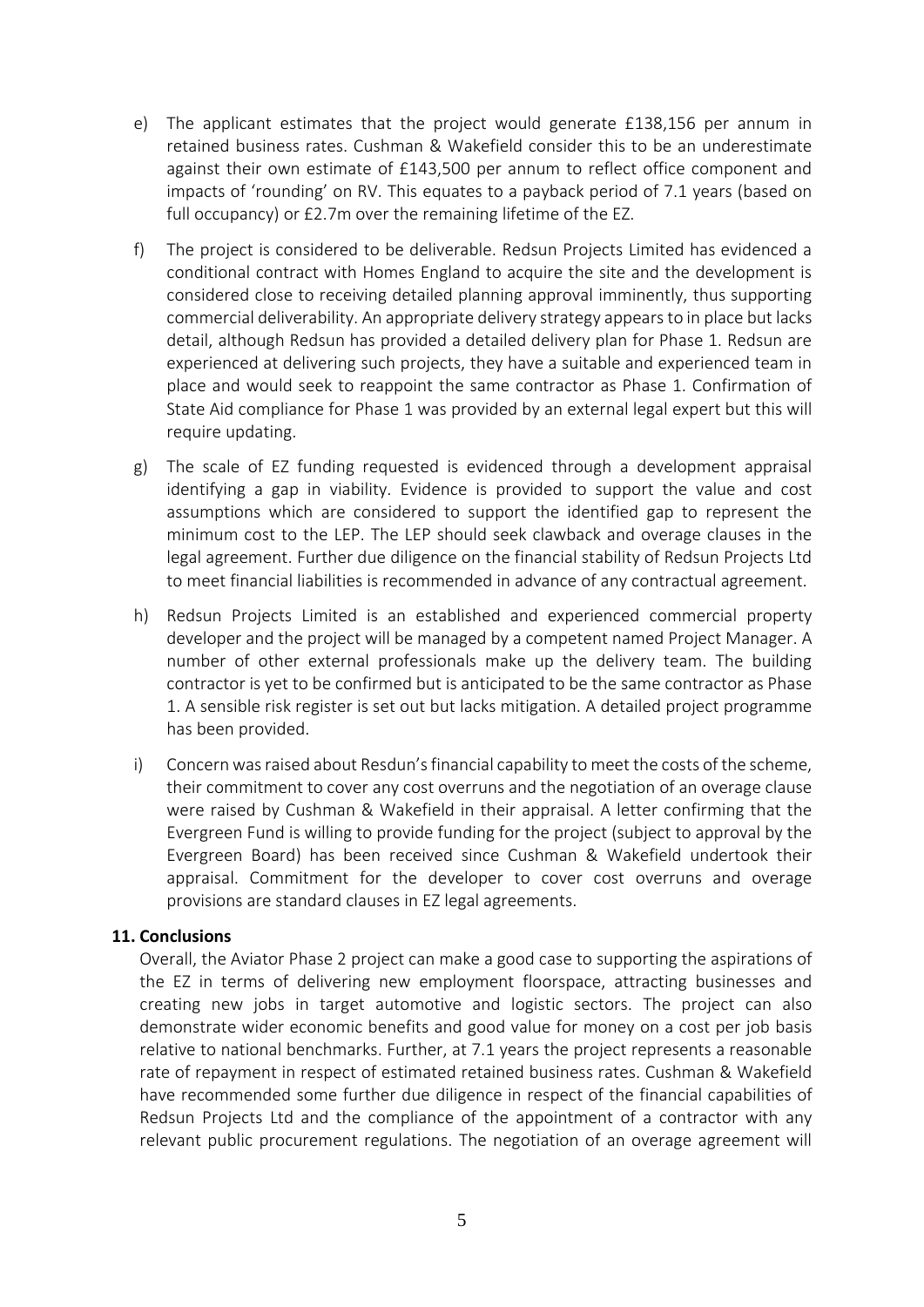also help to ensure the LEP benefits from any cost savings and/or increases in revenue as the project progresses to completion and letting.

## **12. Appendices**

- a) EZ Board Paper
- b) Aviator Phase 2 Business Case
- c) Cushman & Wakefield Appraisal
- d) Funding Letter from CBRE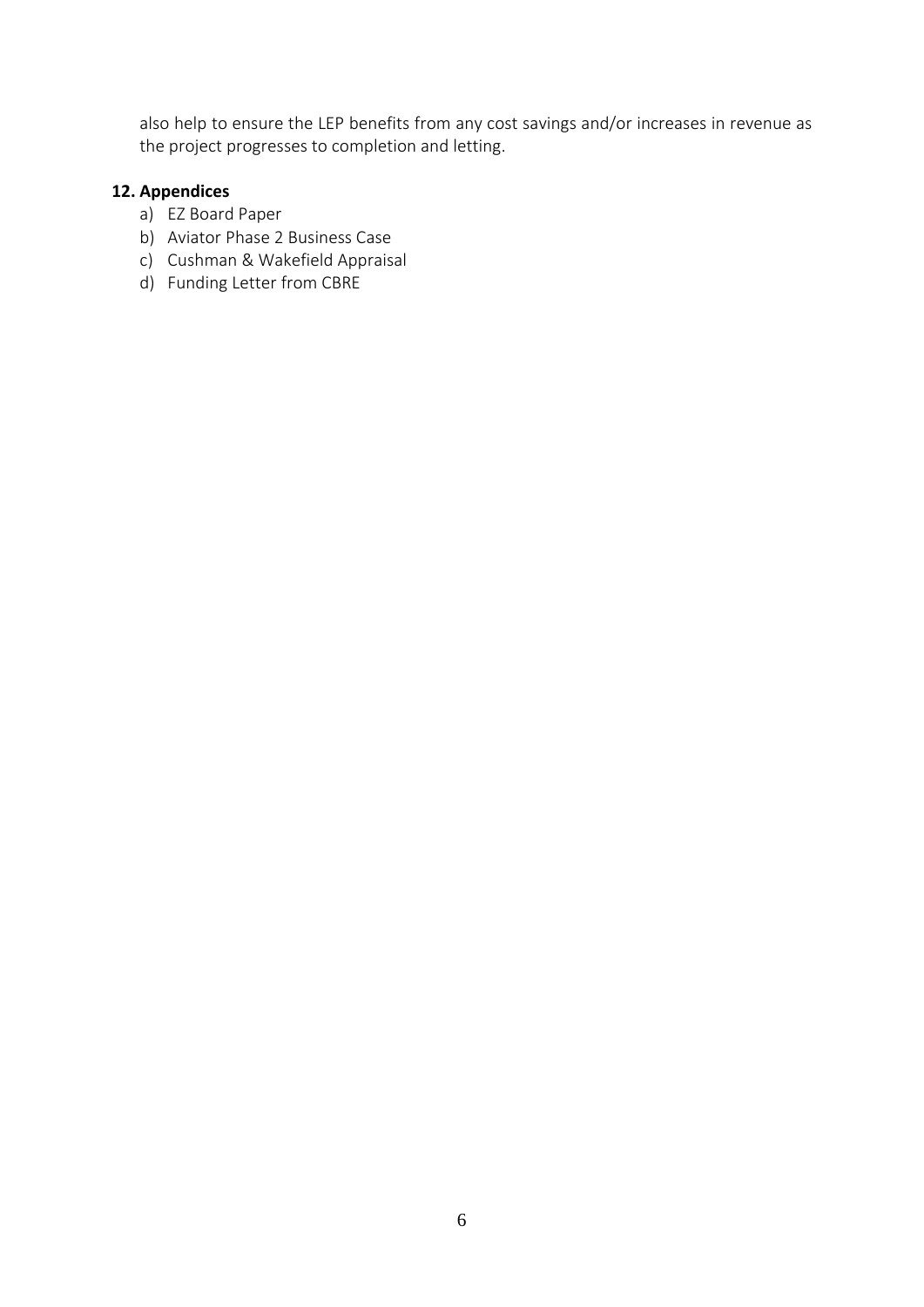# **Delivery Plan key action monitoring**

| <b>Skills</b>                                                                                                                                                                                                                                                                                                                                                                                                                |                | <b>Rag Rating</b> | latest Position                                                                                                                                                                                                                                                                                                                                                                                                                                                                                                                                                                                                                                       |
|------------------------------------------------------------------------------------------------------------------------------------------------------------------------------------------------------------------------------------------------------------------------------------------------------------------------------------------------------------------------------------------------------------------------------|----------------|-------------------|-------------------------------------------------------------------------------------------------------------------------------------------------------------------------------------------------------------------------------------------------------------------------------------------------------------------------------------------------------------------------------------------------------------------------------------------------------------------------------------------------------------------------------------------------------------------------------------------------------------------------------------------------------|
| 1. Establish a Virtual Institute of Technology (subject to funding agreement)                                                                                                                                                                                                                                                                                                                                                | Q <sub>3</sub> |                   | DWP approval received-and now contracted.<br>Roll out of investment planned over next few<br>months with small pilot starting in February.<br>Service level agreement signed between<br>University of Chester (the accountable body)<br>and the LEP. Also developing an expression of<br>interest in response to DfE's prospectus for<br>institutes of technology in every area of the<br>country. Deadline for submission is 16 March.                                                                                                                                                                                                               |
| 2. Evolve the Employers' Skills and Education Board so that it takes on the<br>additional functionalities of a Skills Advisory Panel (including Local Authority<br>representation) that works with local training and education providers to<br>deliver the Skills and Education Plan priorities and to ensure training and<br>education reflects the needs of employers in Cheshire and Warrington and the<br>wider economy | Q <sub>3</sub> |                   | First meeting of new E&S board held in<br>September. Also established Data and Labour<br>Market Steering Group with all colleges and<br>local authorities, the University, representatives<br>of Secondary School Head teachers and<br>Jobcentre Plus to work together to understand<br>and advise Employers' Skills and Education<br>Board on skills gaps and shortages and other key<br>challenges that emerge from the data and<br>analysis work. Data work needs to meet DFE<br>specification set out for Skills Advisory Panel<br>functions. First report published December<br>2019. Additional funding (£75K) for 2020/21<br>confirmed by DfE. |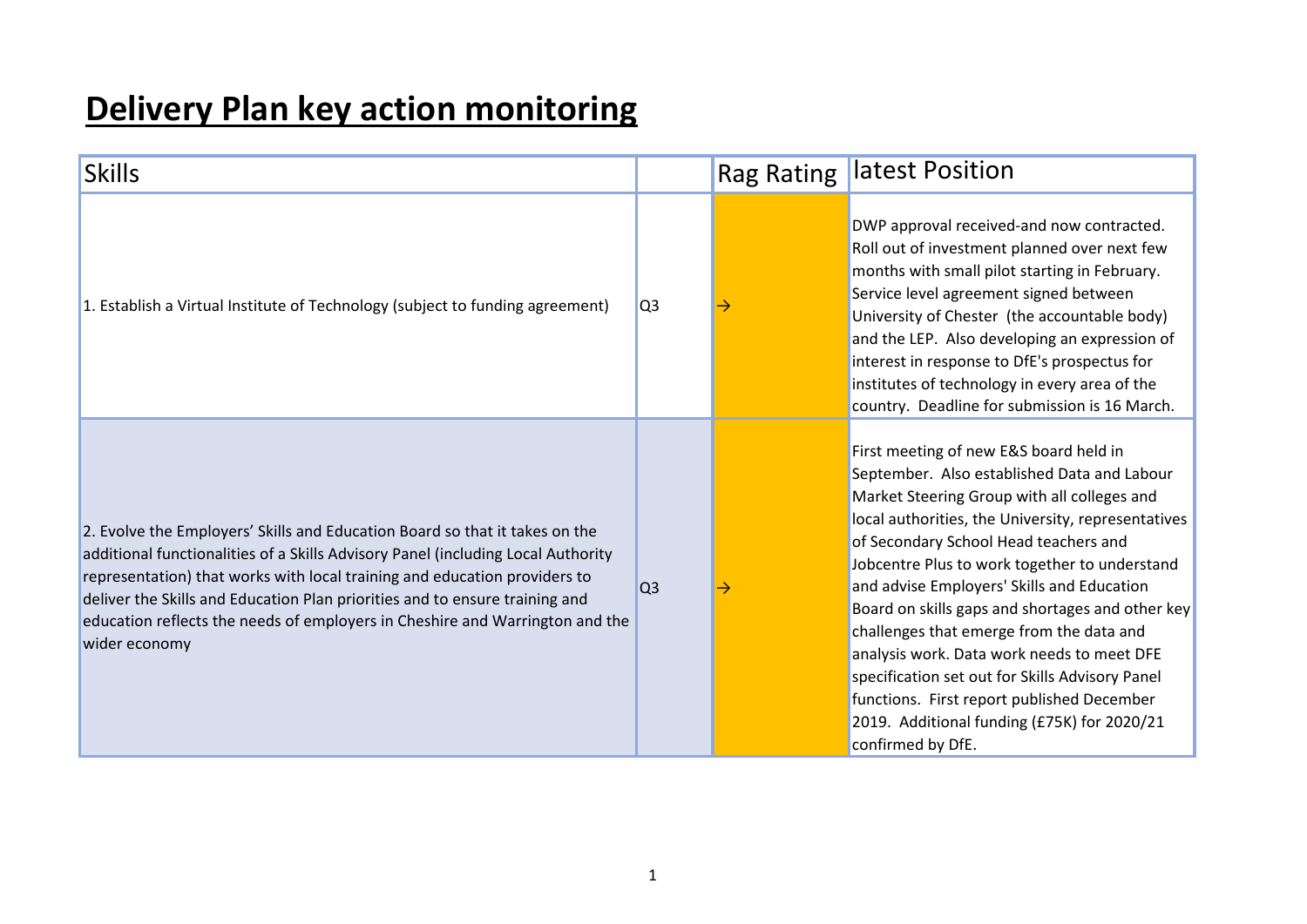| 3. As a Digital Skills Partnership, ensure that digital skills are a key priority as<br>the skills and education priorities of the Employers' Skills and Education Board<br>(the Pledge network and the Virtual Institute of Technology) are delivered.<br>Recruit a Digital Skills Co-ordinator | Q1             |   | Digital skills coordinator appointed and in post<br>for 2019/20 and additional funding (£75K) from<br>DCMS for 2020/21 confirmed. Already<br>benefitting from national programmes being<br>offered into C&W as a result of digital skills<br>partnership e.g. Google delivered workshop to<br>700 young people during summer holidays.<br>Working extensively with Pledge network to<br>ensure digital programme is fully coordinated<br>with Pledge delivery. First partnership meeting<br>held on January 14th. Also ensuring, in line with<br>requiremnts of Employers' Skills and Education<br>Board that Local Growth Fund skills investments<br>all have a strong digital theme. |
|--------------------------------------------------------------------------------------------------------------------------------------------------------------------------------------------------------------------------------------------------------------------------------------------------|----------------|---|----------------------------------------------------------------------------------------------------------------------------------------------------------------------------------------------------------------------------------------------------------------------------------------------------------------------------------------------------------------------------------------------------------------------------------------------------------------------------------------------------------------------------------------------------------------------------------------------------------------------------------------------------------------------------------------|
| 4. Agree priority investments to invest £5m of Skills Capital funding                                                                                                                                                                                                                            | Q <sub>2</sub> | z | 15 investments approved (total value £4.53m)<br>and contracts issued. Further one investment<br>(total value of bids (£110K) to be submitted for<br>ratification to March P&I. Meetings of all<br>investments to identify opportunities for<br>collaboration in January and February and all<br>investments now sponsored by at least one<br>Member of the Employers' Skills and Education<br>Board. All investments have strong strategic fit<br>with LEP's skills and education priorities and all<br>are focused on digital or STEM related learning.<br>Proposals for allocation of remaining funding<br>£385K being finalised.                                                    |

m.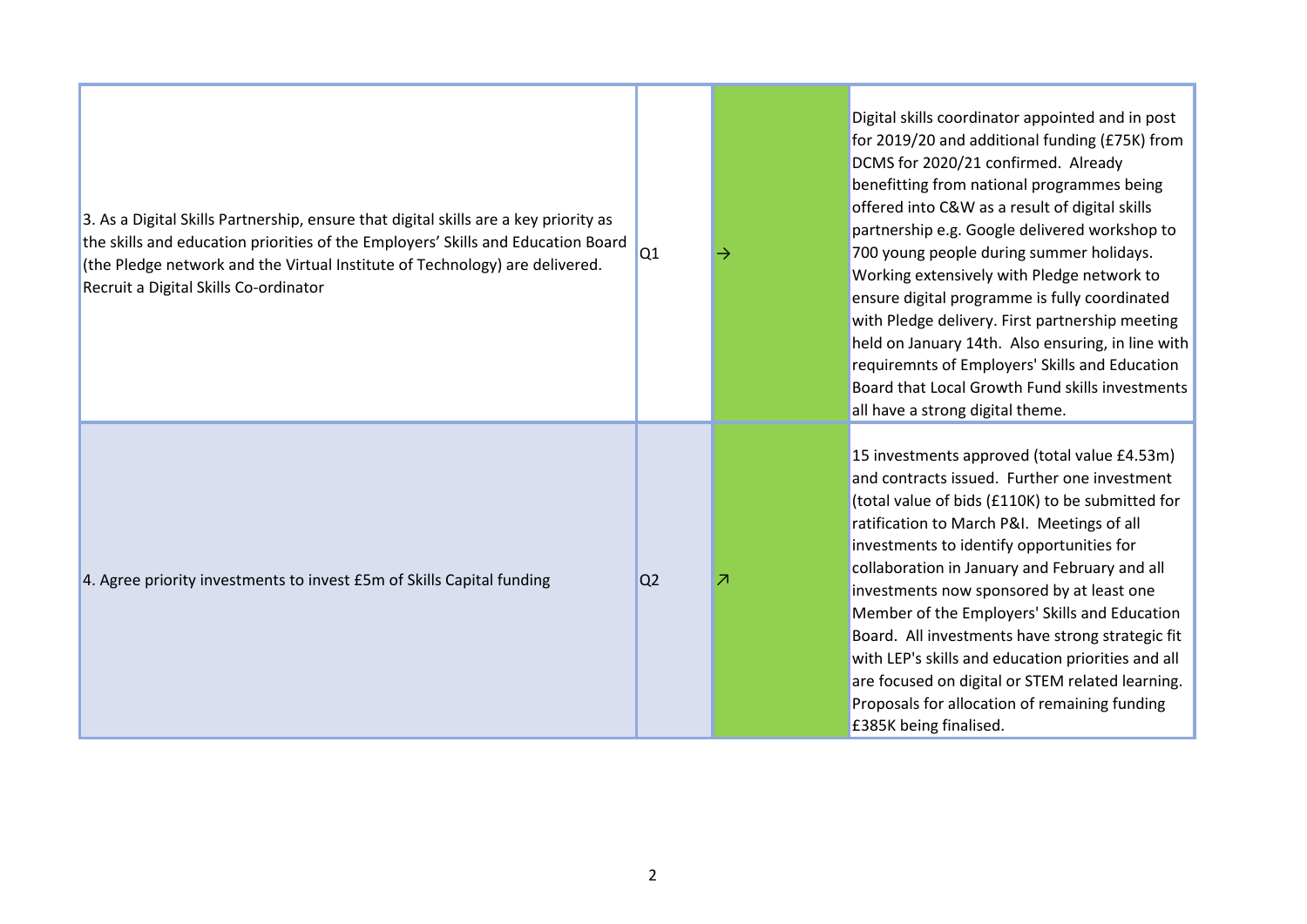| 5. Develop and implement a skills and education stakeholder engagement plan Q3                                             |                | → | A Data and Labour Market Steering Group has<br>been established with all the colleges, local<br>authorities, the University, representatives fo<br>secondary head teachers and Jobcentre Plus to<br>develop a shared understanding of the labour<br>market and any mismatches between the supply<br>and demand for skills and education. Initial<br>report published December 2019 and further<br>funding (£75K) received from DfE for 2020/21.<br>Work is also underway to develop a marketing<br>and branding programme for all skills<br>investments. |
|----------------------------------------------------------------------------------------------------------------------------|----------------|---|----------------------------------------------------------------------------------------------------------------------------------------------------------------------------------------------------------------------------------------------------------------------------------------------------------------------------------------------------------------------------------------------------------------------------------------------------------------------------------------------------------------------------------------------------------|
| 6. Recruit Pledge Facilitators to establish and support 9 local Pledge<br><b>Partnership Boards</b>                        | Q <sub>4</sub> | Z | 13 staff now employed. 96% of all secondary<br>schools engaged and progress on Gatsby<br>benchmarks means that Cheshire and<br>Warrington has moved from performing below<br>national average to on-line with national<br>average with strong trajectory for improved<br>perormance going forward. Now developing<br>coherent plan of activities across Cheshire and<br>Warrington.                                                                                                                                                                      |
| 7. The Skills and Education priorities to be reviewed and evaluated and a<br>Future Strategy for Skills developed from it. | Q <sub>4</sub> | → | Next phase of data and labour market<br>intelligence work has started with meeting of<br>Data and Labour Market Intelligence Group<br>planned for 25 March. This will start to highlight<br>key issues that need to be addressed during the<br>review of the skills and education priorities.                                                                                                                                                                                                                                                            |
| <b>Strategy</b>                                                                                                            |                |   |                                                                                                                                                                                                                                                                                                                                                                                                                                                                                                                                                          |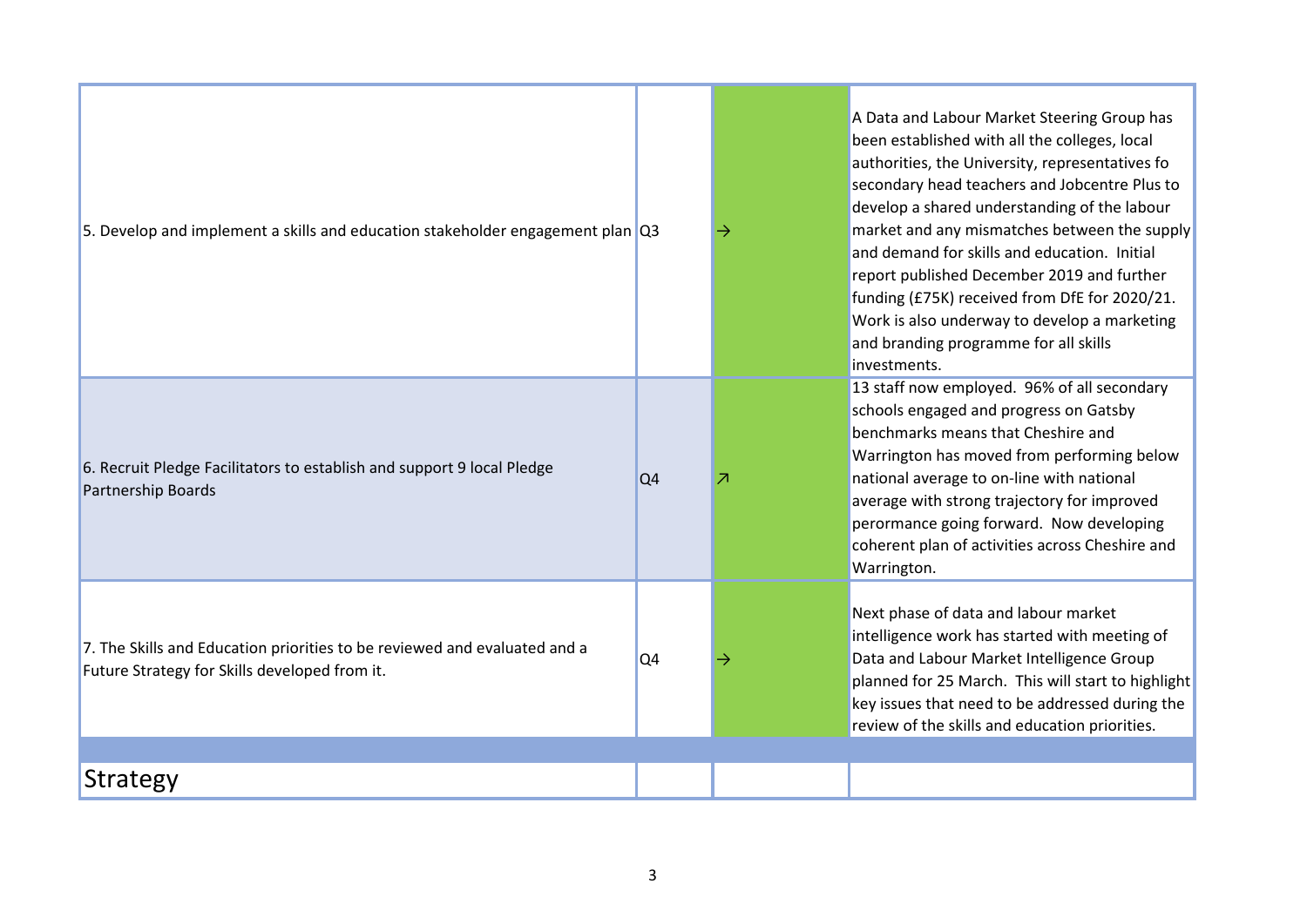| 1. Develop and publish the Local Industrial Strategy (LIS) for Cheshire & $_{\text{Q4}}$<br>Warrington                                                                                                                                                    |                | →             | LIS complete. With government for<br>consideration. LEP will develop implementation<br>plan to start from April.                                                                                                                                                                      |
|-----------------------------------------------------------------------------------------------------------------------------------------------------------------------------------------------------------------------------------------------------------|----------------|---------------|---------------------------------------------------------------------------------------------------------------------------------------------------------------------------------------------------------------------------------------------------------------------------------------|
| 2. Develop and publish a delivery and investment plan for the LIS. Delivery of<br>early projects to commence in Q3                                                                                                                                        | Q4             | $\rightarrow$ | Initial work underway in conjunction with the<br>Director of Transport & Investment. Will only go<br>ahead if the LIS is published.                                                                                                                                                   |
| 3. Complete the development and publication of a Digital Strategy, including a<br>Digital Infrastructure Plan                                                                                                                                             | Q1 & Q3        | $\mapsto$     | Digital Strategy Complete. Tender for<br>development of the Digital Infrastructure Plan<br>has been issued.                                                                                                                                                                           |
| 4. Complete the development and publication of the LEP's Science and<br>Innovation Strategy and Delivery Plan.                                                                                                                                            | Q1             | $\rightarrow$ | Completed and to be uploaded to the LEP<br>website.                                                                                                                                                                                                                                   |
| 5. Develop a strategic partnership with Homes England and the LAs to deliver<br>our Housing Strategy in conjunction with the Sub Regional Leaders Board                                                                                                   | Q4             | →             | Ongoing. Sub Regional Housing Board has been<br>established, supported by the LEP, and Chaired<br>by the CEO of Warrington BC. Work underway to<br>develop and agree a prioritised sub regional<br>project pipeline and this activity os on course for<br>completion in February 2020 |
|                                                                                                                                                                                                                                                           |                |               |                                                                                                                                                                                                                                                                                       |
| <b>Business Development</b>                                                                                                                                                                                                                               |                |               |                                                                                                                                                                                                                                                                                       |
| 1. Specific Outputs to be achieved by end of 2019/20:                                                                                                                                                                                                     |                |               | Funding of £1.5m for additional support has<br>been offered by BEIS. All the outputs below<br>are to be reviewed and updated by the end of<br>October.                                                                                                                                |
| 1,350 Enquiries from individuals and businesses require support to start up<br>and with growth (150 businesses are scale-ups with the aspiration and<br>potential to deliver significant turnover growth over the next 3 year period of<br>at least 50%): |                |               | Overall we remain in deficit @639 to end<br>February. Although we have recruited new<br>team members and the Mickledore contract<br>going 'live' 2/3/20. The work of new team<br>members and contract are focussed on scale-up<br>businesses.                                         |
| • 450 businesses and individuals supported - low intensity support (circa 1<br>hour support)                                                                                                                                                              | Q <sub>4</sub> | z             | We have achieved 488 YTD.                                                                                                                                                                                                                                                             |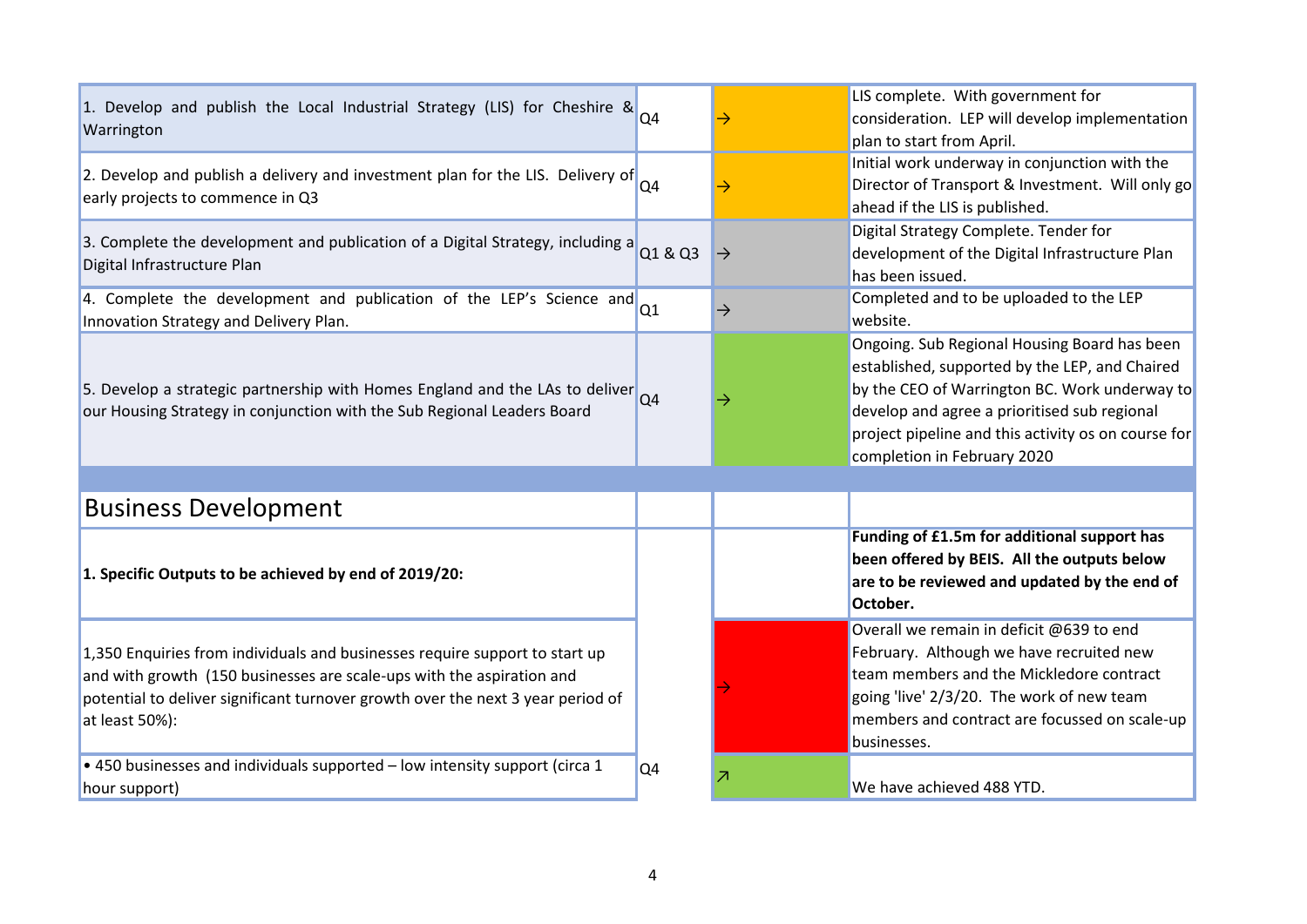| • 800 businesses - medium intensity support (Information Diagnostic and<br>Brokerage)                                                                         |                |               | 148 YTD and expect to end the year under<br>target. Targeting some activity with advisor<br>team.                                                                                                                                                                                 |
|---------------------------------------------------------------------------------------------------------------------------------------------------------------|----------------|---------------|-----------------------------------------------------------------------------------------------------------------------------------------------------------------------------------------------------------------------------------------------------------------------------------|
| • 100 businesses - high intensity support (Over 12 hours)                                                                                                     |                |               |                                                                                                                                                                                                                                                                                   |
| 660 Businesses being signposted and referred to a business support<br>programme/s                                                                             |                |               | 594 referrals YTD for 343 businesses.                                                                                                                                                                                                                                             |
| 330 of the referrals made successfully progressing onto a business support<br>programme/s                                                                     |                |               | Subject to ongoing review with partners.<br>Difficult to capture data as the Growth Hub does<br>not directly deliver.                                                                                                                                                             |
| 2. Establish the Business Growth Committee to oversee the Growth & Skills<br>Hub                                                                              | Q1             | $\rightarrow$ | Q2 Complete. Was dependent on Board<br>appointments. Schedule of regular meetings.                                                                                                                                                                                                |
| 3. Develop and launch a new website, alongside a refreshed LEP website                                                                                        | Q <sub>2</sub> |               | Tender has closed. Working on website<br>structure and content with MarComs Director<br>and Marketing Cheshire. Hoping for a 'go live'<br>date of June 2020.                                                                                                                      |
| 4. Deliver Account Management for Foreign Owned businesses landing 6<br>projects during 2019/20 and trade/investment advice to 50 companies                   | Q <sub>4</sub> | →             | Ongoing, on track to achieve target.                                                                                                                                                                                                                                              |
| 5. Develop a CRM system to support the day to day operation of the Growth<br>Hub and inform the LEP's policy development work                                 | Q1             |               | CRM is live with and being fully utilised by<br>Growth Hub. Interim contract extended with<br>current supplier. Working with Techinical<br>Specialist on CRM implementation plan.                                                                                                 |
| 6. Develop an inspirational programme of events engaging 82 SMEs, with<br>Enterprise Co-ordinators working with 40 schools and engaging 3,050 young<br>people | Q <sub>4</sub> |               | Pledge team is now recruited and integrated<br>into Growth Hub, development of programme<br>has commenced and SMEs have started to be<br>engaged. Enterprise Coordinators on target.<br>Over 50 schools engaged and more than 2000<br>young people engage. 250 employers engaged. |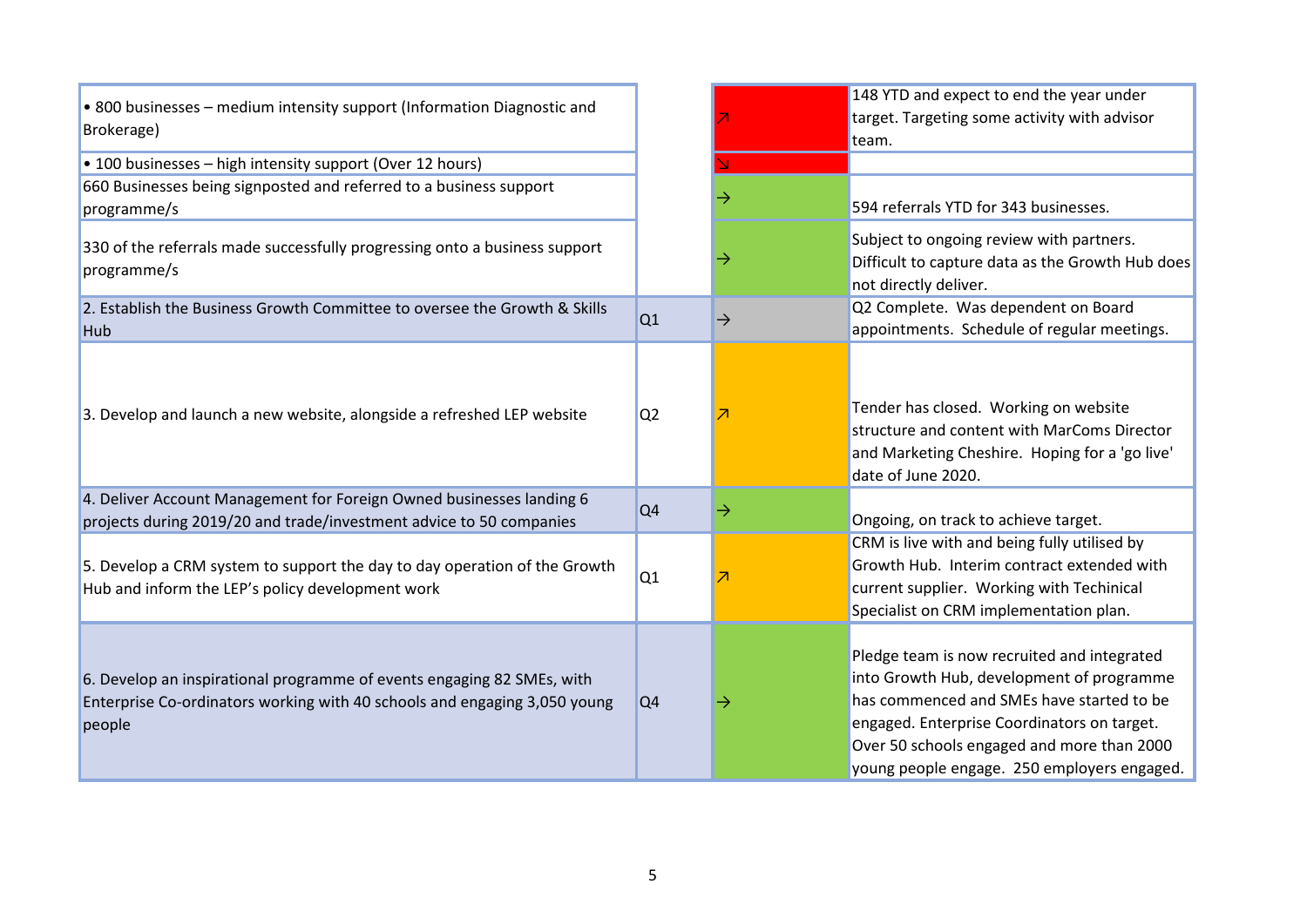| 7. Aggregate demand for skills and education from x businesses to ensure<br>they receive the training their businesses need.                                                                                               | Q <sub>4</sub> | Virtual Institute will not commence until Q3 at<br>earliest, work has begun with pledge team but<br>further work required. Need VIOT to be<br>established                                                                                                                                                                                                                                                                                                                                                                                                                                                                                                                                                                                        |
|----------------------------------------------------------------------------------------------------------------------------------------------------------------------------------------------------------------------------|----------------|--------------------------------------------------------------------------------------------------------------------------------------------------------------------------------------------------------------------------------------------------------------------------------------------------------------------------------------------------------------------------------------------------------------------------------------------------------------------------------------------------------------------------------------------------------------------------------------------------------------------------------------------------------------------------------------------------------------------------------------------------|
| Infrastructure                                                                                                                                                                                                             |                |                                                                                                                                                                                                                                                                                                                                                                                                                                                                                                                                                                                                                                                                                                                                                  |
| 1. Work with partners to produce initial business cases for the key<br>infrastructure projects identified in the Strategic Transport Plan to include,<br>transport, broadband/IT and services (e.g. water and electricity) | Q <sub>3</sub> | List of key projects collated. Work to prioritise<br>schemes ongoing. The process for prioritising<br>studies and/or business case development for<br>potential LEP funding contributions has been<br>agreed by Strategy Committee, who have<br>allocated £400k in 2019/20 and a further £300k<br>for 2020/21 to support business case<br>development for the following projects: Crewe<br>Hub Access Package,<br>Winnington Hill/Bridge Corridor Study, Chester<br>City Gateway Masterplan,<br>Warrington Last Mile,<br>Warrington LCWIP,<br>Vauxhall Options Study (non-transport),<br>Ellesmere Port Masterplan; and<br>Warrington Bus Strategy.<br>Strategy Committee will consider further<br>proposals later in the year for the remaining |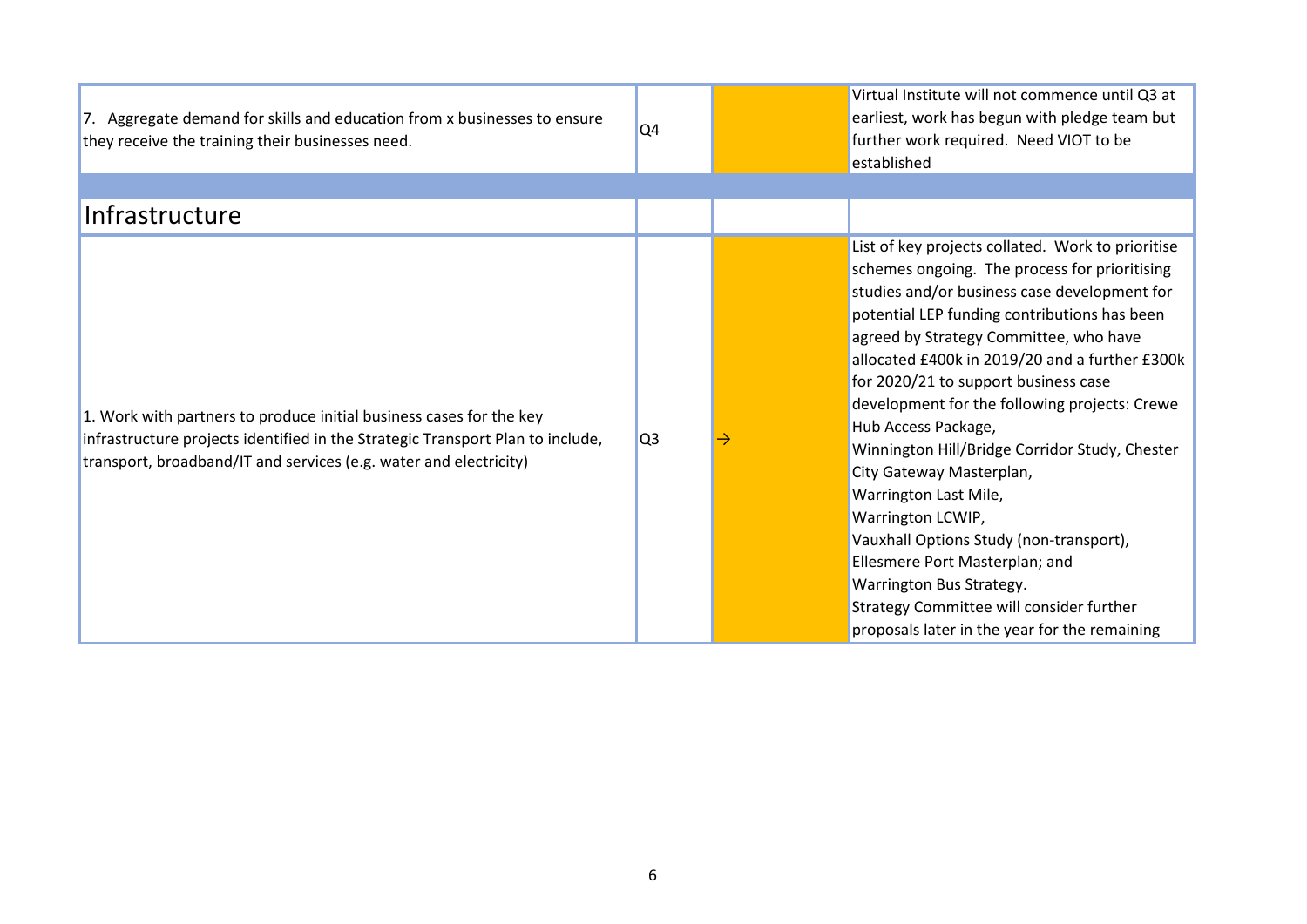| 2. Develop a Bus Strategy which fits in with Local Authority Transport Plans                                                                                                  | Q <sub>2</sub> |               | Initial meeting held with CWAC to review their<br>work on the Bus strategy. Workshop was<br>undertaken in December 2019 with operators to<br>identify key issues. Next step is to create<br>working group(s) to develop options for the<br>identified issues. Timing for delivery will be<br>impacted on by central government developing<br>a national bus strategy which we will need to<br>take into account. Likely to be complete by end<br>of Q3. |
|-------------------------------------------------------------------------------------------------------------------------------------------------------------------------------|----------------|---------------|---------------------------------------------------------------------------------------------------------------------------------------------------------------------------------------------------------------------------------------------------------------------------------------------------------------------------------------------------------------------------------------------------------------------------------------------------------|
| 3. Develop a strategic outline business case for re-opening Middlewich rail Line Q1                                                                                           |                |               | Feasibility study complete. Consultants working<br>on SOBC. Scheduled to be complete by end of<br>Q4.                                                                                                                                                                                                                                                                                                                                                   |
| 4. Work with CEC and other sub-regional partners to ensure Crewe operates as<br>a genuine HS2 hub station, enabling easy, quick connections to the rest of<br>C&W and beyond. | Q <sub>3</sub> |               | Working with CEC to develop draft business<br>case. Discussions ongoing. Government has<br>announced its commitment to delivering HS2 in<br>full, though there will be a review of the later<br>phases, which will consider them within a wider<br>context including NPR and the existing rail<br>network.                                                                                                                                              |
| 5. Influence Transport for the North to reflect the sub-regional priorities                                                                                                   | ongoing        | →             | Ongoing. LEP and LAs feeding in or a regular<br>basis and have representation of all the TfN<br>groups.                                                                                                                                                                                                                                                                                                                                                 |
| 6. Ensure continued successful delivery of projects in the LGF programme,<br>achieving spend of at least £16 million                                                          | Q <sub>4</sub> | $\rightarrow$ | £19.8m spent. Working towards £25m of spend<br>by end of q4.                                                                                                                                                                                                                                                                                                                                                                                            |
| 7. Put in place a £4m investment programme to develop the region's energy<br>infrastructure                                                                                   | Q <sub>2</sub> | $\rightarrow$ | Complete. Funding now fully allocated against 6<br>projects.                                                                                                                                                                                                                                                                                                                                                                                            |
| 8. Ensure Growing Places Loan Fund is fully deployed to support the<br>development of the C&W economy                                                                         | ongoing        | →             | £19.4m has now invested from the £12.1m<br>fund. Limited funding available for new<br>investments but open to applications. Further<br>funding will be available when additional<br>funding secured for EZ.                                                                                                                                                                                                                                             |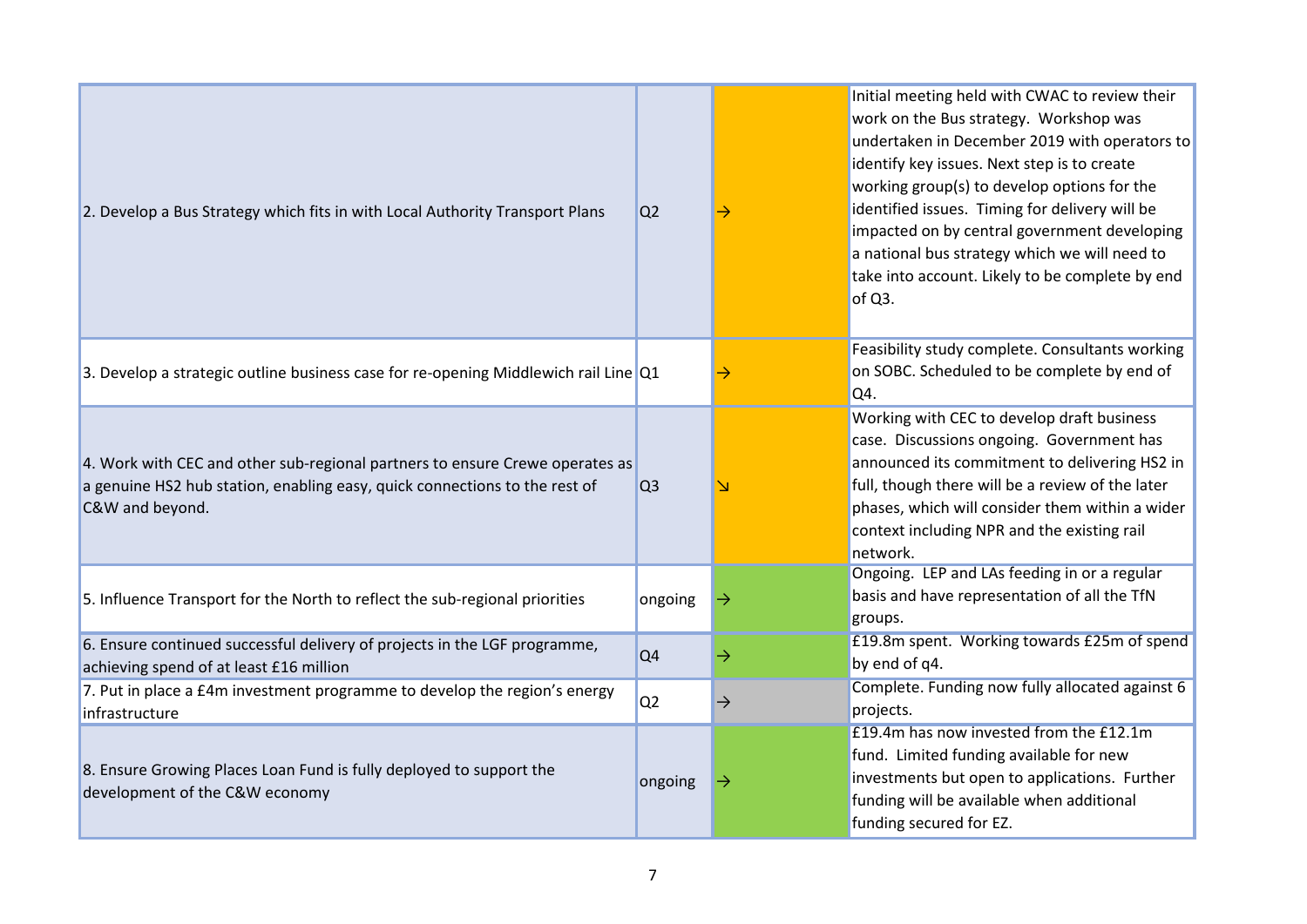| 9. Secure an extra £20 million of Evergreen funding                                                                                                                        | Q <sub>2</sub> | $\rightarrow$ | Complete. CBRE now appointed as fund<br>manager and fund launched.                                                                                                                                                                                           |
|----------------------------------------------------------------------------------------------------------------------------------------------------------------------------|----------------|---------------|--------------------------------------------------------------------------------------------------------------------------------------------------------------------------------------------------------------------------------------------------------------|
|                                                                                                                                                                            |                |               |                                                                                                                                                                                                                                                              |
| <b>Enterprise Zone</b>                                                                                                                                                     |                |               |                                                                                                                                                                                                                                                              |
| 1. Develop a long-term strategy for the development of the Cheshire Science Q1<br>Corridor linked to the Local Industrial Strategy                                         |                | $\rightarrow$ | Discussion paper on long-term strategy for<br>Science Corridor taken to Sep EZ Board                                                                                                                                                                         |
| 2. Develop a business case for the Crewe Hub EZ to support the delivery of the<br>new HS2 station at Crewe and maximise the benefits of HS2 for the wider sub-Q2<br>region |                |               | Developing combined startegic case for Crewe<br>Hub and TIF. Meeting with BEIS, DFT, MCHCLG<br>and Treasury officials 21 Feb.                                                                                                                                |
| 3. Develop and actively manage the investment pipeline for the Cheshire $Q4$<br>Science Corridor EZ                                                                        |                | $\rightarrow$ | Active discussions with landowners developers<br>about prospective investors at Alderley Park,<br>Birchwood Park, Hooton Park, Protos, Newport<br><b>Business Park and Thornton Science Park</b>                                                             |
| 4. Invest £12.8m in 8 new schemes in the Cheshire Science Corridor EZ                                                                                                      | Q4             | $\rightarrow$ | Business case for £4m investment at Alderley<br>Park approved by Sep EZ Board. £1m investment<br>in Aviator Phase 2 approved by Janaury EZ<br>Board. In discussions with Birchwood about two<br>investments and with two prospective investors<br>at Protos. |
| 5. Attract 55 new businesses into the Cheshire Science Corridor EZ                                                                                                         | Q4             |               | 20 new businesses at end Q2.                                                                                                                                                                                                                                 |
| 6. Attract 1,200 new jobs onto the Cheshire Science Corridor EZ                                                                                                            | Q4             |               | 112 new jobs at end Q2. Target is premised on<br>Royal London landing at Alderley Park in early<br>2020.                                                                                                                                                     |
| 7. Create 580,000 sq ft of new floorspace in the Cheshire Science Corridor EZ                                                                                              | Q4             |               | 560,000 sq ft new floorspace currently under<br>construction. In discussions regarding a further<br>250,000 sq ft of development in the EZ                                                                                                                   |
| 8. Leverage £72m of new public and private sector investment in the Cheshire Q4<br>Science Corridor EZ                                                                     |                |               | £9.3m private sector investment in Q2. £50m<br>investment in existing projects under<br>construction that will complete this year.                                                                                                                           |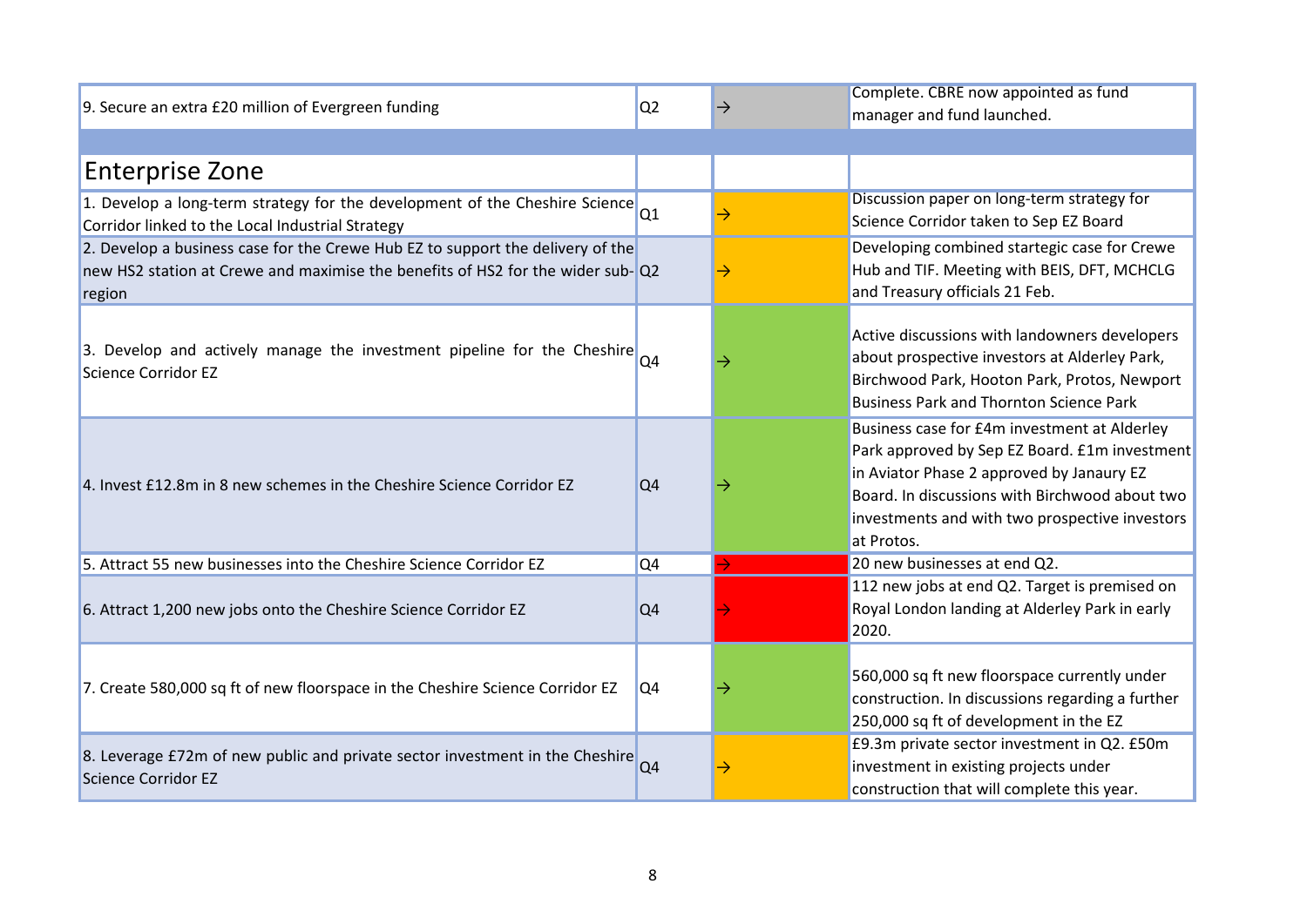| 9. Generate £1.7m in retained business rates from the Cheshire Science<br>Corridor EZ                                                                                                    | Q <sub>4</sub> |                          | E1.53m forecast retained business rates in local<br>authority NNDR1 forms                                                                                                                    |
|------------------------------------------------------------------------------------------------------------------------------------------------------------------------------------------|----------------|--------------------------|----------------------------------------------------------------------------------------------------------------------------------------------------------------------------------------------|
| 10. Support University of Chester to secure a JV partner for the development Q4<br>of Thornton Science Park                                                                              |                |                          | Finalising due diligence around outstanding legal<br>issues. Aiming to publish OJEU in April 2020.                                                                                           |
| 11. Promote the wider science corridor in conjunction with neighbouring LEPs. Q4                                                                                                         |                |                          | Not started - waiting for rebrand/updated<br>marketing material for Science Corridor                                                                                                         |
| 12. Develop business cases for Enterprise Zones elsewhere in Cheshire and Q4<br>Warrington to be deployed when the opportunity arises.                                                   |                | →                        | Business case for the creation of a Crewe HS2<br>Growth Corridor under development.                                                                                                          |
| In the porcess of securing £30m loan facility from the trhee local authorities                                                                                                           | Additiona      |                          | Draft legal agreement agreed between parties.<br>Borrowing facility being considered by the<br>March LEP Board.                                                                              |
|                                                                                                                                                                                          |                |                          |                                                                                                                                                                                              |
| <b>Marketing and Comms</b>                                                                                                                                                               |                |                          |                                                                                                                                                                                              |
| 1. Establish Marketing Cheshire Board's leading governance role on<br>Marcomms for LEP; working in partnership with local authority partners and<br>other sub-committees as appropriate. | Q1             | $\rightarrow$            | Complete. Sub-committee is now meeting<br>monthly with key projects underway.                                                                                                                |
| 2. Develop and implement a multi-channel corporate communications and<br>marketing plan, including delivery of campaign activity                                                         | Q1             | $\overline{\phantom{a}}$ | GH comms is ongoing, and we are now in the<br>planning stages for business engagement for<br>corporate activities in 2020.                                                                   |
| 3. Development of a place marketing and inward investment strategy<br>(including future appearances at MIPIM) for Cheshire and Warrington                                                | Q <sub>2</sub> | 7                        | External perceptions underway. Inward<br>Investment research procured and consultant<br>appointed. Both projects will run together.<br>Inception meetings for both projects in the<br>diary. |
| 4. Deliver a programme of events and associated communications activity to<br>support the work of the Growth Hub, to support increased stakeholder<br>engagement activity                | Ongoing        | →                        | Q4 activity ongoing. 2020/21 plan approved in<br>principle and will form part of a combined<br>Growth & Skills approach.                                                                     |
| 5. Developing a comprehensive database of stakeholders and businesses, to<br>support effective and increased engagement (captured and maintained within<br>the LEP's CRM system)         | Ongoing        |                          | Data acquisition underway to support business<br>engagement.                                                                                                                                 |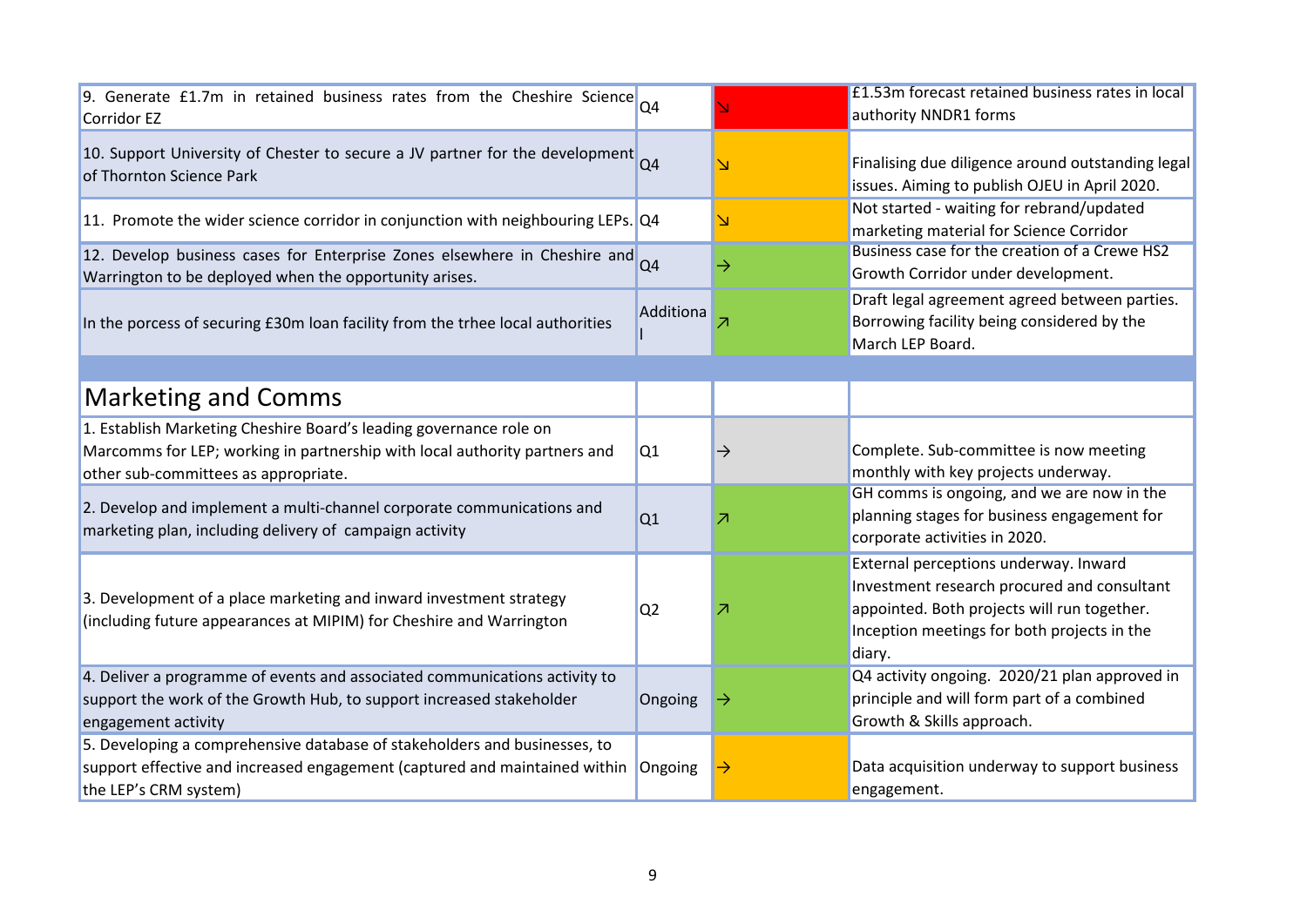| 6. Review the LEP Brand and that of its sub-brands (Growth Hub, Science<br>Corridor, Skills/Pledge/IoT)                                                                                     | Q <sub>2</sub> | Z             | Agreement received to reivew the LEP family<br>brand approach. This will support the timelines<br>for the website redevelopment and role out of<br>Accelerate/skills marketing  |
|---------------------------------------------------------------------------------------------------------------------------------------------------------------------------------------------|----------------|---------------|---------------------------------------------------------------------------------------------------------------------------------------------------------------------------------|
| 7. Redevelopment of the LEP website including the site for the Growth Hub,<br>Science Corridor and Invest in Cheshire, to support increased stakeholder and<br>business engagement activity | Q <sub>2</sub> | Z             | Clarification meetings taking place 13/3/20 and<br>supplier to be appointed w/c 16/3/20 with build<br>deadline of mid-June.                                                     |
| 8. Implementation (and ongoing evaluation) of plans                                                                                                                                         | Q <sub>4</sub> | $\rightarrow$ | ongoing                                                                                                                                                                         |
| Governance and Transparency                                                                                                                                                                 |                |               |                                                                                                                                                                                 |
| Appointment of Finance Director and incorporation of Marketing Cheshire into<br>LEP's governance structure                                                                                  | Q1             | $\rightarrow$ | Completed                                                                                                                                                                       |
| Commence recruitment of a new Chair to ensure a timely handover                                                                                                                             | Q <sub>2</sub> | $\rightarrow$ | Complete. The new chair and deputy chair<br>appointments have been announced and both<br>individuals have begun induction meetings.                                             |
| Formulating membership of LEP sub-committees to enable them to take<br>delegated financial decisions, including open recruitment of private sector<br>members                               | Q1             | $\rightarrow$ | Completed, Q2                                                                                                                                                                   |
| <b>Establishment of:</b>                                                                                                                                                                    |                |               |                                                                                                                                                                                 |
| > Business Growth Committee                                                                                                                                                                 |                | $\rightarrow$ | Complete Q2. The business growth committee<br>has been formed with a chair and deputy chair<br>appointed from the board.                                                        |
| $\triangleright$ Inward investment Strategy Group                                                                                                                                           | Q1             | →             | The Inward Investment Strategy Group has met<br>twice and is developing a draft for consultation<br>with Local Authorities. This may begin at<br>Growth Directors' late August. |
| <b>Publish Annual Review</b>                                                                                                                                                                | Q <sub>2</sub> | $\rightarrow$ | Complete. The annual review was published<br>alongside the AGM held on October 17th                                                                                             |
| <b>Hold an Annual General Meeting</b>                                                                                                                                                       | Q <sub>2</sub> | $\rightarrow$ | Complete. 17/10 afternoon at Alderley Park.                                                                                                                                     |
| Review and update the Local Assurance Framework                                                                                                                                             | Q <sub>4</sub> | →             | National Guidance not issued. Will update with<br>new committee membership details.                                                                                             |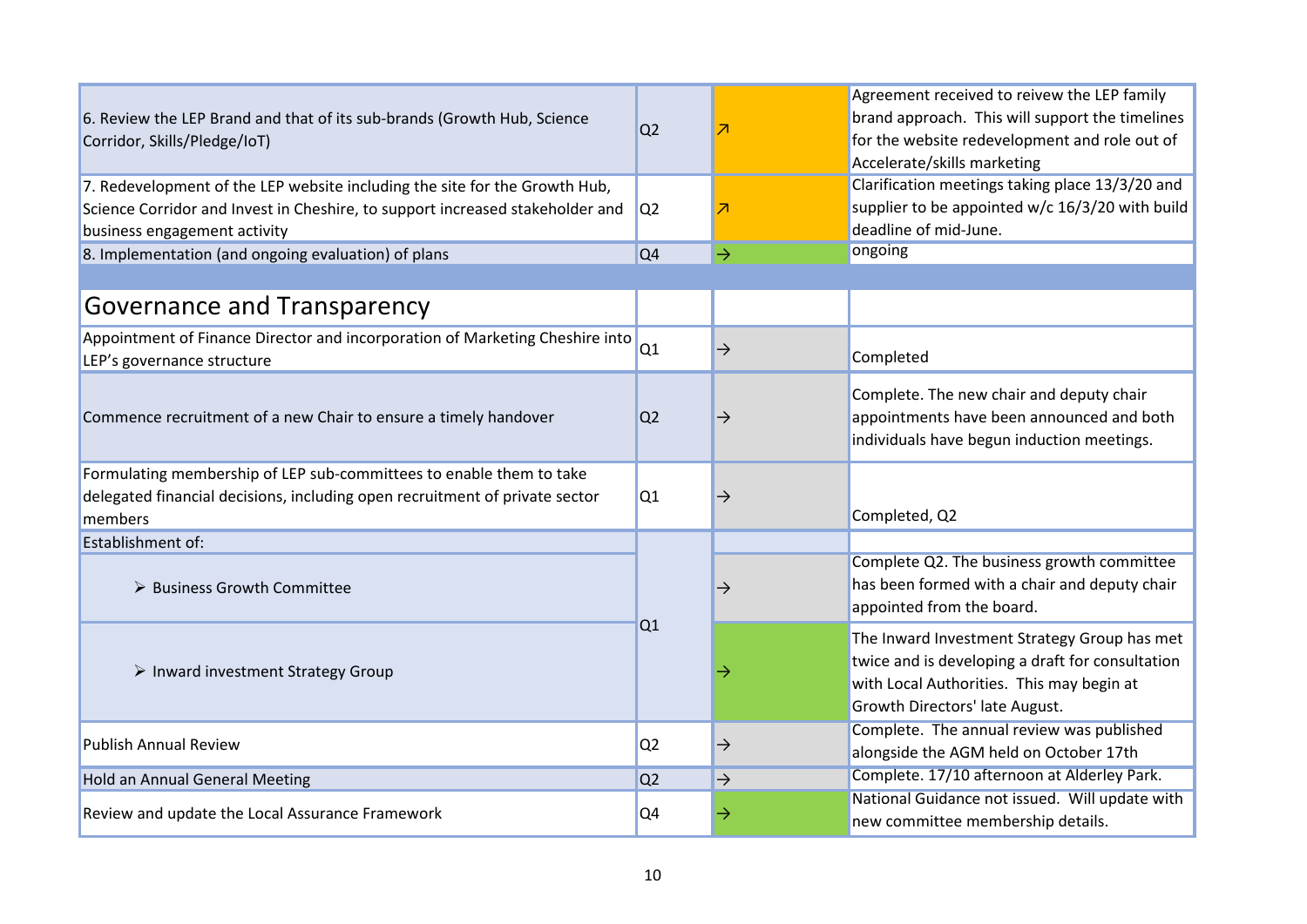| <b>Establish a Junior LEP Board</b> | Q <sub>4</sub> | Recruitment campaign underway. Number of<br>applications already submitted. Deadline 13th<br>March. |
|-------------------------------------|----------------|-----------------------------------------------------------------------------------------------------|
|                                     |                |                                                                                                     |

| Complete |  |
|----------|--|

11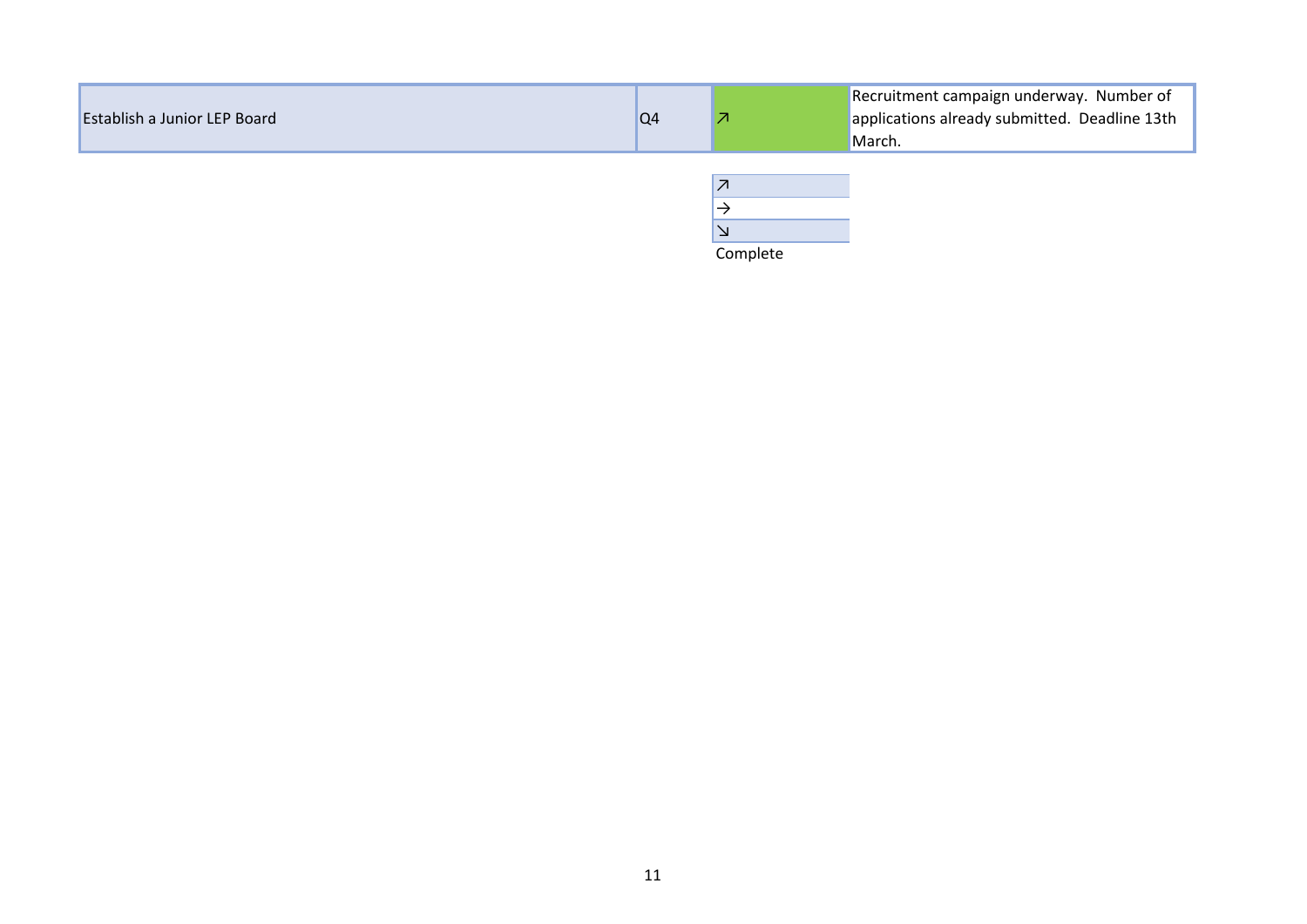## **Cheshire and Warrington Local Enterprise Partnership Performance and Investment Committee**

| <b>Title: ESIF Update</b>     | Agenda Item: xx                  |
|-------------------------------|----------------------------------|
| <b>Prepared by: Tim Smith</b> | Date of Meeting: 18th March 2020 |

## **1. ERDF (European Regional Development Fund)**

#### Cheshire and Warrington Final Round of Calls

The following Outline Applications were received by the deadline of 30<sup>th</sup> September 2019.

|                | priority        | applications received                                  | <b>ERDF</b> |
|----------------|-----------------|--------------------------------------------------------|-------------|
|                |                 |                                                        | requested   |
|                |                 |                                                        |             |
|                | Research and    | Alderley Park Accelerator (extension)                  | £0.421m     |
|                | Innovation      | C&W 4.0                                                | £2.006m     |
|                |                 |                                                        |             |
| $\overline{2}$ | <b>Digital</b>  | <b>Digital Cheshire</b>                                | £2.999m     |
|                |                 |                                                        |             |
|                |                 | <b>C&amp;W Health Matters (extension)</b>              | £0.207m     |
|                |                 | C&W Business Growth Programme (Phase 3)                | £1.022m     |
| 3              | <b>Business</b> | <b>Enhancing SME's International Trade Performance</b> | £0.164m     |
|                | Support         | (extension)                                            |             |
|                |                 | <b>St James Business Centre</b>                        | £2.595m     |
|                |                 | Support and Space: The Port in Focus                   | £1.269m     |
|                |                 | Support and Space: Winsford in Focus                   | £1.854m     |
|                |                 |                                                        |             |
| 4              | Low Carbon      | ECO-I North West (pan-LEP project)                     | £3.460m     |
|                |                 |                                                        |             |
|                | total           |                                                        | £15.997m    |

The Outline Applications were considered in terms of strategic fit at ESIF Committee in November 2019. Bids for extensions to existing activity would be progressed as Project Change Requests. The remaining bidders were invited to submit Full Applications by late February / early March 2020. They will then go through MHCLG's usual appraisal process. However, it was agreed that the following projects would come back to ESIF Committee for further consideration:

St James Business Centre Formal Form for further consideration of strategic fit Support and Space: The Port in Focus  $\geq$  and responses to issues raised at initial Support and Space: Winsford in Focus  $\parallel$  appraisal; also bearing in mind that this

priority might be oversubscribed

ECO-I North West: for clarity on the level of spend and outputs to be achieved in Cheshire and Warrington

It is intended that the next ESIF Committee meeting will be in late April 2020.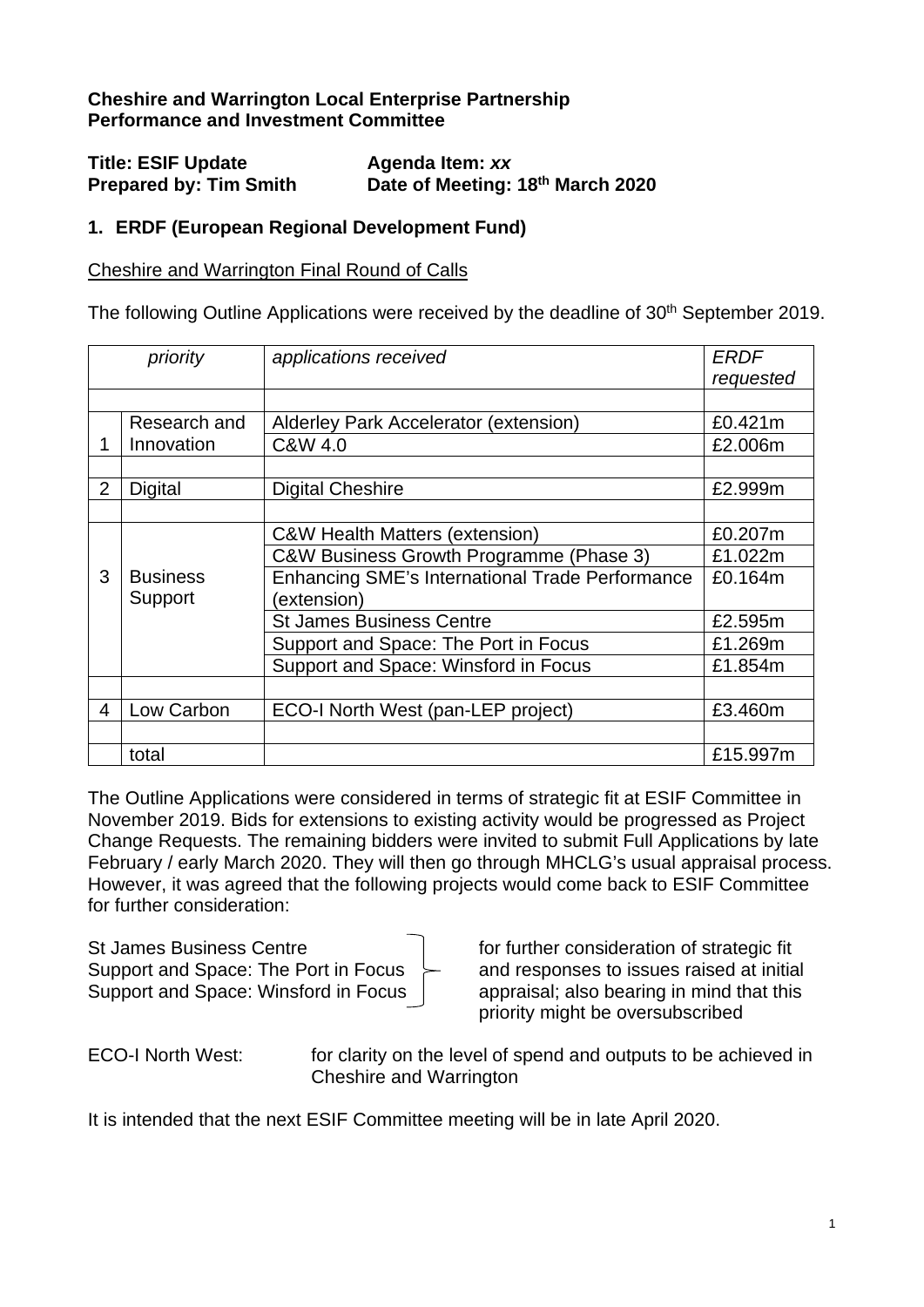## National Reserve Fund

#### *Provisional – to be confirmed*

It is anticipated that calls under the National Reserve Fund will be launched on 20<sup>th</sup> March 2020, with a deadline of 31st August 2020.

There is a total of £69m ERDF available, of which £33m will be allocated for More Developed Areas, which include Cheshire and Warrington. The indicative breakdown by Priority Axis of that £33m is

| PA1 (Research and Innovation)           | £10m |
|-----------------------------------------|------|
| PA3 (SME Support)                       | £10m |
| PA4 (Low Carbon)                        | £10m |
| PA6 (Environment / Resource Efficiency) | £3m  |

There will be one call for each priority, and it will be a single stage application and appraisal process. These will be the final calls under the ERDF programme.

Note that bids totalling £16m were received for the final round of Cheshire and Warrington calls, so a Reserve Fund allocation of £33m nationally will be very competitive. Draft priorities indicated a strong preference for projects with pan-LEP coverage and impact.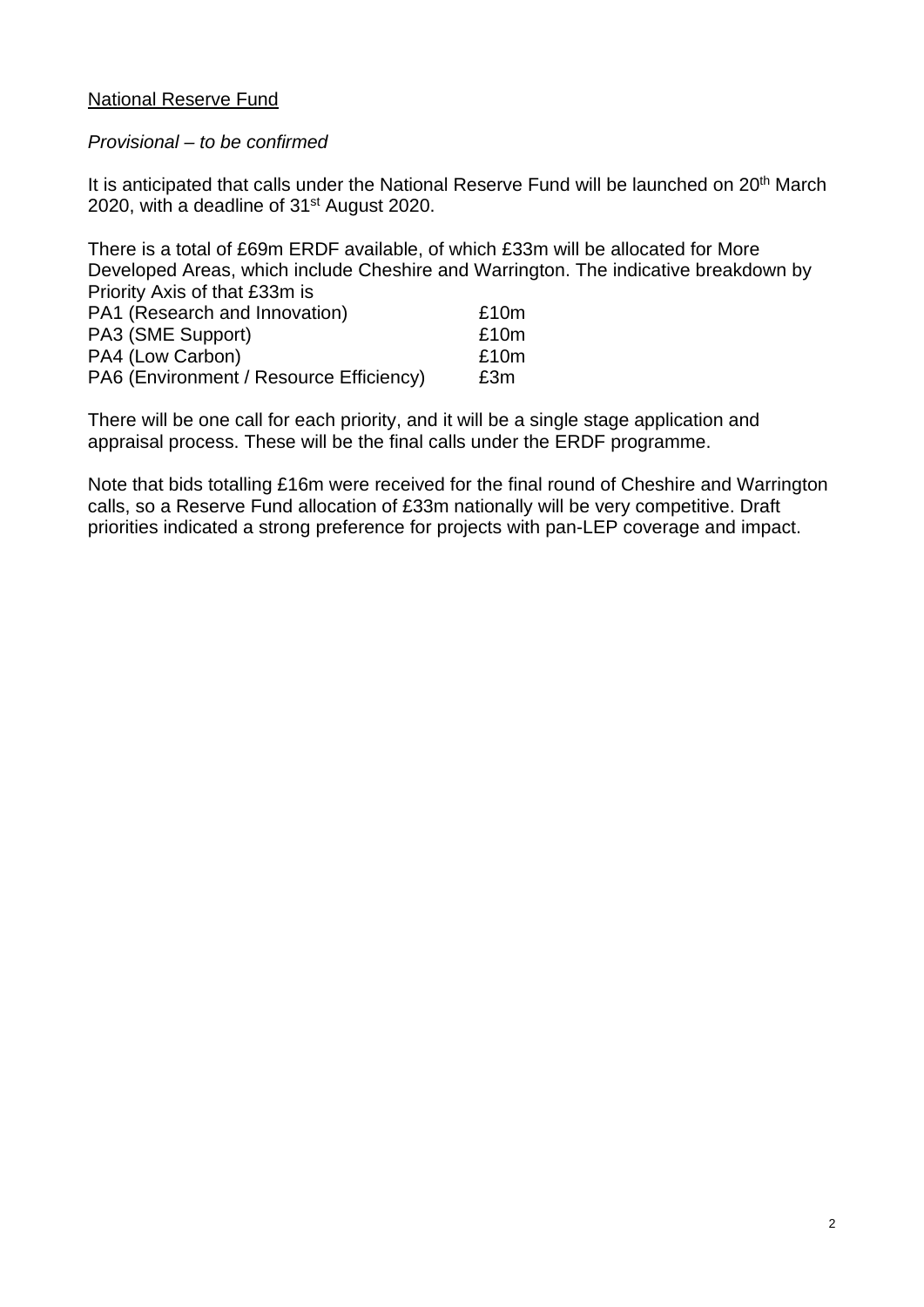## **2. ESF (European Social Fund)**

The final round of calls under the Cheshire and Warrington programme will close on 18<sup>th</sup> March 2020. The latest known position is shown below.

| IP                            | call title                                              | details                                                                                                                                                                                                                                                                           | ESF available | update                                                                                                                                                                                                                                                                                                                                                                                                                                                                                                    |
|-------------------------------|---------------------------------------------------------|-----------------------------------------------------------------------------------------------------------------------------------------------------------------------------------------------------------------------------------------------------------------------------------|---------------|-----------------------------------------------------------------------------------------------------------------------------------------------------------------------------------------------------------------------------------------------------------------------------------------------------------------------------------------------------------------------------------------------------------------------------------------------------------------------------------------------------------|
| 1.1/<br>1.2/<br>1.4<br>merged | Inclusive<br>Labour<br><b>Markets</b>                   | Support for parents of young children who<br>take up the free childcare entitlement, and<br>for parents of young children who have not<br>engaged with those services<br>A range of activities to support digital<br>inclusion for unemployed and economically<br>inactive people | £3,490,110    | The three Local Authorities have bid for £973k for<br>Parents First: a new project addressing the<br>"support for parents" priority, running with a similar<br>partnership approach to the recently approved<br>Journey First project.                                                                                                                                                                                                                                                                    |
| 2.1                           | Enhancing<br>Equal<br>Access to<br>Lifelong<br>Learning | Workforce development<br>Support to address in-work poverty<br>Redundancy support                                                                                                                                                                                                 | £1,970,000    | University of Chester is leading a bid, in<br>partnership with the third sector. The offer will<br>include<br>- digitised learning and digital skills developed<br>and delivered by specialists in digital curriculum<br>- workplace wellbeing and resilience skills<br>- support to up/re-skill skills deliverers<br>with a particular focus on<br>individuals facing in-work poverty and/or<br>redundancy<br>trainers/skills providers<br>volunteers with the potential to move into paid<br>employment |
| 2.2                           | Supporting<br><b>Employers</b>                          | Promoting career opportunities in key<br>sectors<br>Articulating the needs of SMEs and helping<br>to ensure that local skills delivery meets<br>those needs<br>Strengthening digital skills                                                                                       | £500,000      | The Pledge partnership is bidding to support<br>SME's, not only to promote their sectors and<br>articulate their needs, but to also help with<br>recruitment practices resulting in increased take<br>up of young people into those opportunities.                                                                                                                                                                                                                                                        |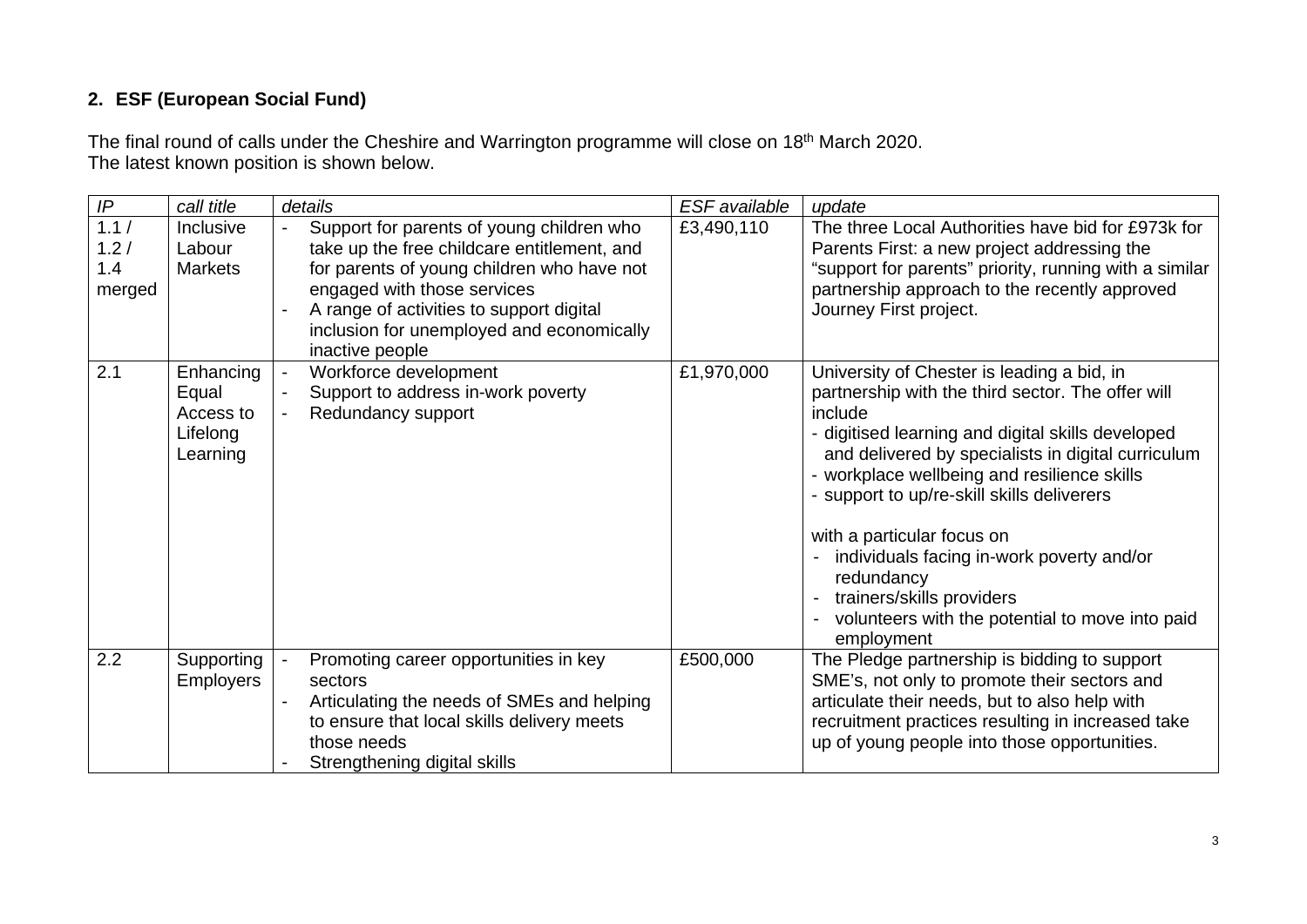## **3. RDPE (Rural) Growth Programme**

The National Reserve Fund for the Rural Growth Programme invited Expressions of Interest from  $4<sup>th</sup>$  November 2019 to 16<sup>th</sup> February 2020. Cheshire and Warrington's original allocation was over-subscribed, so this allowed one final opportunity for our rural businesses to bid for funding. There are three priorities: Business Development, Food Processing, and Rural Tourism Infrastructure. Grants can be from £25k to £175k, and for up to 40% of total project costs.

A headline summary of bids received is shown below.

| <b>Description</b>                                                 | <i>location</i>  | grant     |
|--------------------------------------------------------------------|------------------|-----------|
|                                                                    | ("near…")        | requested |
| Purchase of a potato washer                                        | Knutsford        | £60k      |
| Fitting out of a custom built events building within a stable yard | <b>Nantwich</b>  | £175k     |
| Conversion of Grade 2 listed barn into wedding and events venue    | <b>Nantwich</b>  | £175k     |
| Installing 15 log cabins and associated infrastructure             | <b>Northwich</b> | £167k     |
| Additional office space for an established rural business          | Cheshire         | £22k      |
| Extension to a boarding kennels                                    | Winsford         | £120k     |
| Convert existing building into a microlight storage, workshop and  | Crewe            | £28.6k    |
| maintenance facility                                               |                  |           |
| Purchase and install a new pasteuriser                             | <b>Nantwich</b>  | £24k      |
| Building extension to provide office space, meeting room and       | <b>Nantwich</b>  | £112.8k   |
| training facility for businesses                                   |                  |           |
| Purchase and install a wood and straw chipping machine to          | Chester          | £106k     |
| produce horse bedding                                              |                  |           |
| Create 4 waterside lodges and refurbish a redundant farm building  | Tarporley        | £90k      |
| into a two bedroom cottage                                         |                  |           |
| Relocation and expansion of a craft brewery                        | Frodsham         | £57.2k    |
| Multipurpose venue including a community hub with a café,          | not stated       | £164k     |
| conference rooms and large area for equestrian and other events    |                  |           |
|                                                                    |                  | £1.3016m  |

Bidders that have satisfied the initial appraisal criteria will be invited to submit Full Applications.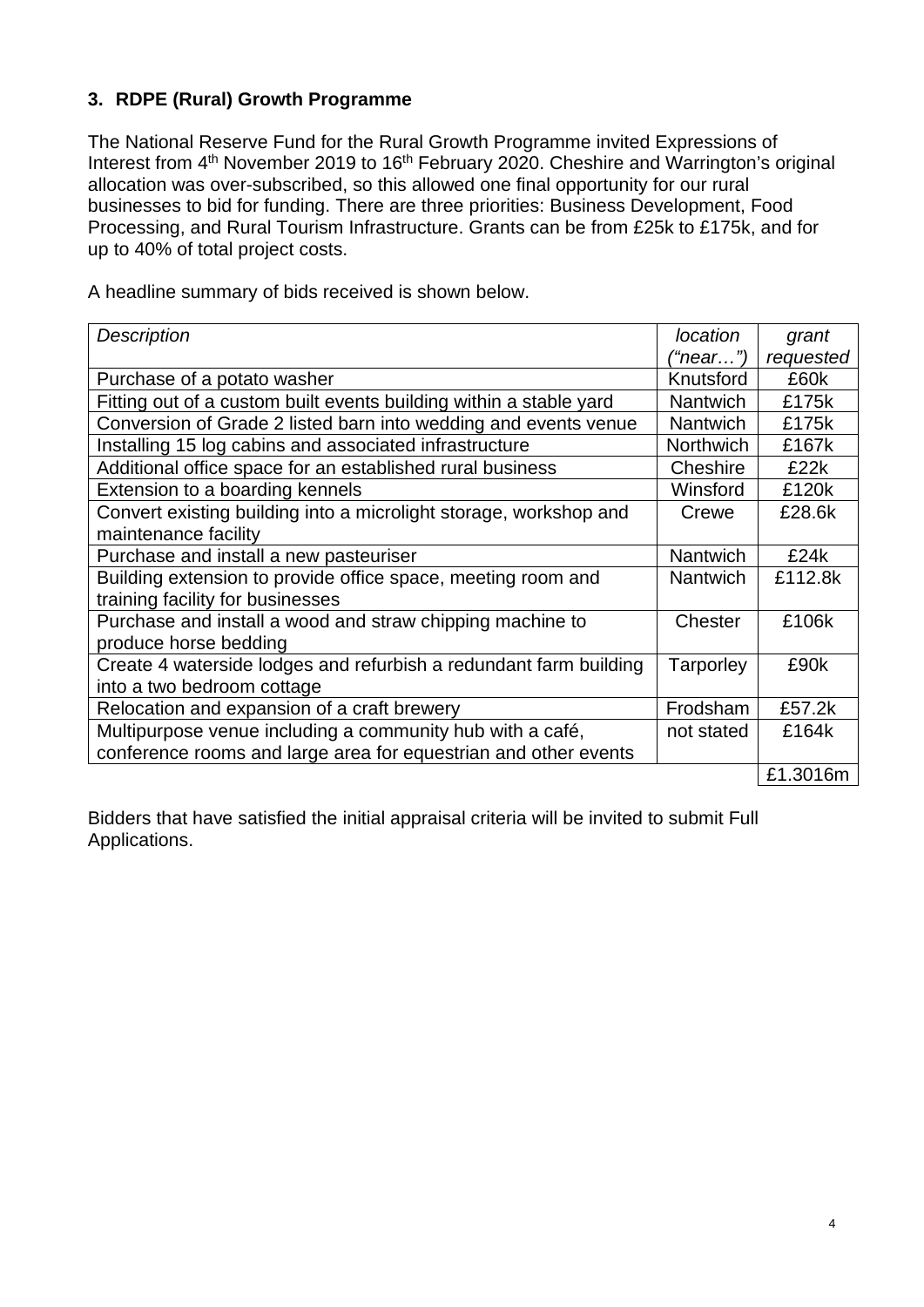

## **Cheshire & Warrington Local Enterprise Partnership Performance and Investment Committee**

| Title: Programme Manager Update Report | Agenda item: 10                             |
|----------------------------------------|---------------------------------------------|
| Prepared by Rachel Laver               | Date of Report: 18 <sup>th</sup> March 2020 |

**This is a very brief paper as the last meeting was only held two weeks ago at the time of writing.**

## **1. Executive Summary**

It continues to be a very time for the LGF programme with just over 12 months of the investment period left. The only funding left to contract is the £360k of skills funding. Great progress has been made with several of the skills projects and the Energy projects are progressing well. Several of the larger projects have made starts on site this month, including Ellesmere Port One Public Estate and Winsford Industrial Estate.

Below are updates on projects by exception:

## **1.1. Winsford Industrial Estate**

The contractor has now started on site and we have accepted a claim for £1m against transport works (S278). We expect a further claim at the end of the quarter.

## **1.2. Tarvin Road**

Good progress has been made with this project and despite some difficulties they expect to finish only £51k behind profile which can be managed within the programme. Procurement of the works packages is expected to complete in April, with work due to start on site in q3.

## **1.3. Energy Fund**

The Business Energy and Efficiency programme has gone live and already had a great deal of interest. There are issued with the funding of Crewe Heat Network and an update will be given at the meeting. The Waste2Tricity scheme secured planning permission in early March and has had made some positive progress in securing funding.

There are still issues with state-aid advice being given on the Network Visibility project. They have been given until the first week of April to sign the offer letter and address the outstanding conditions.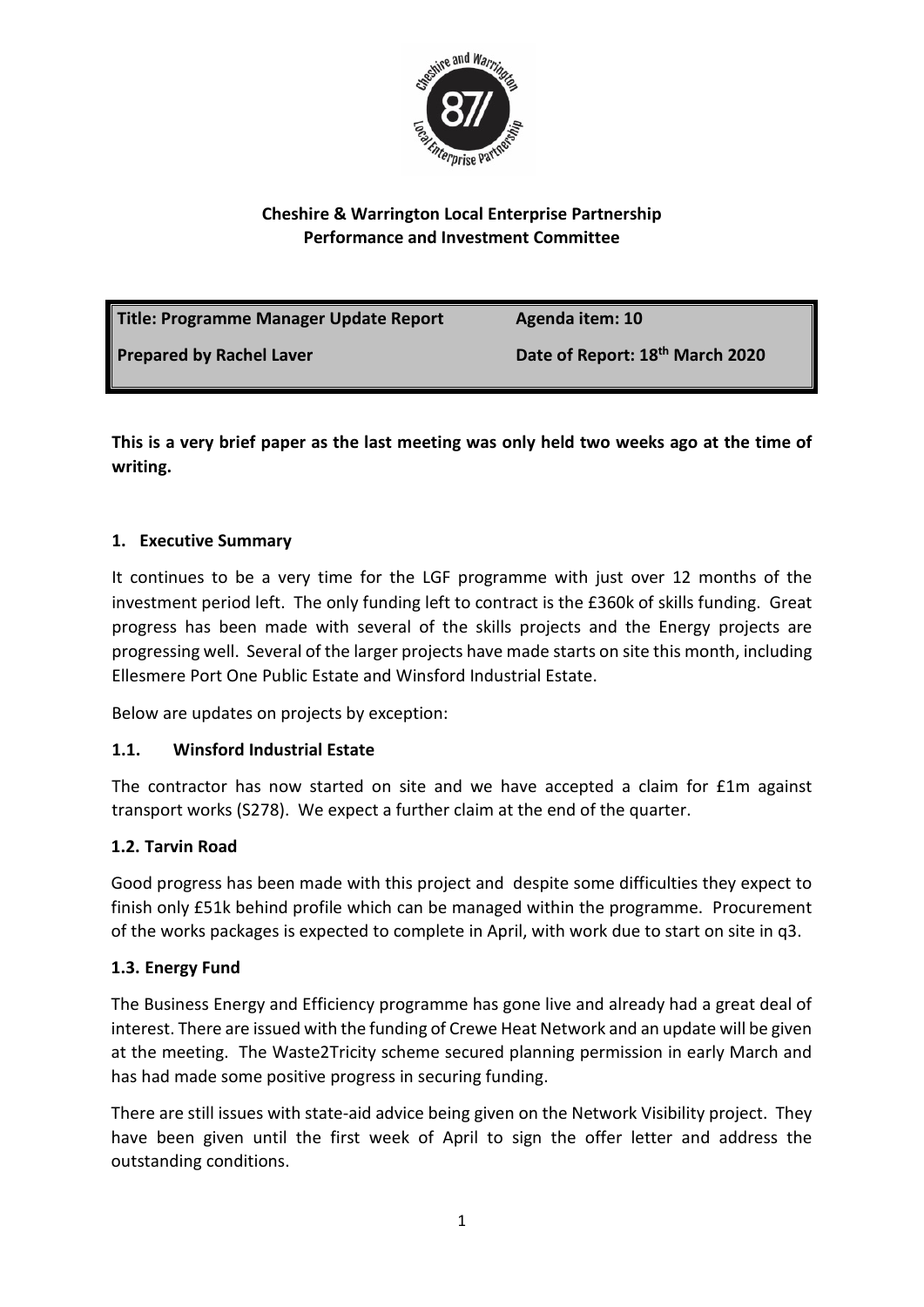## **1.4. Skills Fund**

Some good progress has been made on several of the skills projects and the Warrington Vale Royal have now claimed the full grant for the digital hubs having acquired all of the kit. The Youthfed has acquired all the kit and furniture required for the Security Operations Centre and is expected to be operating from February.

## **2. Alderley Park - EZ investment**

The economic outputs to be generated from the Alderley Park investment approved at last month's P&I meeting are:

| <b>Benefit</b>                               | Quantum          |
|----------------------------------------------|------------------|
| New commercial floorspace (sq ft)            | 97,000           |
| Brownfield land reclaimed (ha)               | N/A              |
| Number of new businesses attracted to the EZ | 15-30            |
| Number of new permanent jobs created         | 300              |
| Number of temporary construction jobs        | 331              |
| Gross Value Added (£)                        | 18 <sub>m</sub>  |
| Annual retained business rates (£)           | 401,500          |
| Total retained business rates (£)            | 8.3 <sub>m</sub> |
| Private sector leverage (£)                  | 15.8m            |

#### **3. Finance**

By agreement we have accepted mid quarter claims from some projects and encouraged claims from others where the quarter end position won't be any different. To that end we have now spent £21.4m to date this year and £99.4m spent overall out of the £127m allocated.

## **4. Growing Places Fund (GPF) Update**

There has been a second repayment of the loan for Cheshire Green and there continues to be good interest in the site.

## **5. Evergreen**

Fund has now been launched. CBRE are working hard to get in touch with potential projects across the sub-region.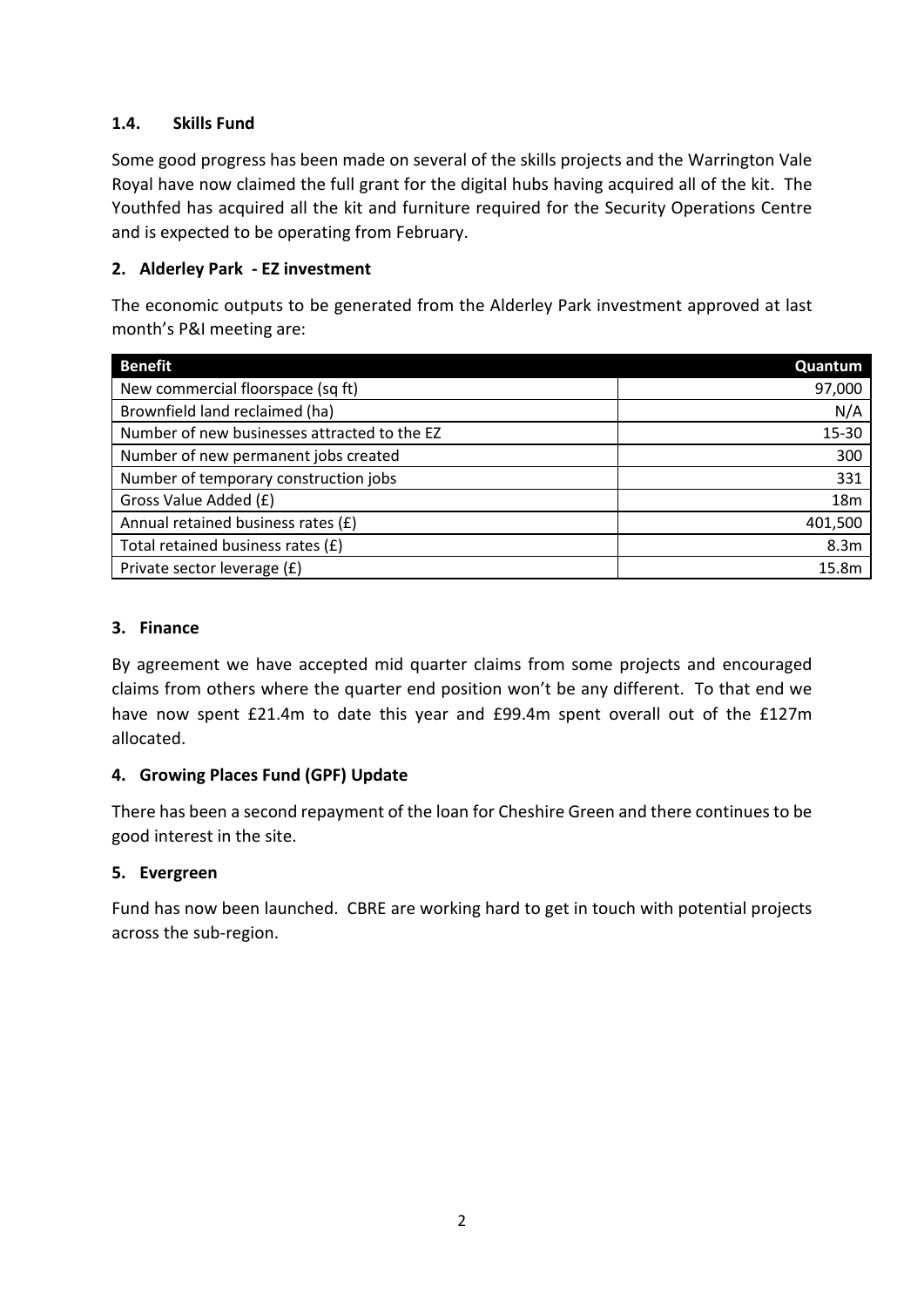## **1. Risks**

The top corporate and programme risks are shown below.

The potential risks and impacts of Coronavirus have been added to this risk register. The mitigation measures are subject to a separate paper to the board.

#### **Corporate**

| <b>RISK SCENARIO</b>                                                                                                                                                                                                                                                                                                                   |                                                                                                              | <b>RISK</b><br><b>RESP</b><br><b>ONSE</b> | <b>CURRENT CONTROLS /</b><br><b>MITIGATION MEASURES</b>                                                                                                                                                                                                                    | <b>Controlled risk rating</b> |                                                 |             |
|----------------------------------------------------------------------------------------------------------------------------------------------------------------------------------------------------------------------------------------------------------------------------------------------------------------------------------------|--------------------------------------------------------------------------------------------------------------|-------------------------------------------|----------------------------------------------------------------------------------------------------------------------------------------------------------------------------------------------------------------------------------------------------------------------------|-------------------------------|-------------------------------------------------|-------------|
| As a result ofthere is a risk<br>that $\dots$                                                                                                                                                                                                                                                                                          | the impact of which could result<br>in                                                                       |                                           |                                                                                                                                                                                                                                                                            | IMPACT $\{1-5\}$              | <b>LIK</b><br>ELI<br>HO<br><b>OD</b><br>${1-5}$ | <b>TOTA</b> |
| As a result of the high degree of volatility<br>with regard to EZ income arising from<br>forecast accuracy, potential VOA<br>revaluations, there is a risk of failure to<br>exceed baseline on EZ sites meaning less<br>or no income would be due to the LEP.<br>Also future changes to Business rates<br>may impact funding available | Unable to undertake the necessary EZ<br>investments, repay loans and develop<br>other areas of LEP activity. | <b>REDU</b><br><b>CE</b>                  | Meet with business rate<br>function staff to improve<br>forecast accuracy and<br>determine contingencies.<br>Establish a reserve within EZ<br>funds. Manage expectations<br>about availability of finance<br>and reduce investment<br>programme accordingly if<br>need be. | 3                             |                                                 | 12          |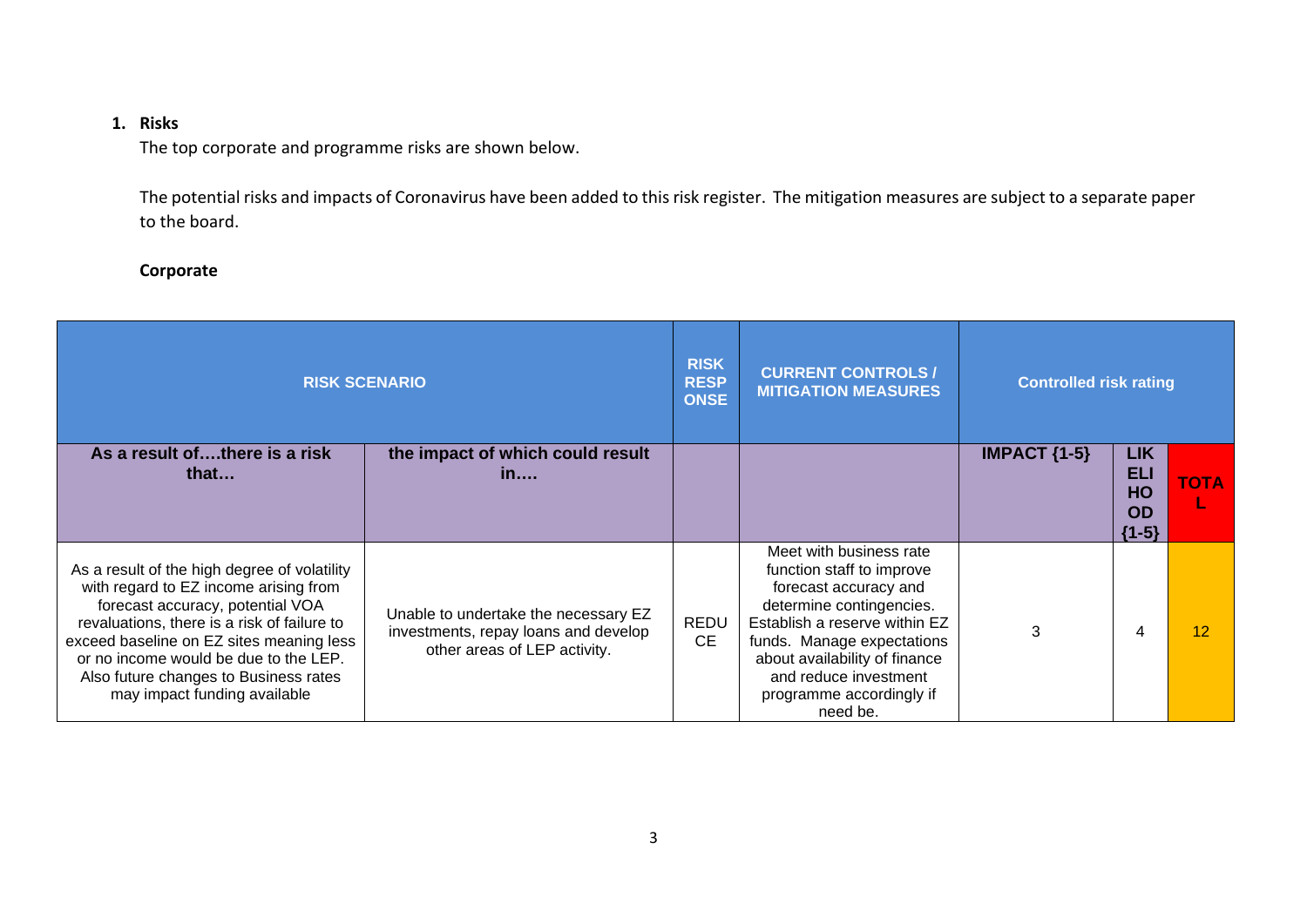| Corona Virus:<br>internal staffing<br>internal delivery<br><b>External delivery</b><br>Local economy                                                                  | Staff to be made aware of latest govt<br>guidance. Encourage remote working<br>and remote meetings - ie conference<br>calls.<br>Invoke BCP if building closed.<br>delivery targets are not met, costs could<br>go over on projects due to delays,<br>projects may have to be scaled back.<br>Regeneration is delayed, economic<br>improvement is hampered.<br>LEP may be criticised for not providing<br>advice | <b>REDU</b><br><b>CE</b> | Continue to operate remotely<br>as much as is viable. Lobby<br>for extra funding if significant<br>staff shortages.                                                                                 | 5 | 2 | 10             |
|-----------------------------------------------------------------------------------------------------------------------------------------------------------------------|-----------------------------------------------------------------------------------------------------------------------------------------------------------------------------------------------------------------------------------------------------------------------------------------------------------------------------------------------------------------------------------------------------------------|--------------------------|-----------------------------------------------------------------------------------------------------------------------------------------------------------------------------------------------------|---|---|----------------|
| As a result of uncertain economic<br>conditions, or onerous programme<br>deliverables, there is a risk of a lack of<br>suitable projects, or demand for LEP<br>funds. | Failure to deliver economic growth, skills<br>or the quality of place aspired to in the<br>Strategic Economic Plan and Local<br>Industrial Strategy.                                                                                                                                                                                                                                                            | <b>REDU</b><br><b>CE</b> | The LEP continues to market<br>support to local authorities,<br>businesses and colleges for<br>programmes commitment<br>with the various programme<br>funds initiated by<br>Government departments. | 3 | 3 | $\overline{9}$ |
| Policy change within government may<br>mean that LEPs are disbanded                                                                                                   | The LEP needs to ensure it maintains<br>adequate budget to wind up the LEP<br>including staff redundancies and the legal<br>costs of transferring contracts, winding up<br>all the services etc.                                                                                                                                                                                                                | <b>ACCE</b><br>PT        | The work that the LEP does<br>can perhaps largely be<br>transferred to other bodies.<br>The reason for holding the<br>reserves should continue to<br>be made clear in the<br>accounts.              | 3 | 3 | 9              |
| As a result of uncertain economic<br>conditions, or onerous programme<br>deliverables, there is a risk of a lack of<br>suitable projects, or demand for LEP<br>funds. | Failure to deliver economic growth, skills<br>or the quality of place aspired to in the<br>Strategic Economic Plan and Local<br>Industrial Strategy.                                                                                                                                                                                                                                                            | <b>REDU</b><br><b>CE</b> | The LEP continues to market<br>support to local authorities,<br>businesses and colleges for<br>programmes commitment<br>with the various programme<br>funds initiated by<br>Government departments. | 3 | 3 | 9              |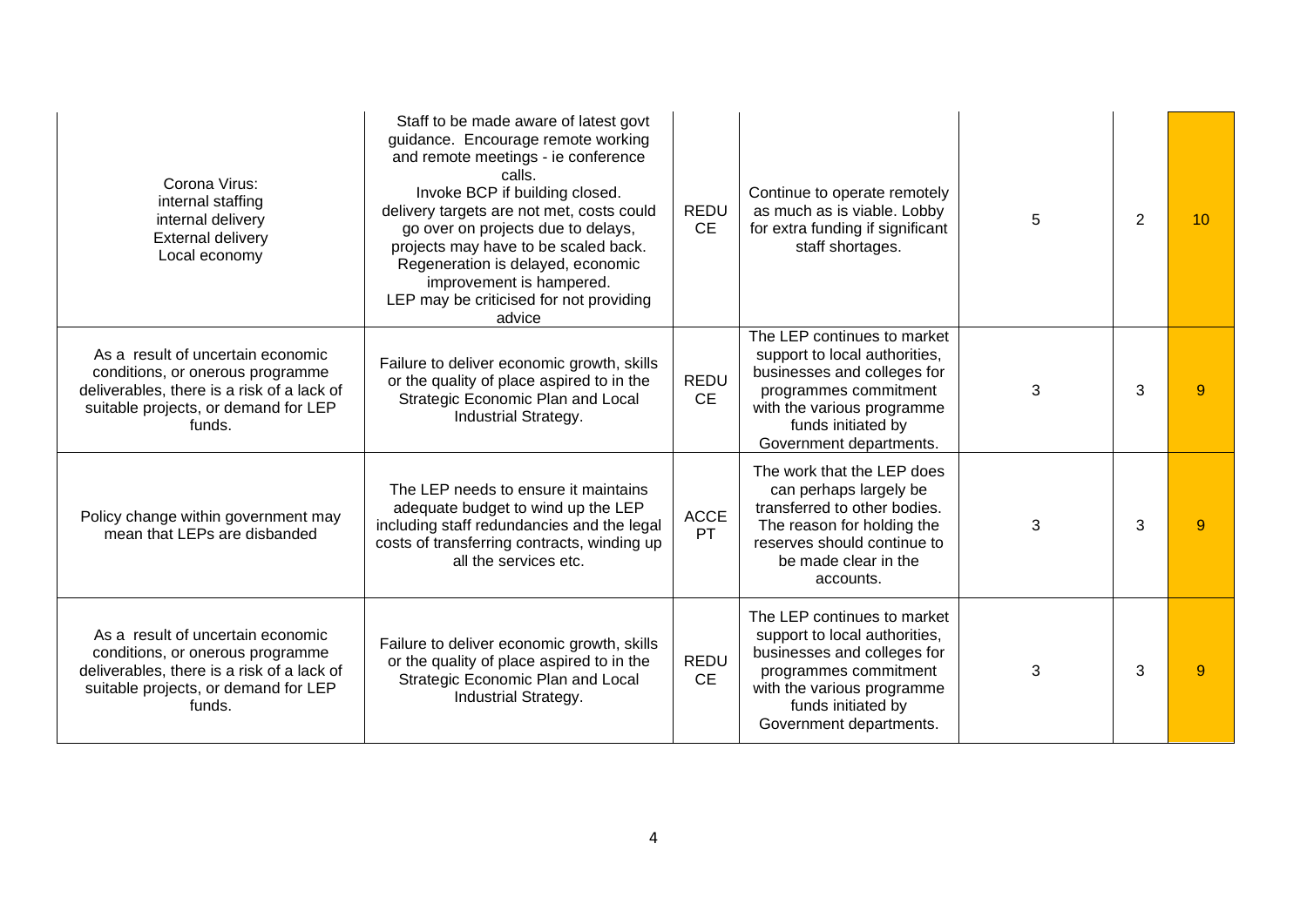| Policy change within government may<br>mean that LEPs are disbanded | The LEP needs to ensure it maintains<br>adequate budget to wind up the LEP<br>including staff redundancies and the legal<br>costs of transferring contracts, winding up<br>all the services etc. | <b>ACCE</b><br><b>PT</b> | The work that the LEP does<br>can perhaps largely be<br>transferred to other bodies.<br>The reason for holding the<br>reserves should continue to<br>be made clear in the<br>accounts. |  |  | $\overline{9}$ |
|---------------------------------------------------------------------|--------------------------------------------------------------------------------------------------------------------------------------------------------------------------------------------------|--------------------------|----------------------------------------------------------------------------------------------------------------------------------------------------------------------------------------|--|--|----------------|
|---------------------------------------------------------------------|--------------------------------------------------------------------------------------------------------------------------------------------------------------------------------------------------|--------------------------|----------------------------------------------------------------------------------------------------------------------------------------------------------------------------------------|--|--|----------------|

# **Programme Risks**

| <b>RISK SCENARIO</b>                                                                                                                                                     |                                                                                                                                                                                                                                          | <b>EXISTING CONTROLS / MITIGATION</b><br><b>MEASURES</b>                                                                                                                                                                                                            | <b>FUTURE RISK RATING</b> |                              |              |
|--------------------------------------------------------------------------------------------------------------------------------------------------------------------------|------------------------------------------------------------------------------------------------------------------------------------------------------------------------------------------------------------------------------------------|---------------------------------------------------------------------------------------------------------------------------------------------------------------------------------------------------------------------------------------------------------------------|---------------------------|------------------------------|--------------|
| <b>RISK</b>                                                                                                                                                              | <b>IMPACT</b>                                                                                                                                                                                                                            |                                                                                                                                                                                                                                                                     | <b>IMPACT</b><br>${1-5}$  | <b>LIKELIHOOD</b><br>${1-5}$ | <b>TOTAL</b> |
| Crewe Hub - Risk that project may not happen<br>due to national political uncertainty and or that<br>the funding isn't fully spent due to the delays<br>with the project | Reputational risk. If govt decide not to<br>go ahead then there the economic<br>benefits won't be realised. Not<br>achieving the maximum connectivity<br>to the Hub and thereby reducing the<br>economic benefits of the Hub and<br>VfM. | Working closely with new govt/, CEC, DfT<br>and the rail industry to deliver a scheme<br>which supports the wider economic<br>growth of the region.                                                                                                                 |                           |                              | 15           |
| Failure to deliver Accelerate in line with SLA                                                                                                                           | Reputational damage, loss of funding,<br>funding could be reclaimed/fines<br>imposed and lost opportunity.                                                                                                                               | Recruited 2 staff with one to be<br>appointed. Changing focus of third role to<br>bring range of expertise. Regular<br>monitoring using CRM, Weekly meetings<br>with all staff inc. UOC. Delivery board and<br>mgt board established to give adequate<br>oversight. | Δ                         | 3                            | 12           |